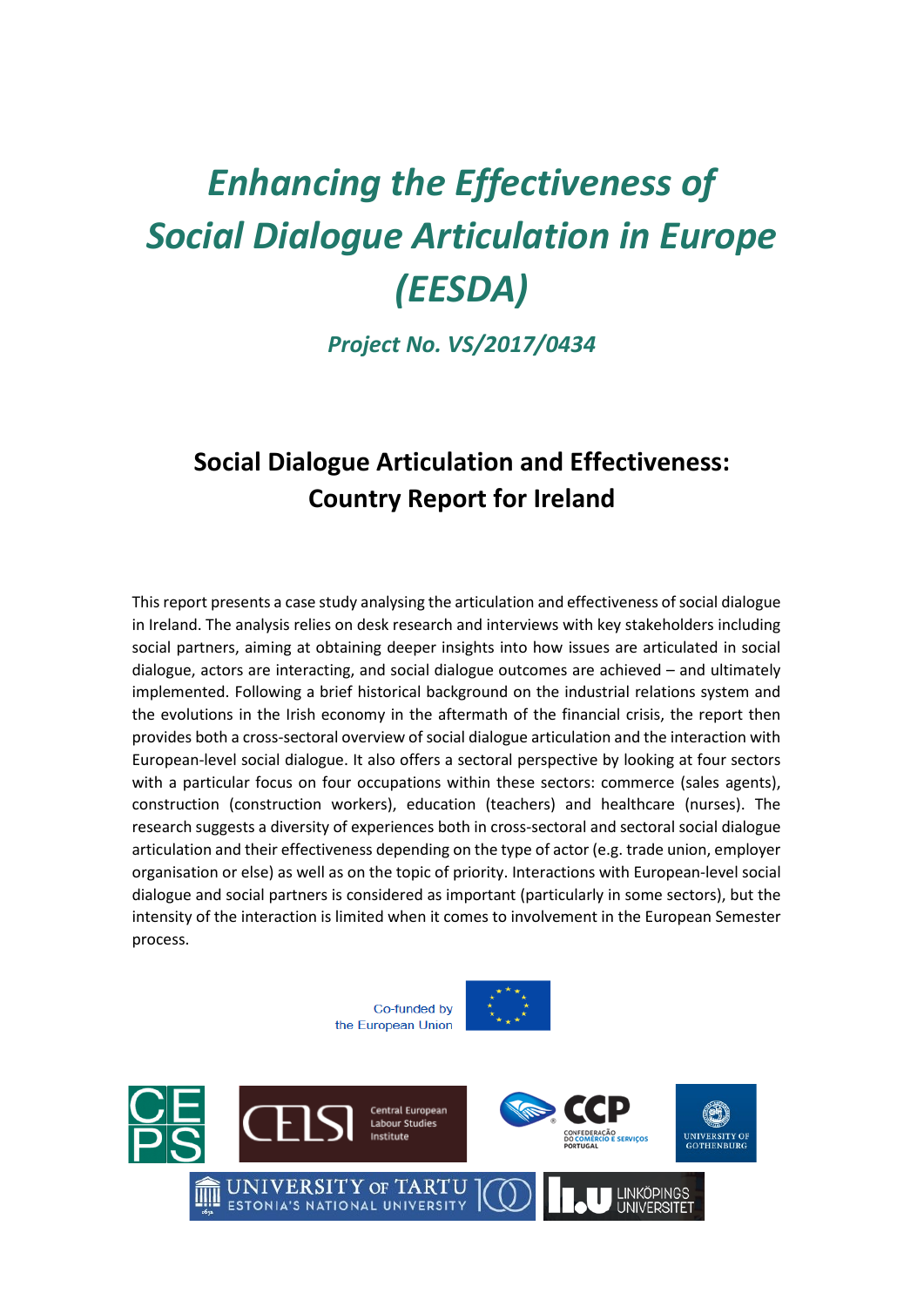

# *Enhancing the Effectiveness of Social Dialogue Articulation in Europe (EESDA)*

*Project No. VS/2017/0434*

# **Social Dialogue Articulation and Effectiveness: Country Report for Ireland**

# **November 2019**

Mehtap Akgüç and Leonie Westhoff

Acknowledgements: Mehtap Akgüç is Research Fellow at CEPS. Leonie Westhoff is Associate Research Assistant at CEPS and a PhD candidate at Oxford University. The authors acknowledge the valuable contribution from the team led by Tish Gibbons and composed of Eira Gallagher, Dan O'Neill, Dimma Van Dulmen, who jointly supported the production of this report through conducting interviews in Ireland. The authors also thank the participants in the lunch seminar in Dublin for their valuable feedback and Elina Cirule for her research assistance. This report is the Deliverable 3.2 of the EESDA project presenting stakeholders' view and experiences together with sectoral case studies in Ireland.

> Co-funded by the European Union

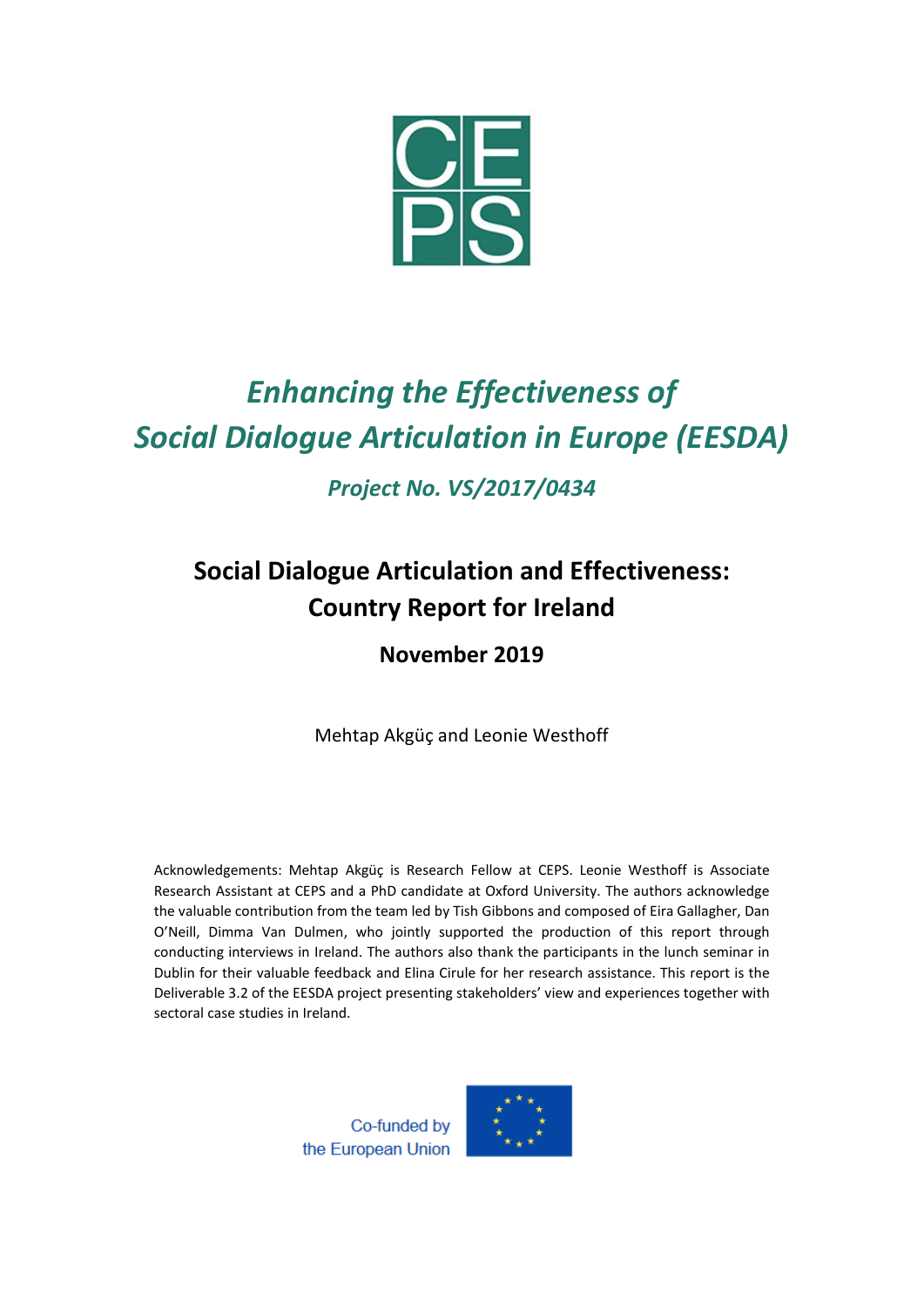# Table of Contents

| 1.  |       |                                                                                                    |  |  |
|-----|-------|----------------------------------------------------------------------------------------------------|--|--|
| 2.  |       | Analysis of social dialogue articulation and its effectiveness at cross-sectoral level in Ireland2 |  |  |
|     | 2.1   |                                                                                                    |  |  |
|     | 2.2   |                                                                                                    |  |  |
|     | 2.3   |                                                                                                    |  |  |
|     | 2.4   |                                                                                                    |  |  |
| 2.5 |       |                                                                                                    |  |  |
| 2.6 |       |                                                                                                    |  |  |
|     | 2.7   |                                                                                                    |  |  |
| 3.  |       |                                                                                                    |  |  |
|     | 3.1   |                                                                                                    |  |  |
|     | 3.1.1 |                                                                                                    |  |  |
|     | 3.1.2 |                                                                                                    |  |  |
|     | 3.1.3 |                                                                                                    |  |  |
|     | 3.1.4 |                                                                                                    |  |  |
|     | 3.1.5 |                                                                                                    |  |  |
|     | 3.1.6 |                                                                                                    |  |  |
|     | 3.1.7 |                                                                                                    |  |  |
|     | 3.1.8 |                                                                                                    |  |  |
|     | 3.2   |                                                                                                    |  |  |
|     | 3.2.1 |                                                                                                    |  |  |
|     | 3.2.2 |                                                                                                    |  |  |
|     | 3.2.3 |                                                                                                    |  |  |
|     | 3.2.4 |                                                                                                    |  |  |
|     | 3.2.5 |                                                                                                    |  |  |
|     | 3.2.6 |                                                                                                    |  |  |
|     | 3.2.7 |                                                                                                    |  |  |
|     | 3.2.8 |                                                                                                    |  |  |
|     | 3.3   |                                                                                                    |  |  |
|     | 3.3.1 |                                                                                                    |  |  |
|     | 3.3.2 |                                                                                                    |  |  |
|     | 3.3.3 | Topics.                                                                                            |  |  |
|     | 3.3.4 |                                                                                                    |  |  |
|     | 3.3.5 |                                                                                                    |  |  |
|     | 3.3.6 |                                                                                                    |  |  |
|     | 3.3.7 |                                                                                                    |  |  |
|     | 3.3.8 |                                                                                                    |  |  |
|     | 3.4   |                                                                                                    |  |  |
|     | 3.4.1 |                                                                                                    |  |  |
|     | 3.4.2 |                                                                                                    |  |  |
|     | 3.4.3 |                                                                                                    |  |  |
|     | 3.4.4 |                                                                                                    |  |  |
|     | 3.4.5 |                                                                                                    |  |  |
|     | 3.4.6 |                                                                                                    |  |  |
|     | 3.4.7 |                                                                                                    |  |  |
|     | 3.4.8 |                                                                                                    |  |  |
| 4.  |       |                                                                                                    |  |  |
|     |       |                                                                                                    |  |  |
|     |       |                                                                                                    |  |  |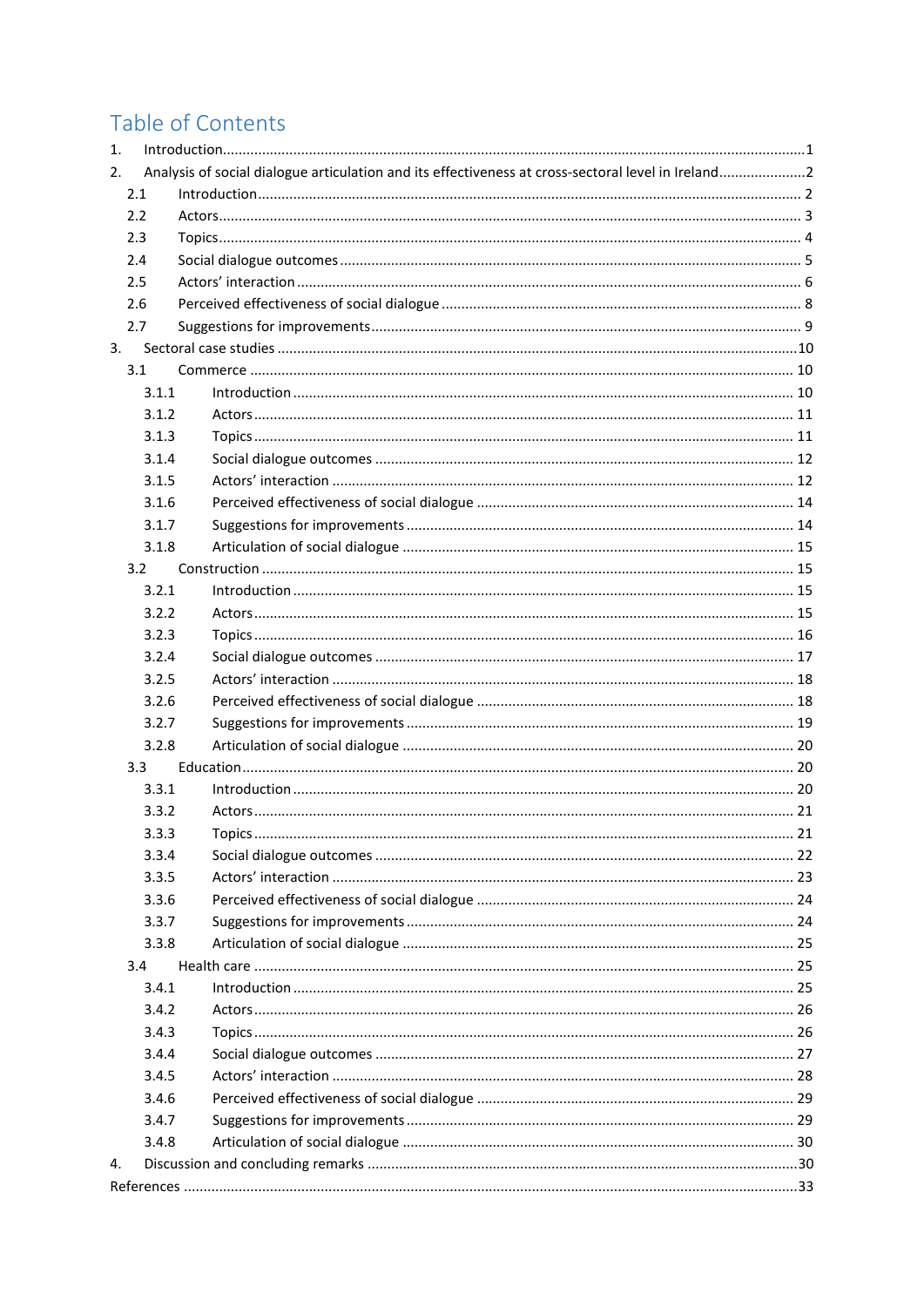# List of Abbreviations

| ASTI          | Association of Secondary Teachers Ireland               |
|---------------|---------------------------------------------------------|
| BATU          | <b>Building and Allied Trades Union</b>                 |
| CIF           | <b>Construction Industry Federation</b>                 |
| <b>EFBWW</b>  | European Federation of Builders and Wood Workers        |
| EMU           | <b>European Monetary Union</b>                          |
| <b>ETUC</b>   | <b>European Trade Union Confederation</b>               |
| <b>ETUCE</b>  | European Trade Union Committee on Education             |
| EU            | <b>European Union</b>                                   |
| <b>FIEC</b>   | <b>European Construction Industry Federation</b>        |
| <b>IBEC</b>   | Irish Business and Employers Confederation              |
| ICTU          | <b>Irish Confederation of Trade Unions</b>              |
| INMO          | Irish Nurses' and Midwives' Organisation                |
| ITUC          | International Trade Union Confederation                 |
| HSA           | <b>Health and Safety Authority</b>                      |
| HSE           | <b>Health and Safety Executive</b>                      |
| LEEF          | Labour Employer Economic Forum                          |
| MANDATE       | Retail Workers' Union                                   |
| NED           | <b>National Economic Dialogue</b>                       |
| NESC          | <b>National Economic and Social Council</b>             |
| <b>NERI</b>   | Nevin Economic Research Institute                       |
| <b>NJIC</b>   | National Joint Industrial Council                       |
| <b>OPATSI</b> | Operative Plasters and Allied Trades Society of Ireland |
| <b>REA</b>    | Registered Employment Agreement                         |
| SEO           | Sectoral Employment Order                               |
| <b>SIPTU</b>  | Services Industrial Professional and Technical Union    |
| TUI           | Teachers' Union Ireland                                 |
| <b>WRC</b>    | <b>Workplace Relations Commission</b>                   |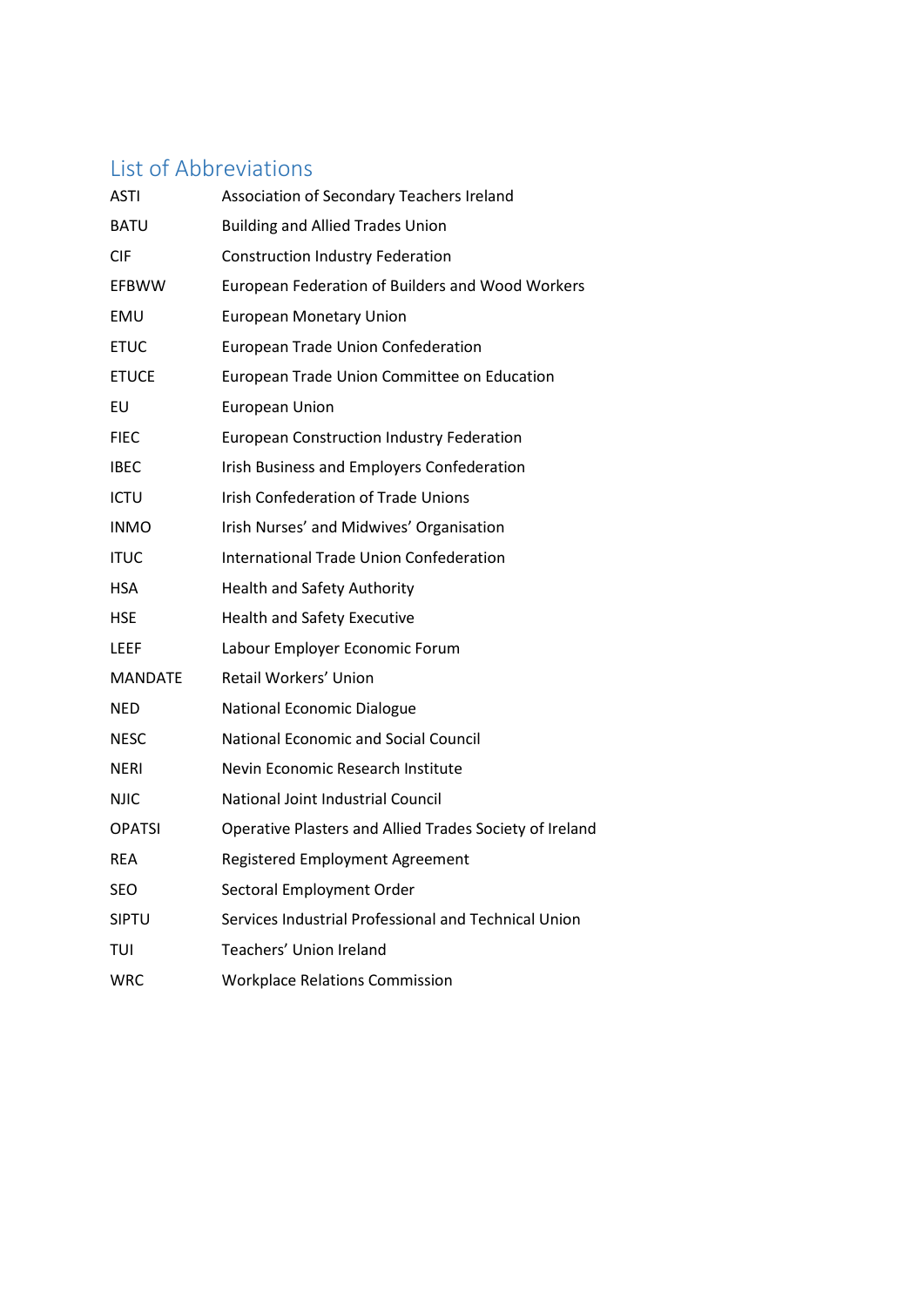# <span id="page-4-0"></span>**1. Introduction**

EESDA is a research project aiming to increase expertise on the articulation of social dialogue in Europe. Social dialogue articulation is understood as *"the ways in which social dialogue between public and private actors at different levels functions and the channels through which EU level social dialogue influences decisions, outcomes and positions of actors at the national and sub-national levels and viceversa."* The current paper delivers a comprehensive analysis of the stakeholders' views in Ireland, focusing on social dialogue at the national level and in four key sectors.

As highlighted in various publications, social dialogue has been long considered as one of the prime building blocks of Europe's social model (European Commission, 2015a; 2015b). As the main social dialogue actors, *social partners*, therefore, traditionally play a key role in this setting. However, in recent years, both the European social model and the social partners have been under severe pressure. The economic crisis starting in 2008 has resulted in government budget cuts, which have often targeted social policies. The consequences of these measures have had various repercussions across various European countries.

Against this background, the European Commission has launched several initiatives to give a new impetus to social dialogue. Its flagship initiative "*A New Start for Social Dialogue*", launched in 2015, sets out to strengthen social dialogue in Europe. With this initiative, the Commission aims to foster social dialogue in all Member States, though specific attention is paid to countries where capacity building is needed to further develop social dialogue. In Ireland, social dialogue structures were put under severe pressure during the financial crisis, leading to a reorientation towards decentralised collective bargaining (European Commission, 2014). This makes the country one of the key cases to consider.

In Europe, social dialogue occurs at many different levels that are closely intertwined. Therefore, in the enhancement of social dialogue, it is important to account for diversity in the industrial relations and social dialogue traditions and structures that prevail in Member States, as well as particular social dialogue structures developed at European level (Kahancová et al., 2019). EESDA research takes these into account by looking first at European level broadly and then focusing on the experiences of social dialogue articulation and effectiveness at European and national levels in selected Member States. [1](#page-4-1) This report focuses on the case of Ireland in particular. In addition to national-level cross-sectoral social dialogue in Ireland, four sectors considering specific occupations are also examined in depth: Healthcare and hospitals (focusing on nurses), education (focusing on teachers), construction (focusing on construction workers) and commerce (focusing on sales agents). These four sectors represent different sides of social dialogue in Ireland and together provide a nuanced and comprehensive picture of collective bargaining structures in the country.

Methodologically, this report relies mainly on qualitative research tools, combining desk research on social dialogue in Ireland with interviews of social partner representatives and other relevant actors at national and sectoral level. For this purpose, we conducted 10 interviews with stakeholders at the national level and 16 interviews at the sectoral level (four in each sector). [2](#page-4-2) However, it should be noted that there were some data collection issues that might limit the insights that can be gained from this

<span id="page-4-1"></span><sup>&</sup>lt;sup>1</sup> The selected Member States for detailed case studies in EESDA research are Estonia, France, Ireland, Portugal, Slovakia and Sweden.

<span id="page-4-2"></span><sup>&</sup>lt;sup>2</sup> The interviews were conducted with the support of the team lead by Tish Gibbons based in Ireland during May-July 2019.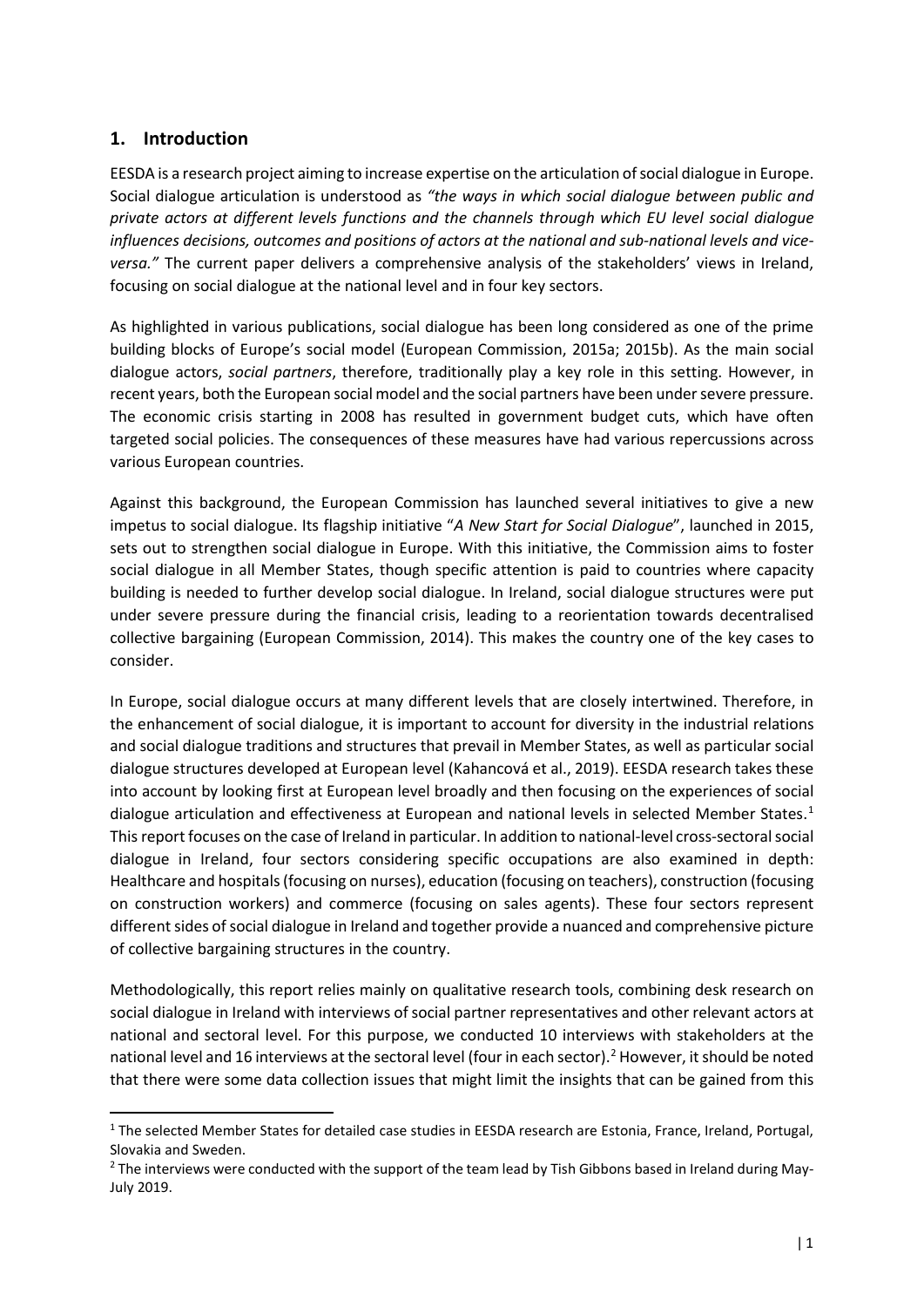research. In particular, due to the fragmented nature of social dialogue in Ireland, it was not always feasible to connect to the representatives from employers' organisations or government representatives (as a public employer). Therefore, on balance the insights from the interviews tend more heavily towards the point of view of employee representatives, which is reflected in the results of the research. While the interviews can offer a valuable insight into the nature of social dialogue in Ireland, results should, therefore, be interpreted with this caution in mind. Furthermore, while the aim of the research was to obtain information on articulation of social dialogue between the European, national and sectoral level, representatives interviewed could not always offer insights on European level social dialogue, and as a result, this topic can only be addressed with regard to some of the sectors. Wherever available, interviews were complemented with findings from the literature on social dialogue in Ireland in order to ensure robustness of the results.

The plan of this report is as follows. Section 2 provides an overview of the articulation of social dialogue at the national level in Ireland, aided by analyses based on the interviews conducted with Irish social partners at national or cross-sectoral level. Section 3 then summarises and analyses the results from interviews with representatives from four key sectors in Ireland. Section 4 provides a comparative perspective of the findings, concluding remarks and develops policy recommendations.

# <span id="page-5-0"></span>**2. Analysis of social dialogue articulation and its effectiveness at cross-sectoral level in Ireland**

# <span id="page-5-1"></span>**2.1 Introduction**

Historically, Ireland has been characterised as part of the **Anglo-Saxon model of industrial relations**, which entails low levels of worker participation, **voluntarist labour relations** and dependence on a state regulatory framework for industrial relations (European Commission, 2014). Prior to 1987, trade unions in Ireland were generally excluded from policymaking and the focus of the decentralised industrial relations system was on wage bargaining at the company level, with little to no coordination among trade unions (Culpepper and Regan, 2014).

However, in the context of economic unrest and mass protests organised by unions following tax and benefit reform (Culpepper and Regan, 2014), as well as the need to adjust to the European Monetary Union (EMU) in 1987 (European Commission, 2014), **sweeping reforms** were introduced to industrial relations in Ireland through the **establishment of a system of social partnership**, leading to a **recentralisation of the collective bargaining system**. More precisely, starting in 1987, collective bargaining took place within the framework of national successive three-year **National Partnership Agreements** between the government, the peak-level employer organisations and trade unions, as well as farmers' organisations, leading to agreements that had no legal force but were generally adhered to (ETUI, 2016). These agreements helped the relatively weak government gain legitimacy, as trade unions were able to mobilise support for reforms and the threat of collective action was diminished (Culpepper and Regan, 2014; European Commission, 2014).

From 2000 onwards, a fourth group of actors, representatives of the community and voluntary sectors such as the unemployed, women or disadvantaged communities, joined the negotiation process as the content of agreements expanded to deal with a range of issues of concern to socially excluded or disadvantaged groups (Ishikawa, 2003). As such, the Irish system constituted an example of a wide, **tripartite plus form of social dialogue** covering a range of economic and social issues such as **social**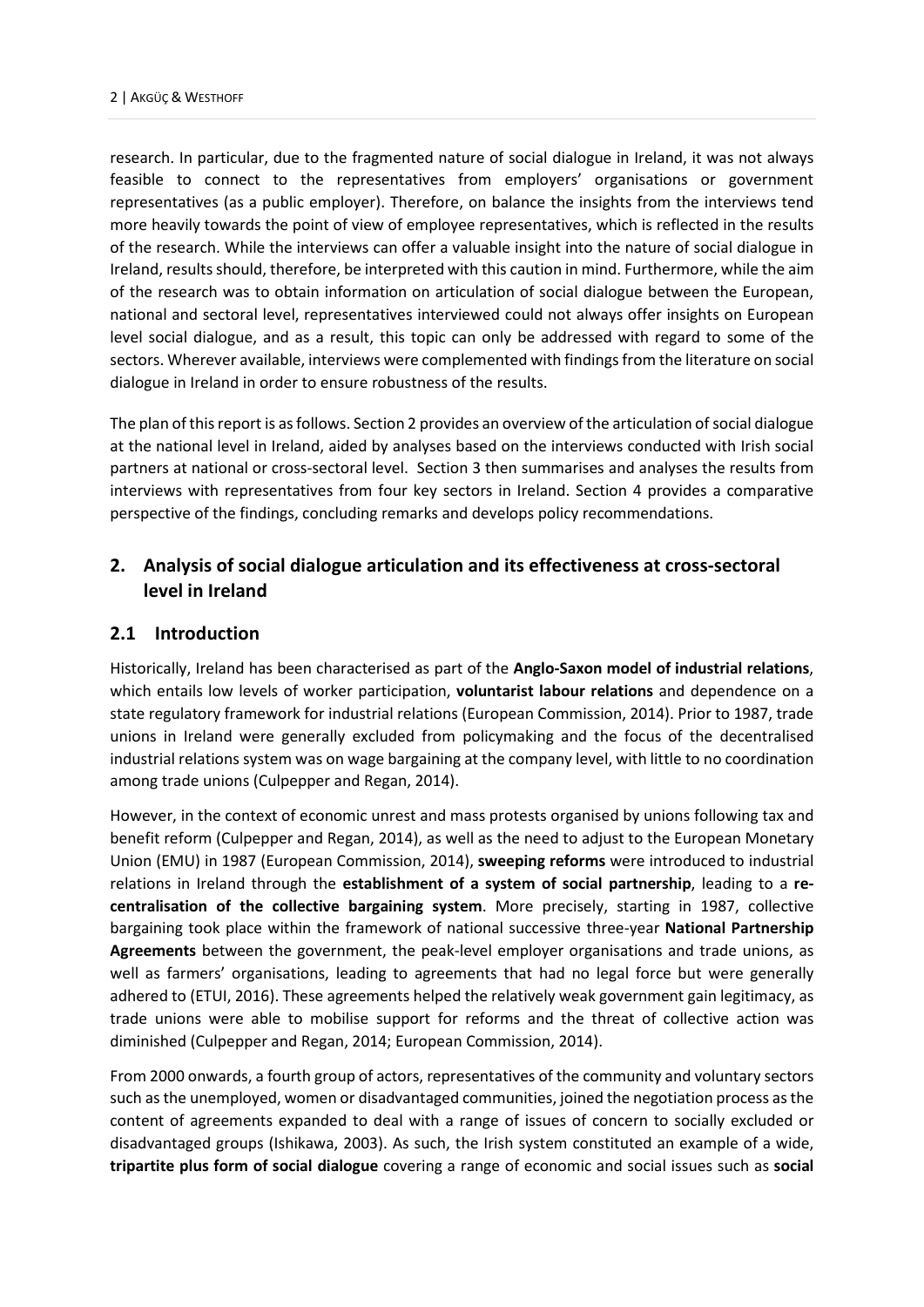**welfare, government spending and overall macroeconomic strategy**, with the government holding responsibility for facilitating the implementation of the negotiated partnership agreements (Ishikawa, 2003). This system was underpinned by the **National Economic and Social Council (NESC)**, consisting of a range of social partner, government and civil society representatives, which provided the framework for negotiations and provided strategic advice to the Taoiseach<sup>[3](#page-6-1)</sup> (Culpepper and Regan, 2014).

However, the use of National Partnership Agreements to negotiate a succession of national tax-based income policies to control inflation grew more and more unsuccessful after the completion of the EMU in the late 1990s (European Commission, 2014). What is more, during the course of the **financial crisis of 2008-2009, the system of social partnership in Ireland collapsed** and tripartite social dialogue mechanisms were abandoned. Under economic strain, government rejected the process of negotiated adjustment that included unions and employer organisations withdrew from the collective bargaining processes at national level (Culpepper and Regan, 2014). During the crisis, the government imposed **unilateral wage policies such as minimum wage cuts** and the role of the NESC was fundamentally weakened, with the Department of Finance reasserting itself over the process of policy coordination (European Commission, 2014).

Overall, this has resulted in a **process of decentralisation back to company and, to some extent, sectoral level social dialogue** in Ireland. In the private sector, bipartite collective bargaining has taken place at enterprise level since 2009; however, in accordance with the **voluntarist approach**, the results of bargaining are not binding or enforceable, though neglect could give rise to industrial action or disciplinary measures (Eurofound, 2017). The main national confederation of employers has effectively shut down their social dialogue efforts, rather focusing on **lobbying activities on the national and European levels** (European Commission, 2014).

Recently, there has been **some strengthening of social dialogue at sectoral level**, following the reestablishment of Joint Labour Committees in 2015, and the conclusion of Sectoral Employment Orders covering pay and pensions in some sectors, such as construction (Eurofound, 2017). Moreover, despite the collapse of social partnership, **a legacy of bipartite negotiation between trade unions and government (as employer) remains in the public sector**, facilitating the emergence of a succession of important public sector industrial relations agreements (Regan, 2017).

# <span id="page-6-0"></span>**2.2 Actors**

In Ireland, national level social dialogue is influenced by **two main confederations**, one for workers and one for employers. **The Irish Congress of Trade Unions (ICTU)** is the national confederation of trade unions in Ireland, representing members in both the Republic of Ireland and Northern Ireland (ETUI, 2016). All in all, ICTU has a membership of close to 800,000 workers, with 48 individual trade unions affiliated to it, the largest of which are the general trade union (SIPTU), the public services union (FORSA), the retail workers union (MANDATE), the Irish Nurses and Midwives Organisation (INMO) and the Technical Engineering and Electrical Union (previously TEEU, now known as CONNECT). As stated in the interview, the ICTU is involved in European social dialogue as a member of the European Trade Union Congress (ETUC) executive, and is also involved in the European Semester process. At the national level, the ICTU, as the only trade union confederation, provides the main channel through which trade unions can cooperate in Ireland.

<span id="page-6-1"></span><sup>&</sup>lt;sup>3</sup> Taoiseach is the official title of the Prime Minister of Ireland.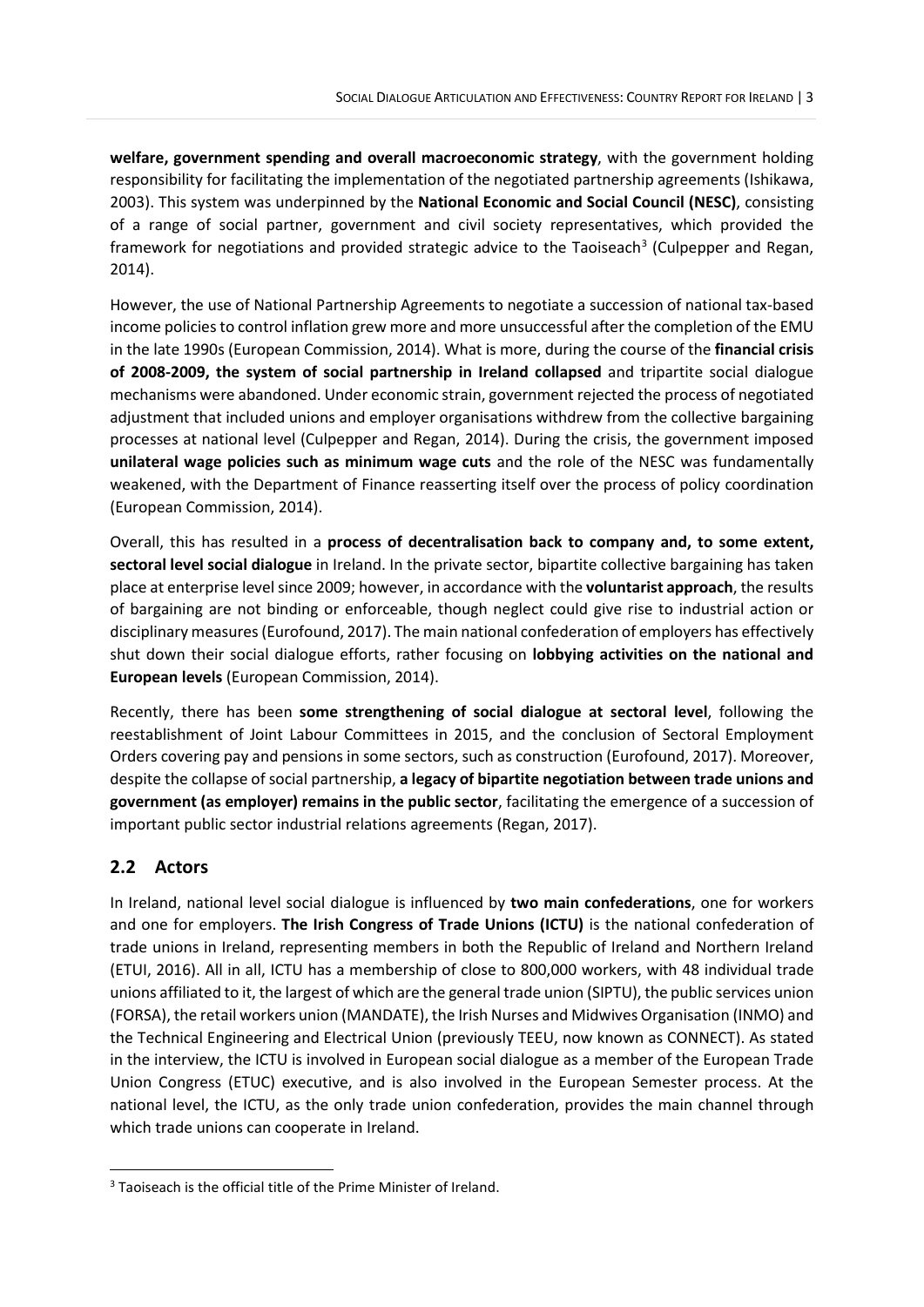**On the employer side, the national level confederation is the Irish Business and Employers Confederation (IBEC)**. Spanning every sector of the economy and representing Irish business both domestically and internationally, its members altogether employ over 70% of the private sector workforce in Ireland. [4](#page-7-1) IBEC is also a member of BusinessEurope, a European level recognised social partner, which represents enterprises in 35 European countries, with national business federations as its members.

Finally, **a significant actor in the Irish social dialogue is the Workplace Relations Commission (WRC)**. The WRC is an independent statutory body, established in 2015 to replace a variety of previously existing services, and it has a responsibility for promoting and maintaining harmonious industrial relations in the country.<sup>[5](#page-7-2)</sup> As such, the WRC provides a variety of services including conciliation, guidance and arbitration. It functions as the national body for social dialogue in Ireland and is responsible for the enforcement of employment rights.

# <span id="page-7-0"></span>**2.3 Topics**

On the trade union side, it was stated that attempts are generally made democratically, using the input of the members, to identify topics that are relevant for social dialogue. The ICTU has a biennial conference and issues for social dialogue are commonly picked through this process, as well as through the executive and general-purpose committees. The ICTU is the key actor, which defines issues in both its private sector and public sector committees, which then aim to engage in social dialogue. The sectoral unions, which are members of the ICTU, feed in the views of their members in consultation with the ICTU, which then also influences topics raised on the national level. As regards the IBEC, there are a range of policy committees, which meet four times a year, and where issues are raised. Policy committees typically focus on sector or issue specific subjects.

In the earlier EESDA analysis of European level social dialogue, three pillars of topics were identified as particularly important and discussed most frequently in the European social dialogue committees: **(i) skills, training and employability, (ii) health and safety, well-being at work, and (iii) working conditions (working time regulation, type of contracts etc.)**. The ICTU representative stated that for the Irish trade union confederation, the issues of skills and working conditions were particularly important, with health and safety being slightly less relevant depending on their own priorities of issues. Representatives from sectoral unions generally agreed that all three topics were important, though the precise order in which the issues were ranked in terms of priority differed across organisations. The IBEC representative also agreed that all the issues were of importance, with health and safety as well as well-being at work, which should be more broadly defined, being particularly relevant.

Asked to state which issues were most important for the ICTU in recent years, **housing, pensions and just transition** were mentioned, as well as the issue of **employment rights and collective bargaining** itself. It was argued that without the establishment of strong structures of collective bargaining, nothing else could be meaningfully achieved. The representative from the IBEC also agreed that all three topics mentioned as being central in European social dialogue were important. However, from the employer side, other issues are also extremely relevant, particularly the **ageing workforce, the changes in industry and corresponding skills demand, and funding**.

<span id="page-7-1"></span><sup>&</sup>lt;sup>4</sup> This information can be accessed on the **IBEC** website.

<span id="page-7-2"></span><sup>&</sup>lt;sup>5</sup> More information can be found on the website of the [Workplace Relations Commission.](https://www.workplacerelations.ie/en/)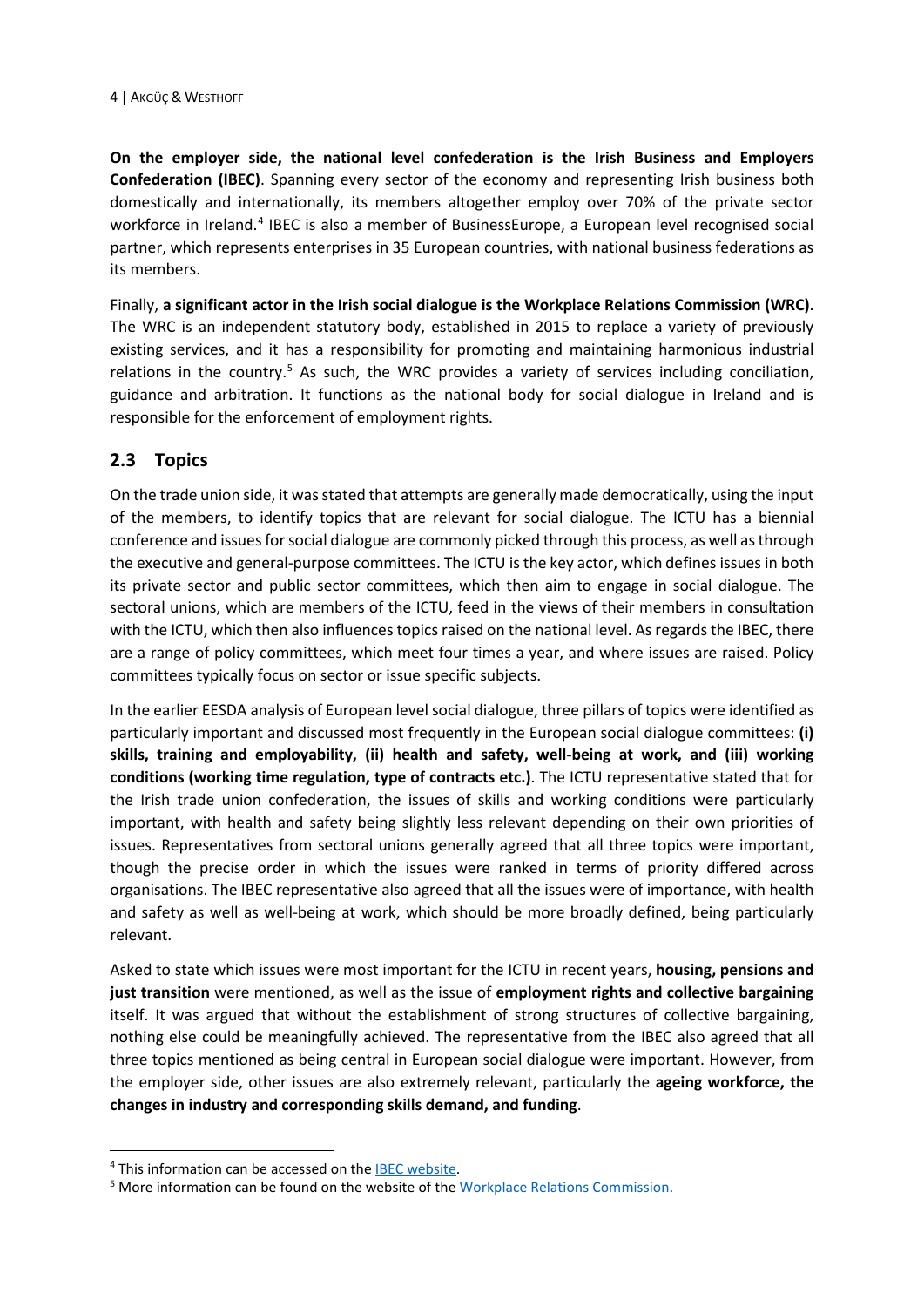# <span id="page-8-0"></span>**2.4 Social dialogue outcomes**

As regards the views of the ICTU, as stated, the most important issue dealt with through social dialogue is **collective bargaining** itself, and the principal outcome aimed at should be the strengthening of collective bargaining structures in Ireland. The ICTU is hopeful that the European level social dialogue could make a contribution here, and they are actively engaging with the European Commission, the European Parliament and the Council of Ministers on this issue. In particular, a desirable outcome would be a European framework directive on collective bargaining.

*"The most important issue dealt with through social dialogue is collective bargaining because if we do not have that, we have nothing. We are planning to promote the idea of an EU Framework on Collective Bargaining… I would like to see us move away from the voluntary model and towards a more European model of social dialogue." (Representative of ICTU)*

In the context of the UK leaving the EU and being a country that traditionally had similar social dialogue structure to Ireland, the EU could help elevate countries with weaker social dialogue structures to the level of countries with more established collective bargaining systems, according to the trade union confederation representative. In particular, European social dialogue could **encourage mutual learning** and eventually develop structures that are more similar to those of, for instance, the Nordic countries.

More generally, trade union representatives agreed that given the Irish context, where there is **no enforcement of the outcomes of social dialogue** and things are based on **a voluntarist system**, the most (and sometimes the only) useful outcome of European social dialogue is legislation. However, while previously some directives have been transposed from the EU level, this has not happened since 2015. In contrast, the adoption of frameworks negotiated at European level is not useful for Irish social partners, as non-binding agreements are not implemented or enforced. However, an important outcome of European social dialogue cited by one trade union representative is its **agenda-setting function**. If issues are picked up at the European level, this can create a debate at national level and help trade unions lobby the government to introduce a legislation, as in the case of precarious employment, for instance.

On the employer side, in contrast, there was less of an emphasis on legislation as a necessary or desirable outcome of social dialogue. Rather, it was underlined that it is essential that all parties involved are engaged with and **committed to the agreement**, for, otherwise, outcomes can be ignored or will not be enforced, rendering them pointless. This aspect was also mentioned by some trade union representatives, although the general emphasis was still on the **need for legislation to ensure compliance**.

At the national level in Ireland, there are **no national binding outcomes of social dialogue**, as the system of social partnership agreements was eliminated during the financial crisis. The current structure of national social dialogue in Ireland does not allow for implementation of a legislation. However, in some cases trade unions may influence legislation at the national level through lobbying efforts or consultation with the government. An example of a legislation that trade unions influenced was the 2017 Employment (*Miscellaneous Provisions*) Bill on working hours for individuals in insecure contracts.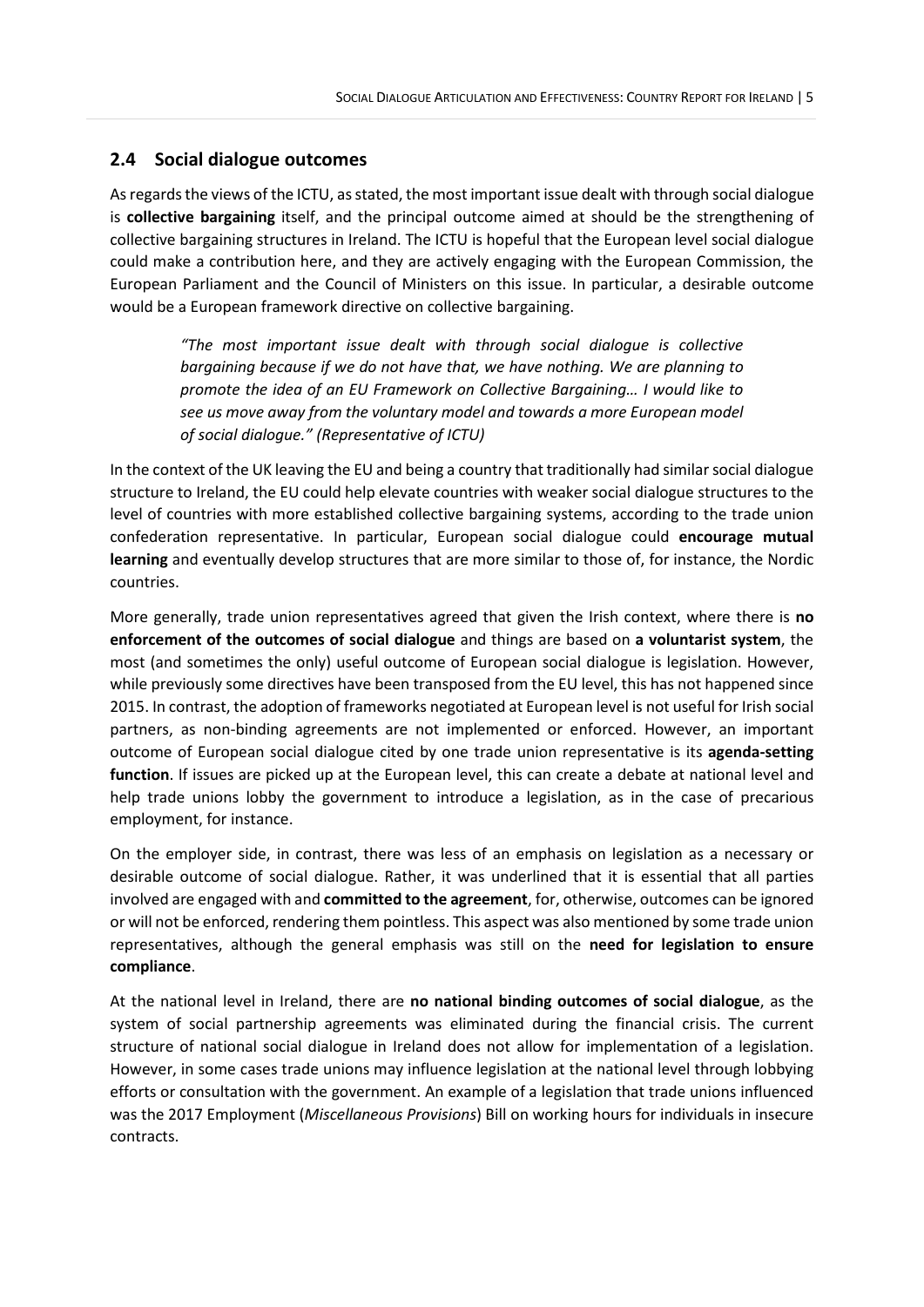Rather than social dialogue on the national level, as outlined in the introductory section, **collective bargaining structures** have largely become **decentralised to the enterprise or, in some cases, sectoral level**. Social dialogue on the sectoral level has been somewhat revived in recent years, leading to the conclusion of agreements (e.g. Sectoral Employment Orders) in several sectors, such as construction. Generally, there are, however, limited outcomes of national level social dialogue in Ireland. However, bipartite social dialogue structures have been upheld in the public sector, leading to significant agreements, such as the *Croke Park Agreement*, the *Haddington Road Agreement* and the *Lansdowne Road Agreement* (Regan, 2013), as well as the most recent *Public Service Agreement* 2018-2020.

# <span id="page-9-0"></span>**2.5 Actors' interaction**

The ICTU is engaged in the European social dialogue through the ETUC, and through this platform, can engage with a variety of important actors, such as employer organisations, governments and the European institutions. The ICTU aims to actively participate in all available social dialogue platforms in Brussels. Moreover, the ICTU is involved in the **European Semester** process alongside other relevant Irish social partners. In particular, they have an engagement twice a year with the relevant European Commissioner, alongside IBEC, the Farmers' Association, the Nevin Economic Research Institute (NERI), and various other social partners. There, various fiscal and economic issues are discussed. However, it was stressed that it is more a process of consultation where the Commissioner can be informed on the views of the relevant stakeholders, rather than a form of social dialogue that can truly inform on policy issues. As regards the sectoral unions, some, but not all of them, were involved in the European Semester; however, some stated that they would like to see more social partner consultation in the process.

As discussed earlier, the model of social partnership at the national level has disintegrated in Ireland since the financial crisis in 2009. While some processes that facilitate information sharing between stakeholders and consultation between the government and the social partners have been instituted, substantive social dialogue is limited to the sectoral and, predominantly, the company level, meaning that its substantive policy impact is limited.

Nevertheless, **avenues for social dialogue have remained open to a greater extent in the public sector** compared to the private sector. In particular, as a result of the institutional memory of social partnership, there have been **successive bilateral agreements** between the unions (e.g. the ICTU public sector committee) and the government (as the employer). Several such **public sector agreements**, which define and address a broad range of issues including pay, have been agreed, for instance the Croke Park Agreement, the Haddington Road Agreement and the Lansdowne Road Agreement (Regan, 2017) and the recent 2018-2020 Public Service Agreement. However, according to the stakeholders interviewed, these agreements are **less wide-ranging** than the previous agreements reached through the social partnership process, which used to cover issues such as tax policy and housing policy.

In contrast to the public sector, **avenues for social dialogue have been drastically limited in the private sector** and as such, interaction between different types of stakeholders mainly takes place through fora instituted by the government in order to facilitate exchange of views, but not negotiation. For instance, trade unions and employer organisations participate in the **Labour Employer Economic Forum (LEEF)**, introduced in 2016. There, representatives of employers, trade unions and government ministers discuss economic, employment and labour issues (e.g. employment rights, pensions, housing, Brexit etc.), in meetings chaired by the Taoiseach (once a year) or the Minister of Finance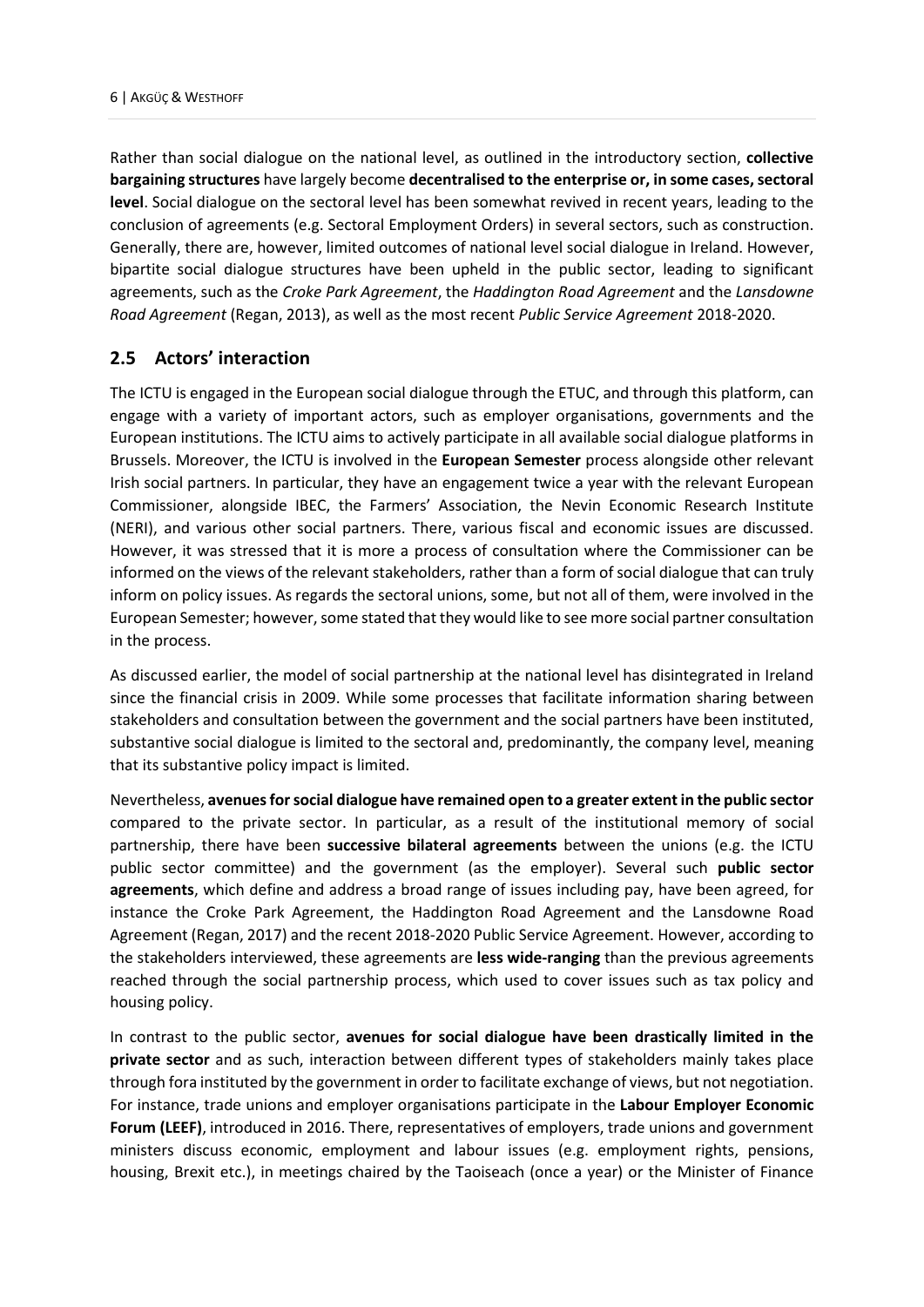(three times a year) and attended by the relevant minister. However, it was made clear by interviewees that the purpose of this forum is to engage and exchange views after policy has been set, rather than to come up with or implement policies within the context of a working group or similar format. This suggests that LEEF presents a **form of consultation** and illustrates the limited interest on the part of the Irish government in social dialogue as it used to be during the social partnership era, according to the trade union representative.

In addition to the LEEF, social partners also participate in a similar forum, the **National Economic Dialogue** (NED) for consultation of civil society groups and information exchange. Another remaining **statutory tripartite body and forum for social dialogue is the NESC**; however, it has not been involved in crisis or post-crisis reform, whereas originally it was mandated to advise the Prime Minister on strategic policies pertaining to socioeconomic development (Regan, 2017). Rather, public policy has increasingly become the preserve of the parliament and not in organised interest groups, while the role of the NESC has been reduced to providing technical reports.

A further body that exists to facilitate social dialogue at the national level is the **Health and Safety Authority (HSA)**, of which both the IBEC and ICTU are part. This is a tripartite board where unions, employers and ministries are represented and discuss issues pertaining to health and safety in the workplace. As unions and employers can theoretically – though in practice it is usually unnecessary – outvote the governmental representatives on this board, involvement here is judged to be influential and of high importance. Through regular involvement with the HSA through plenary meetings as well as legislation and guideline committees, social partners can have an influence in this field. In Ireland, health and safety is judged to be quite a mature field with strong protections that are often already ahead of European standards.

All stakeholders agreed that **cooperation**, both with those that pursue the same aims and those that pursue different ones, is **essential for effective social dialogue**. This requires engagement with all stakeholders in social dialogue, including trade unions, employer representatives and government. On the employee side, individual trade unions in Ireland mainly cooperate through the offices of the ICTU. It was also stated by some representatives that cooperation between different private sector unions may be more effective than between those in the public sector, as this field can be more disjointed and goals may differ. Generally, cooperation among trade unions is judged to be working well, despite the fact that there can be contentious issues. However, it was pointed out that **better coordination between trade unions** would be desirable in order to better achieve the desired aims.

There was general agreement that, particularly in the Irish context that relies on voluntarist industrial relations, very little can be achieved without buy-in from all partners, making **good cooperation essential**. Given that the existing spaces for national level dialogue are quite *light touch*, there seems to be comparatively **little rivalry between partners**, meaning that good cooperation can often be achieved, although there may be disagreement over certain issues. An example of a particularly pressing issue was **Brexit**, where good cooperation was highlighted, given that all stakeholders are united in their views on the issue.

From the employer side, cooperation with trade unions was generally judged positively, particularly in the field of health and safety, where common goals often apply and **relationships of trust** had been built up in the context of the HSA. On the union side, it was stated that more employer buy-in into social dialogue would be desirable particularly, since in Ireland industrial relations are voluntarist and hence employers have no obligation to recognise trade unions at all, if they wish so. This means that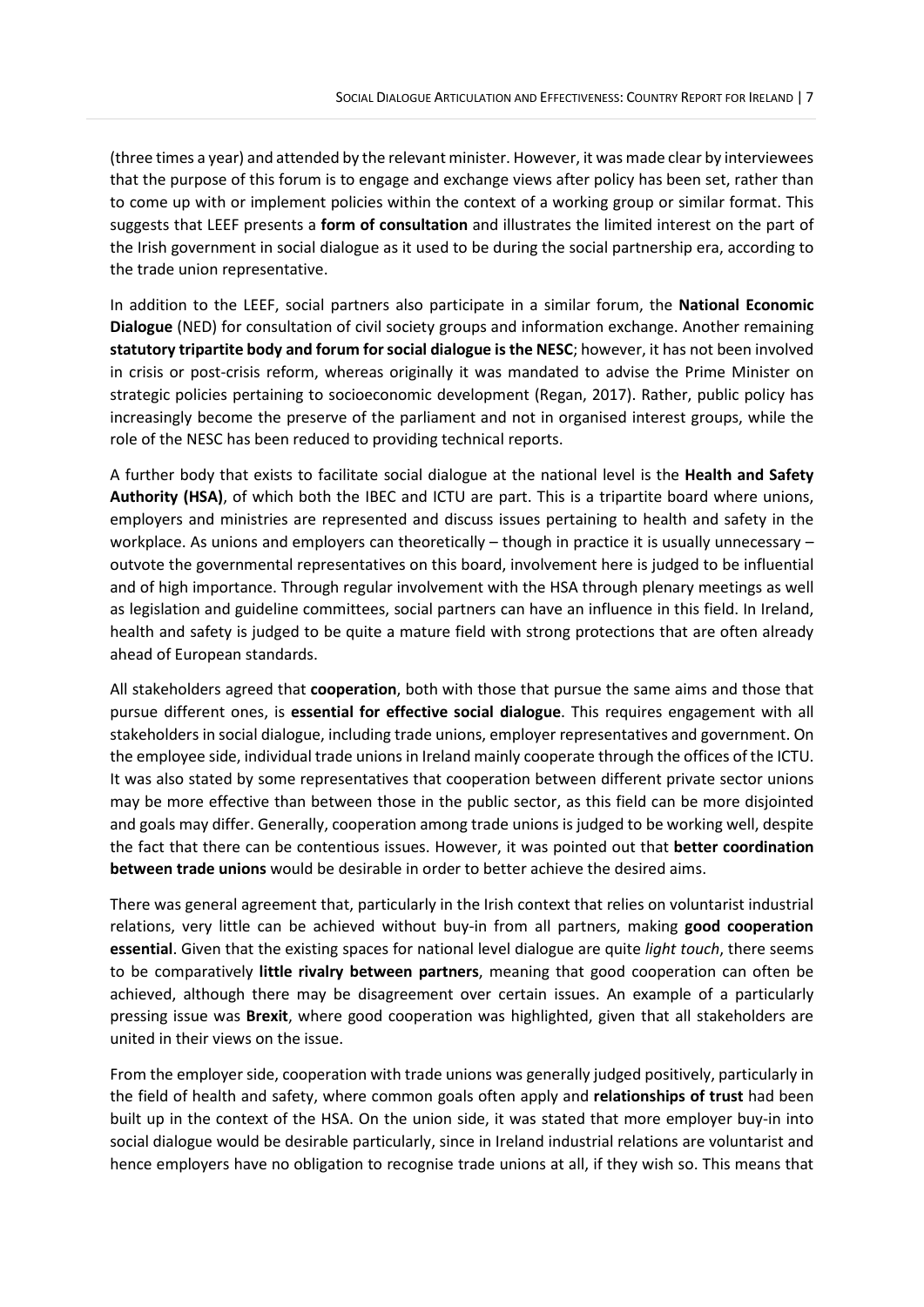in some cases, social dialogue is not possible because employer organisations in a sector or company choose not to engage with unions.

Furthermore, the respondents agreed that **informal ties can be important** for effective social dialogue, particularly in a small country such as Ireland. Usually, the same people are involved in negotiations, and close informal ties can be necessary in order to **solve industrial issues and disputes**. In general, informal ties were thought to lead to the **building of alliances** and reductions in "game playing", particularly when it comes to normally opposing sides. One example cited was that of cases of company closures, where informal ties can help to prepare for negotiations. Respondents also thought that informal ties hold an increasingly important role in the **maintenance of good industrial relations**. Moreover, informal ties were thought to be improving in recent years in the absence of social dialogue at the national level. Alongside an observed improvement in economic conditions, it was claimed that the trust that had collapsed during the crisis between the social partners was rebuilding to an extent, and that trade unions were more welcome in consultations than they had been in the crisis context.

*"There was a lot of mistrust between the partners built up during the financial collapse 2011-2012. Trust has re-emerged since then… The informal ties are critical and it is something that Irish partners are good at… as they contribute to a greater understanding and helps to break down mistrust." (Representative of employers' organisation)* 

#### <span id="page-11-0"></span>**2.6 Perceived effectiveness of social dialogue**

The perceived effectiveness of social dialogue in Ireland depends on the level of social dialogue considered. In general, most stakeholders agreed that **effectiveness on the sectoral level was improving** in recent years, whereas it was argued, particularly by the trade unions, that **national level dialogue, since the crisis, has been ineffective**, if not non-existent.

At national level social dialogue, trade union representatives agreed that social dialogue could not be considered as effective, and stated that since the crisis there had not been real social dialogue in Ireland. While there was some anecdotal evidence mentioned that the NED may have an influence on political thinking within the government, there is no hard evidence of this and **social partners are not formally part of the policymaking process**. This was linked to the fact that in Ireland there is no meaningful history of social dialogue, and that, similar to other Anglo-Saxon countries, social dialogue had historically been conducted on an adversarial rather than a consensual basis. While the government consults unions on their views of policy, this was not considered as true social dialogue by unions. Rather, the government, which had withdrawn from social dialogue during the crisis and limited future collective bargaining to the sectoral level, if at all, was seen as being opposed to meaningful social dialogue.

*"I would rate the effectiveness of social dialogue in Ireland at 2 on a scale of 1 to 10. The Government is opposed to any meaningfulsocial dialogue structures. They do what they have to do and then no more.* 

*We want the Government to buy into the concept of social dialogue. We want proper social dialogue where the Government sits down with unions and employers and get real outcomes. It should not just be a form of consultation." (Representative of a service trade union)*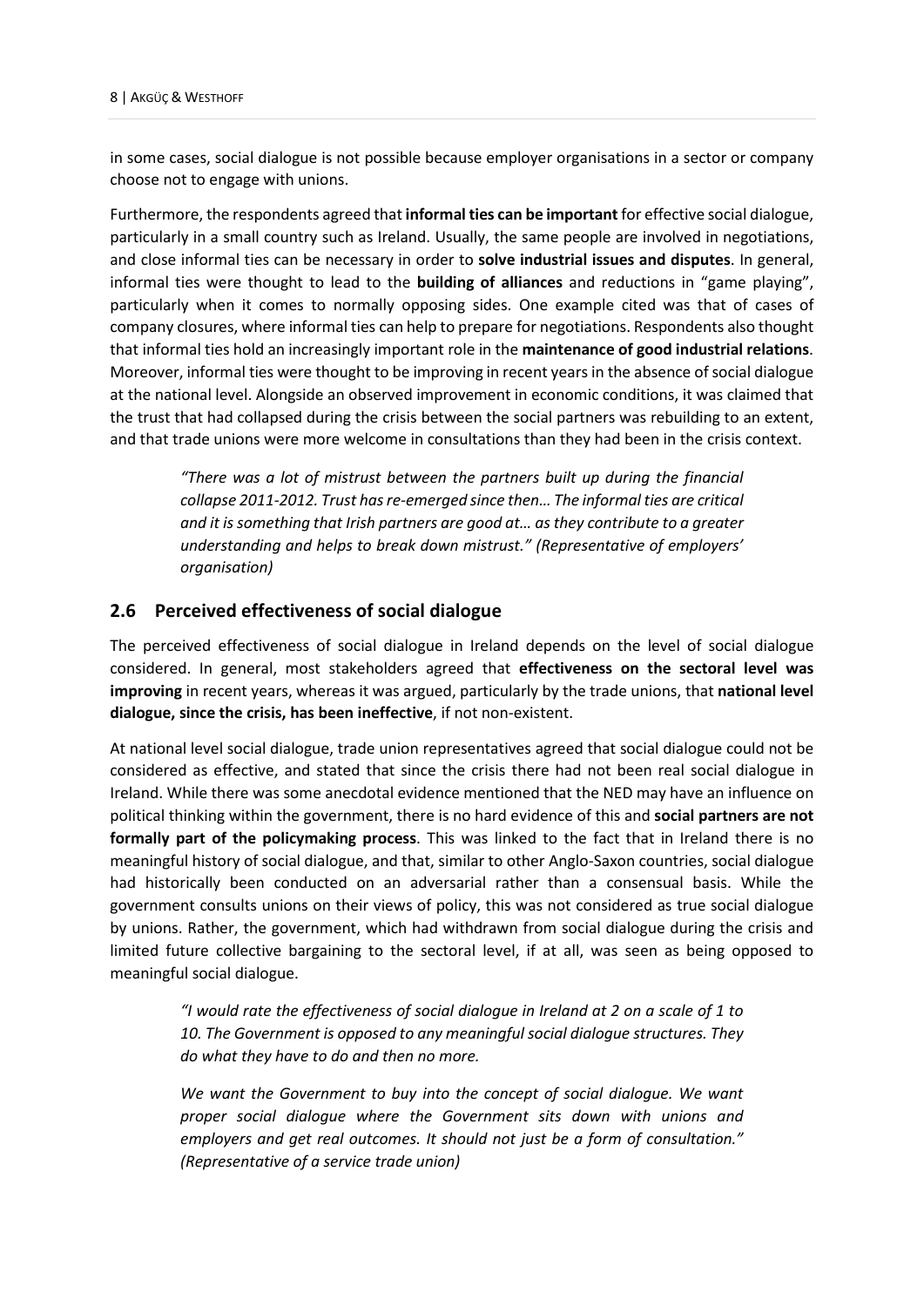On the part of employers and the WRC, the effectiveness of social dialogue was not perceived as negatively as by the trade unions. In particular, the employer representative highlighted the HSA, which was regarded as an example of very successful social dialogue at the national level, leading to various advances health and safety regulation in Ireland. Similarly, the representative of the WRC outlined that social partnership at the national level was seen as having had its time, and that through decentralising social dialogue to lower levels, more clear and fair arrangements could be achieved.

At the sectoral level, the effectiveness of social dialogue was regarded quite positively by all parties. Some trade unions highlighted the success of sectoral agreements (Sectoral Employment Orders) in some sectors, such as construction, security and contract cleaning. This has been achieved through the reintroduction of **Joint Labour Committees for bipartite negotiation**, including on the issue of pay. Social dialogue was also highlighted as having achieved significant improvements in health and safety regulations in the construction sector.

Finally, **local level negotiations** and **third party interventions** are becoming increasingly important in Ireland following the decentralisation of collective bargaining. It was argued by some trade union representatives that the **company level is where trade unions can most effectively make a difference** for their members.

However, given the limited nature of social dialogue in Ireland, it was also highlighted by trade unions that they need to adopt **a range of different strategies** in order to push through their policy messages. These included **campaigning**, **building alliances**, **lobbying**, **communication** and **awareness raising campaigns** as well as **collective industrial action**. Such measures can be effective in raising attention when it comes to issues that cannot be addressed through social dialogue in Ireland. However, it was also stated that while such forms of campaigning can help to address specific issues, it is less effective when it comes to broader issues, which may be better addressed through formal forms of social dialogue.

*"It is very effective if you can get the other side to do something. The frustration is, it can take a long time to get the wheels turning, but once they are it is very effective. But you have to work very hard to get to that point.* 

*Beside social dialogue, we use campaigning; lobbying; disputes, to achieve our goals. They complement social dialogue. Sometimes you need a dispute or a campaign to get something on the social dialogue agenda. Sometimes you have to lobby to make sure people understand your position. Ideally if you could use social dialogue to sort an issue it would be great, but sometimes that will not work." (Representative of service sector trade union)*

# <span id="page-12-0"></span>**2.7 Suggestions for improvements**

Overall, most of the stakeholders interviewed agreed that **social dialogue should be strengthened** in Ireland, though there was some disagreement over the precise forms such strengthening should take. In particular, representatives from trade unions strongly emphasised the demise of social partnership since the financial crisis in 2009, and argued for an enhancement of social dialogue in Ireland. Some trade unions, in this context, saw a return to a tripartite system of social dialogue with strong involvement from both the government and employer representatives, leading to enforceable outcomes, as desirable. The strengthening of social dialogue could be modelled after other European countries with stronger systems of social dialogue, such as the Nordic countries, Belgium or the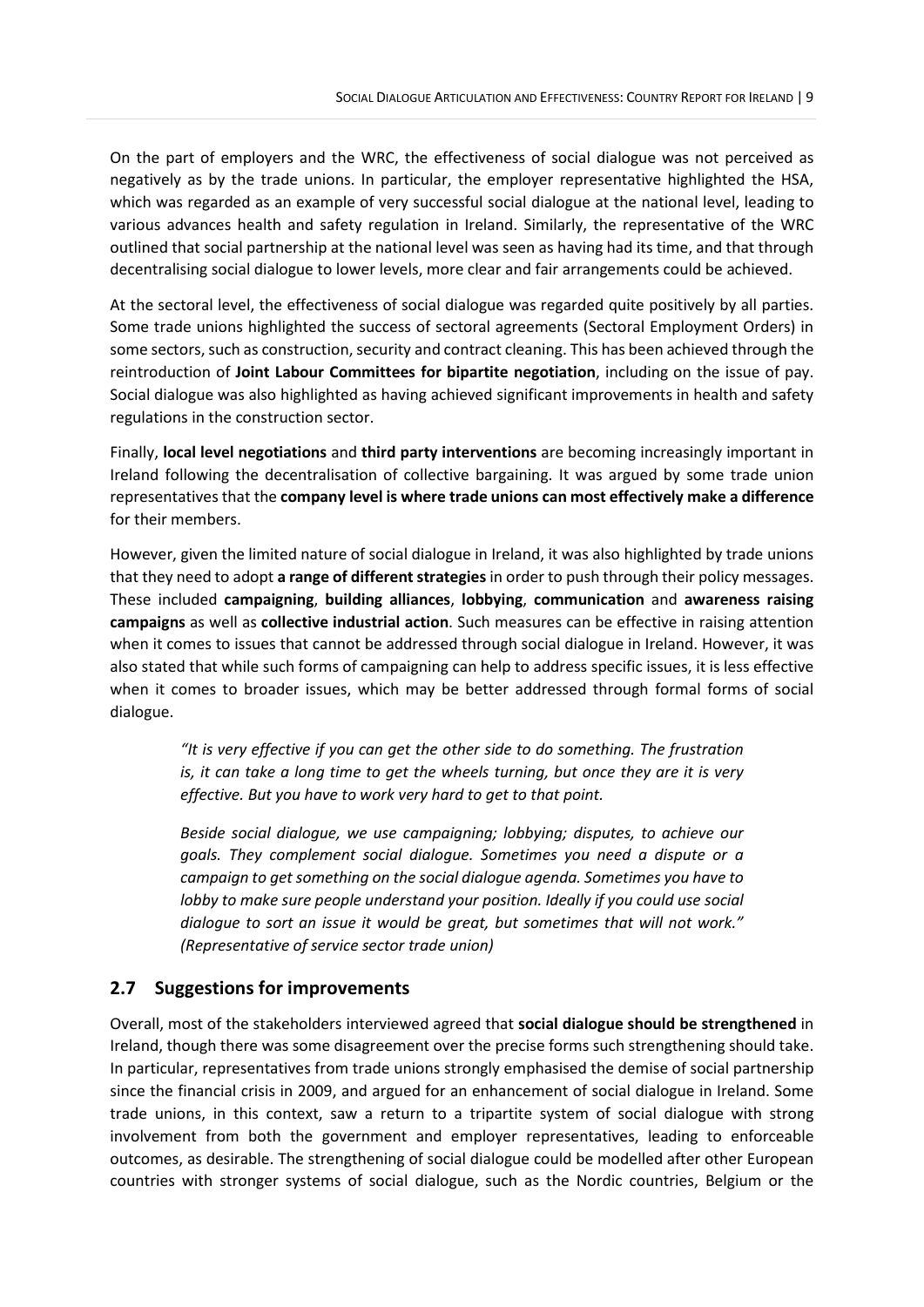Netherlands. The ICTU emphasised that a desirable outcome would be a framework directive at the European level on collective bargaining in order to facilitate this.

It was also emphasised that both trade unions and employers should **articulate more strongly** what they expect from social dialogue. For instance, the LEEF process is currently under review, which may be an opportunity for **reforming social dialogue**. Some trade union representatives underlined that there is a need for trade unions to coordinate better in order to achieve their common aims.

The IBEC representative generally did not perceive social dialogue as negatively as trade union representatives, and a return to social partnership was not mentioned. However, it was stated that the influence of national agencies can sometimes be limited as they are only advisory boards and government agents can be risk averse; the presence of more high level government representatives on boards would be desirable.

As regards, the WRC, social partnership was similarly regarded as no longer a model fit for the Irish context as it used to be a *one size fits all approach*. Rather, **sectoral agreements were seen as the way forward** to provide a level playing field for all partners.

Finally, an additional area mentioned was **enforcement**. A trade union representative argued that the **dispute resolution procedure should be improved**, as it was perceived too easy for government to fall behind in agreements (with public sector employees). As such, it was suggested that more robust oversight through an implementation body was needed.

# <span id="page-13-0"></span>**3. Sectoral case studies**

# <span id="page-13-1"></span>**3.1 Commerce**

#### <span id="page-13-2"></span>*3.1.1 Introduction*

This section examines the structure of social dialogue in the commerce sector in Ireland. [6](#page-13-3) This section draws on interviews with four trade union representatives and desk research. **Traditionally, collective bargaining in the Irish retail sector was conducted at shop or town level**, with agreements reached locally. This process evolved with the **arrival of large supermarket multiples** on the scene, which had separate negotiations. Eventually, social dialogue structures grew over time, with negotiation committees concluding agreements and a sectoral Joint Labour Committee that agreed a rate of pay for all grocery workers. On these councils, an even number of union and employer representatives were present with an independent Ministerial appointee functioning as chair. In the registered agreements, pay and working conditions were covered.

During the recent financial crisis, national social partnership and together with it all structures of social dialogue in Ireland collapsed, and there was a successful legal case against the existence of Joint Labour Committees. Since then, social dialogue in the retail sector has been extremely limited. In general, it is **conducted on a single-company basis**, although some employers choose not to engage in collective bargaining at all and have no legal obligation to do so. Approximately 25% of workers in the sector are covered by bargaining agreements (Eurofound, 2018).

<span id="page-13-3"></span><sup>&</sup>lt;sup>6</sup> The commerce sector was commonly referred to as retail in the Irish context.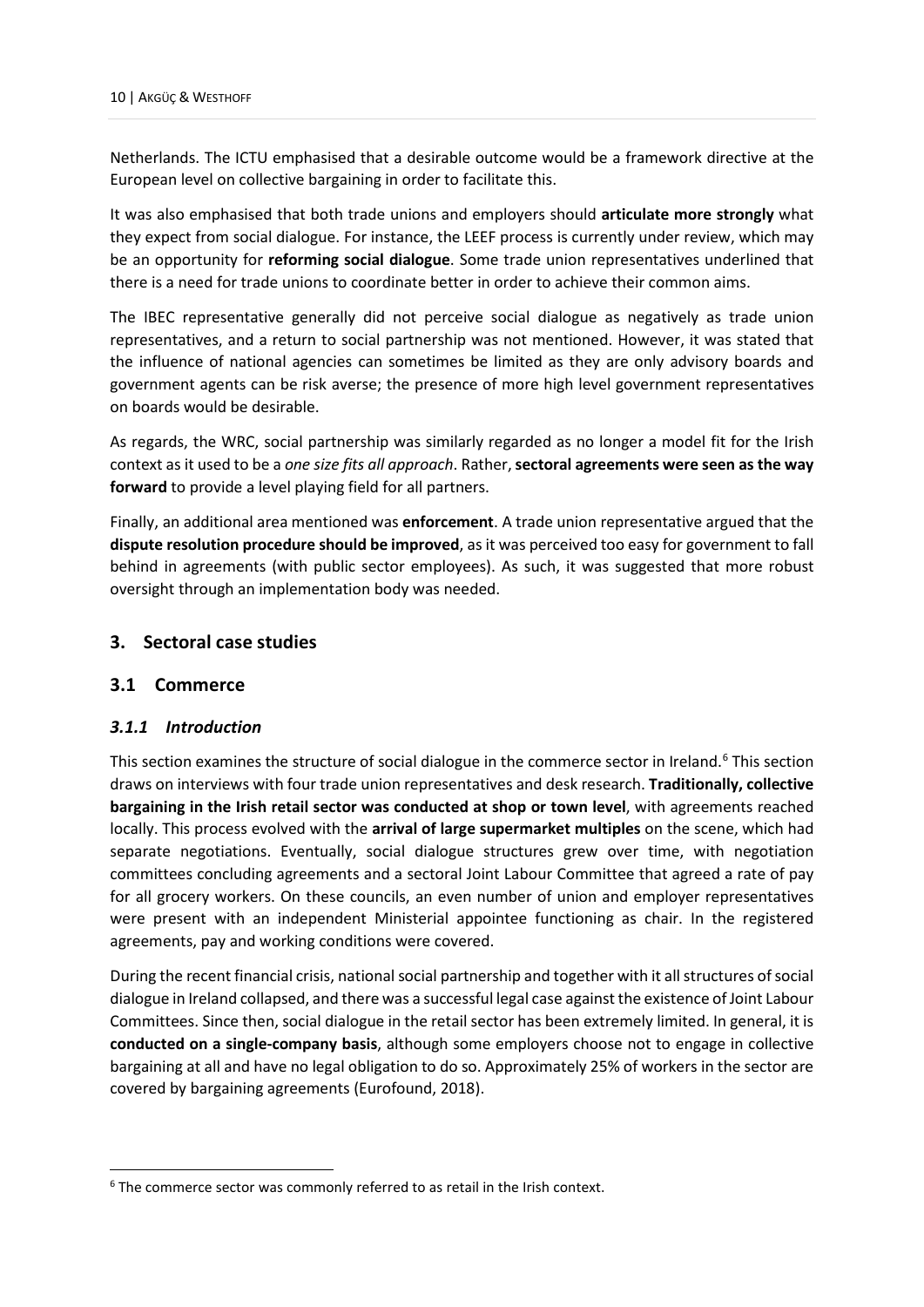# <span id="page-14-0"></span>*3.1.2 Actors*

At European level, the two main social partners in commerce are the sectoral trade union UNI Europa and, on the employer side, EuroCommerce. At the national level, there are several actors involved in social dialogue in the retail sector in Ireland. Two main trade unions, namely the Services Industrial Professional and Technical Union (SIPTU) and the retail and administrative workers union (MANDATE), represent workers in this sector. Jointly, these two unions cover 50,000 workers in this sector (Eurofound, 2018). The unions are involved in single employer bargaining, and in very rare cases, multiemployer bargaining. MANDATE is also affiliated with the sectoral trade union UNI Europa.

Three employer organisations exist in the retail sector in Ireland. The Irish Business and Employers Confederation is the national confederation for Irish employer organisations. In addition, relevant organisations are the Retail Grocery Dairy & Allied Trades Association (RGDATA), affiliated with IBEC, and the Irish SME Association (ISME) (Eurofound, 2018). These employer organisations are also affiliated with EuroCommerce. In general, there is **no social dialogue in retail beyond company-based collective bargaining**. Rather, employer organisations engage in lobbying efforts for their members.

# <span id="page-14-1"></span>*3.1.3 Topics*

Trade union representatives underlined that issues for discussion and negotiation are identified democratically through the structures of the union. This can take place through two main processes that were outlined by the respondents (and are common to most unions in Ireland). In some cases, issues are brought up directly by individual members in shops. They can then be raised by shop stewards in national negotiation committees to consider inclusion in social dialogue. Each grade has its own such negotiating committee. If the issue is deemed to be common to many workers, it will be dealt with by the national executive, usually through collective bargaining processes.

Alternatively, topics can be dealt with through the **democratic structures of the union**. In this case, topics are framed in resolutions for the biennial delegate conference, and if adopted, become part of national union policy. Resolutions adopted at the conference are then commonly pursued in order to secure legislative changes, rather than through collective agreements.

In earlier EESDA research, three topics were identified as particularly relevant and frequently discussed in social dialogue committees at the European level. These are (i) skills, training and employability, (ii) health and safety, well-being at work, and (iii) working conditions (working time regulation, type of contracts). Trade union representatives agreed that all three issues were certainly very relevant for workers in the retail sector, but they had a different order of priority. For example, it was commonly emphasised that working conditions are of particular importance in the specific context of retail sector, and more so than the other two topics. **Very poor conditions** are a common occurrence in the retail sector, such as working in very cold or very hot environments or working for many (or too few) hours. Training and development is also key, but rather in some specific retail sectors such as in pharmacies. It was pointed out that these are often very small and specific issues, which may not be very well addressed by social dialogue at higher levels such as the EU level.

**Low pay and low earnings** were singled out as the most important issue for workers in the retail sector. The distinction is made between low pay and low earnings, since in this sector it is possible to have a good hourly rate of pay, but to have so few hours, that earnings are extremely low. This is closely related to debates about working time – as many employees are employed casually with no consistency in the number of hours worked per week, earnings can vary from week to week. Such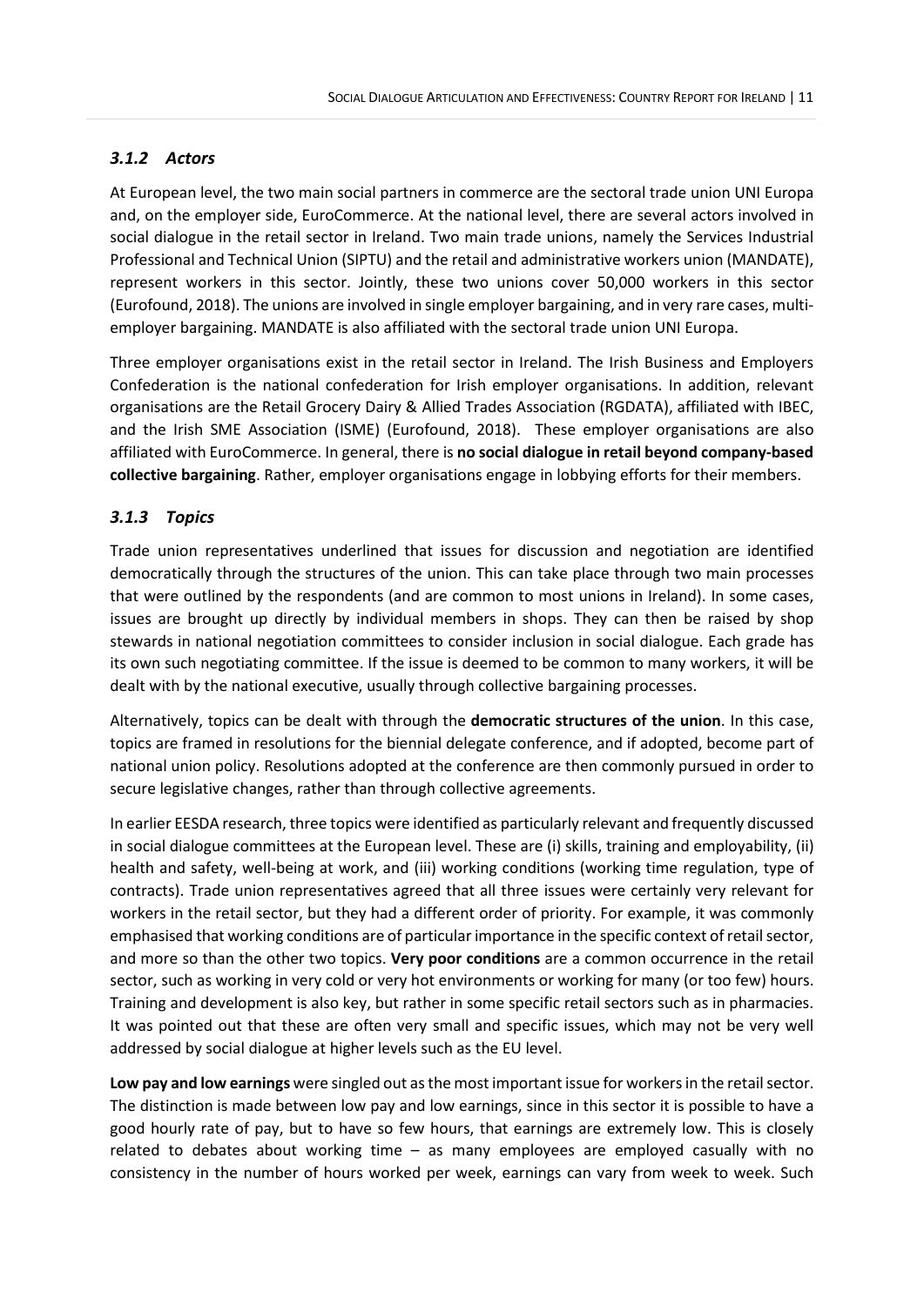unpredictability has severe consequences for housing as well as various household arrangements such as childcare. It was mentioned the current housing crisis and lack of affordable rental accommodation in Ireland is exacerbated for workers on such **precarious contracts**, as they have no guaranteed income to secure adequate housing and they are locked out of the mortgage market.

In addition, **union recognition** is an important issue in the retail sector. In Ireland, no right to collective bargaining exists and employers have no obligation to recognise unions, something which has occurred several times in the retail sector in Ireland. Relatedly, full-time union organisers may also be refused access to the workplace.

#### <span id="page-15-0"></span>*3.1.4 Social dialogue outcomes*

In the Irish retail sector, **collective bargaining** is limited to the company level. As such, outcomes from social dialogue are by nature limited to individual agreements. Nevertheless, all trade union representatives stressed the importance of agreements reached through collective bargaining. Agreements reached through social dialogue can be very effective because they fit the individual enterprise (given that sectoral dialogue does not exist anymore in retail). It was argued that where unions are recognised in retail, dialogue should be the central piece.

*"The right to collective bargaining/social dialogue/union recognition, whatever you want to call it is an absolute essential for this country. There is no sanction on employers who decide to ignore the union their employees have chosen and in the words of others (Ewing & Hendy) without sanction all we are engaged in is `collective begging'." (Representative of trade union from retail sector)*

**Legislation** was also seen as a valuable potential outcome of social dialogue, which has its own place. On the one hand, legislation was seen as less individualised than collective bargaining outcomes and that it cannot be controlled in the same way as social dialogue outcome and is not always balanced. On the other hand, it can provide a **level playing field** outside of collective bargaining and is often the only avenue in retail when employers are refusing to engage with social dialogue. However, there were also some more sceptical opinions by union representatives on legislation, arguing that reliance only on legislation will be the "death" of the trade union movement.

# <span id="page-15-1"></span>*3.1.5 Actors' interaction*

In principle, the respondents agreed that collaboration among the various actors in social dialogue is essential in order to make satisfactory progress. There are dedicated spaces created for unions to come together to collaborate and work together outside the workplace, such as the ONE movement spearheaded by ICTU and the trades councils, which can be very effective. The ICTU was often highlighted as the central body bringing unions together. As the strongest voice for trade unions nationally, it can highlight issues and raise awareness better than individual unions would be able to.

However, there can also be tensions between individual unions. In particular, it was pointed out that, in the context of sectoral differences in the structure of collective bargaining processes, there can be **tensions between public and private sector unions**. It was stated that the public sector is often pitted against the private sector, and such a divided workforce can be problematic in reaching agreements. Nevertheless, overall the interactions between unions were judged to be working well.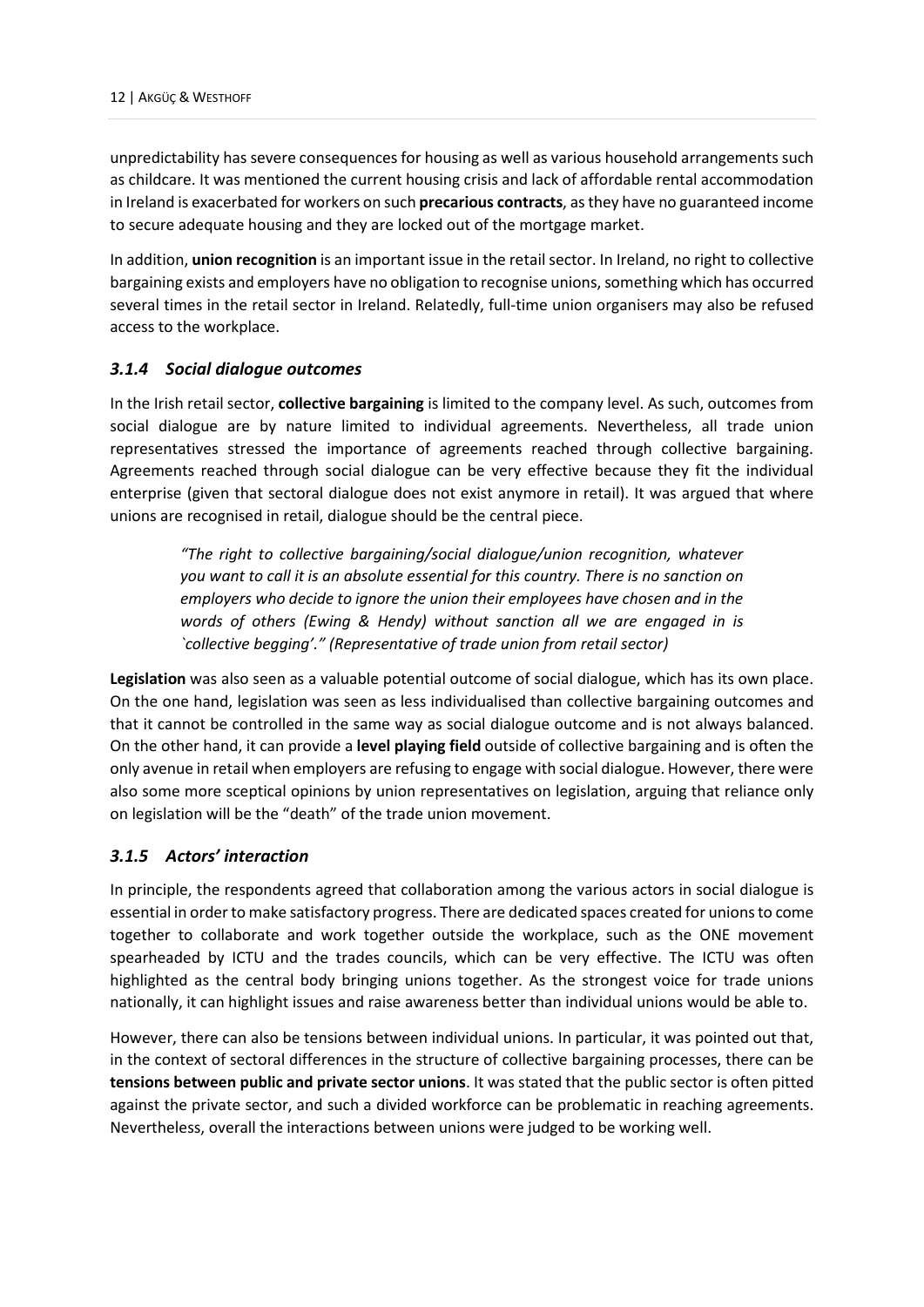*"There are some tensions between private and public sector unions. The neoliberal agenda has pitted public sector against private sector workers – divide and conquer – and it is important that the unions work to counter this. A divided workforce will never achieve anything. The unions all have far more in common than will ever separate them and it is important to make common cause with one another and work together to effect change. There is power in numbers." (Representative of trade union from retail sector)*

Given that social dialogue in the classic sense is not taking place in the retail sector, unions are working together with a **range of actors** that diverge from social partners in the traditional sense. This can include **political parties, community groups and diverse interest groups**. The work of unions with new partners is increasing in the context of the growing prominence of issues such as housing which affect a diverse range of actors. **Collaboration and synergy** in working on these issues is essential.

Moreover, in some cases collaboration with certain employers may be possible, depending on the issue being discussed. However, interaction with employers can be very difficult in the retail sector, as they have **no obligation to recognise unions**. For example, several large international supermarket multiples have decided to derecognise the large unions in the sector, leading to a refusal to engage in social dialogue, even locally. It was also stated by union representatives that there are some organisations with whom collaboration is impossible due to fundamental ideological differences, such as the chambers of commerce.

While it had been expected that there would be improvements in social dialogue with the economic upturn, this did not materialise as expected. It was stated that since the breakdown of national social partnership and the reduction of collective bargaining to a single-employer process, social dialogue has become a lot more difficult. Relations with employers were described as cool, with unions hesitant to push too far in bargaining for fear of employers disengaging completely. It was also argued that the government was letting employers disengage by not being involved at all in collective bargaining processes.

At the same time, social dialogue in retail varies a lot and in some cases, better relations with employers were forged. Depending on who is involved in the process, social dialogue can include consultation processes, information gathering or even collective bargaining. For instance, the example of the **pharmacy sector** was cited as an instance where small multiples were **engaging actively in social dialogue**, leading to ongoing and detailed negotiations.

Trade union representatives agreed that **informal ties** in social dialogue are very important, as they give an indication of the position of other negotiating parties and where solutions may be found. In a small country like Ireland, there will often be the same people working on issues for years, and informal ties can influence the style of engagement and improve dialogue. Such ties may be especially important in the retail sector because social dialogue exclusively takes place at the local level, so that good working relationships with employers are essential. If the relationship is hostile, the agenda cannot be progressed through dialogue, and the actors progress their agenda through the industrial relations mechanisms of the state.

While acknowledging the importance of informal ties, some respondents offered pessimistic assessments of these relationships. There are very few informal ties between union representatives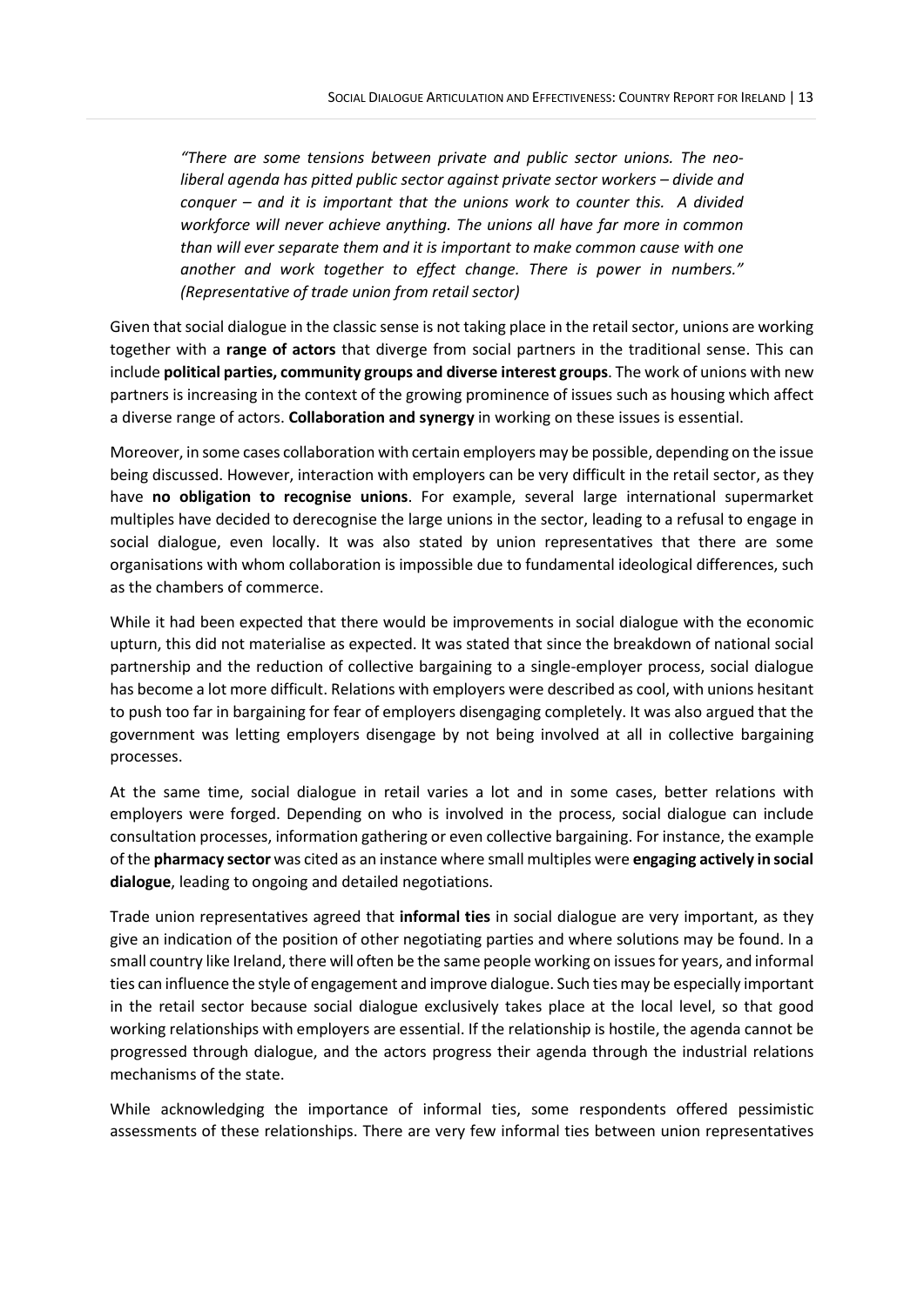and employers in retail. It was also stated that as a result of **legislative changes to lobbying rules**<sup>[7](#page-17-2)</sup>, informal ties with politicians have worsened in recent years. As relations have seriously diminished in recent years, unions have had to resort to alternative means of advocating for their goals such as campaigning and strikes, rather than social dialogue.

*"Informal ties with politicians have reduced in recent times. The new lobbying legislation has made it really difficult for that to happen easily. While it (the legislation) was introduced probably for very good reasons, to prevent abuse of planning laws etc., it has had a detrimental effect on particularly left-wing groups and unions lobbying. It has formalised the process. The politician and the union often represent the same constituency and now the process has become so formal as to be useless." (Representative of a trade union from retail sector)*

#### <span id="page-17-0"></span>*3.1.6 Perceived effectiveness of social dialogue*

Overall, the assessment of the effectiveness of social dialogue in the retail sector was rather negative. As social dialogue in this sector is **extremely fragmented**, success depends on individual cases and which companies are involved in negotiations. Overall, the dismantling of sectoral bargaining has reduced the impact of social dialogue. Many workers in retail have completely unregulated pay and working conditions. Where there are issues, they are often resolved away from the workplace rather than through collective bargaining. For instance, in some cases trade unions have to go through the courts in order to achieve outcomes under certain already existing legislation.

As a result of the **limited effectiveness of social dialogue** in retail, trade unions often resort to other actions to pursue their policy goals. In the retail sector, trade unions have become very **active in political campaigning and lobbying**. An example that was cited as effective was the **campaign on banded hours** in order to ensure workers have more certainty about their working hours. While there had been previous agreements with some multiples, others refused to engage with unions, so that a campaign was developed. This included demonstrations, the lobbying of local members of parliament as well as a large-scale strike in 2015. It was also made more effective by working together with unions in other sectors affected by the same problem. Eventually, legislation on banded hours was introduced in Ireland.

#### <span id="page-17-1"></span>*3.1.7 Suggestions for improvements*

For trade union representatives, the fundamental problem was judged to be the **weakness of social dialogue in retail** in Ireland. As such, it was argued that social dialogue should be restored at a national level. Unions should interact more with other community interest groups and be involved with the social justice conversations. It was also pointed out that there has recently been a return to sectoral agreements in other sectors, and there was a hope that there could be a return to this in retail as well. Employers and unions have joint problems, which should be solved jointly, it was suggested.

In a similar vein, one representative suggested that the Irish Constitutional Convention should be expanded in order to be able to run a tripartite model alongside it, with government, employers and workers present and drawing on issues raised at grassroots level.

<span id="page-17-2"></span><sup>&</sup>lt;sup>7</sup> Information on the Regulation of Lobbying Act 2015 can be found [here.](https://www.citizensinformation.ie/en/government_in_ireland/national_government/standards_and_accountability/regulation_of_lobbying.html)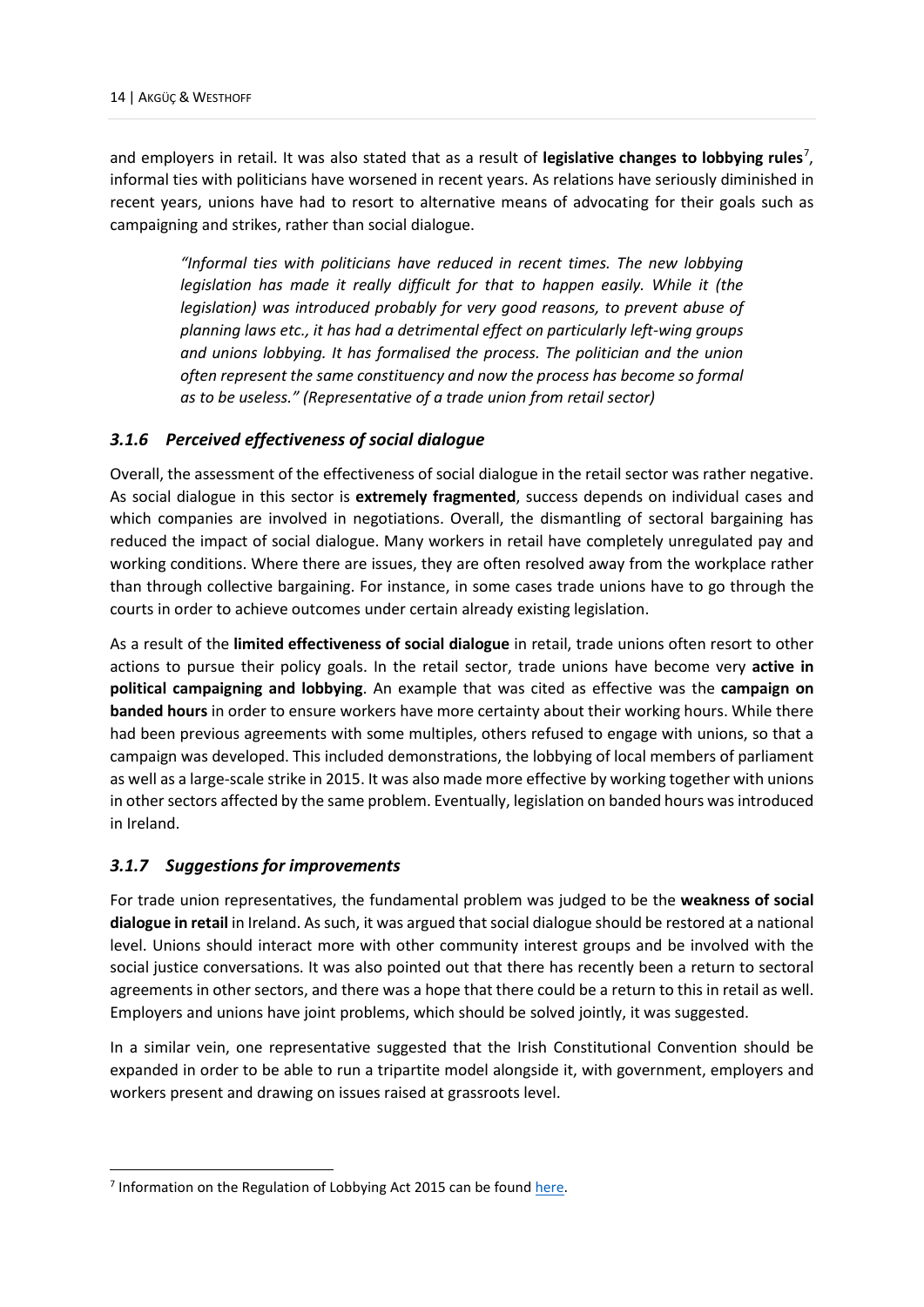It was also pointed out that a fundamental problem in retail is that too many employers do not engage in social dialogue at all, meaning that there are too few opportunities to engage in a dialogue and too many issues are outside of the remit of social dialogue. It was suggested that, therefore, a right to collective bargaining and union recognition in the sector should be introduced.

# <span id="page-18-0"></span>*3.1.8 Articulation of social dialogue*

While some unions in the retail sector are affiliated with European sectoral social partners, the representatives interviewed were not able to provide details of involvement in European social dialogue. As such, articulation as regards the European level can unfortunately not be assessed. Similarly, none of the interviewees were involved in the European Semester process.

Between the sectoral and national level, articulation of social dialogue was regarded as effective by trade unions, as regards exchange on topics discussed. Given the absence of national or sectoral social dialogue in the retail sector, no outcomes could be transposed between different levels.

In order to **identify topics for discussion**, democratic processes are employed throughout the structures of the union. This can take place through two main processes, which are common to most unions in Ireland, as outlined by the interviewees. In the first process, issues are brought up directly by individual members (workers) in shops. Such issues can then be raised by shop stewards at that multiple's national negotiation committees. If the issue is deemed to be common to many workers or many multiples, it will be dealt with by the national executive, and matters are usually settled by collective bargaining processes. Generally, local issues are processed by the full-time union organiser in this first type of process. In the second type of process, topics can be dealt with through the democratic structures of the union, where resolutions are proposed at the biennial delegate conference, and if adopted, become part of national union policy. Issues with broader effect or political matters use the latter avenue and are often dealt with via legislation.

# <span id="page-18-1"></span>**3.2 Construction**

# <span id="page-18-2"></span>*3.2.1 Introduction*

This section examines the structure of social dialogue in the Irish construction sector. It draws on interviews with three trade union representatives, one employer organisation representative and desk research. Traditionally, social dialogue in Ireland functioned based on a model of national social partnership, where employers, unions and government jointly negotiated national partnership every three years (Ishikawa, 2003). However, in the context of the financial crisis, in 2009 employers withdrew from the process of negotiating partnership agreements. Since then, social dialogue in Ireland has been decentralised to the sectoral and company level (European Commission, 2014).

In the Irish construction sector, there have recently been some advancements made in social dialogue at the sectoral level. In particular, recent years have seen the agreement of **Sectoral Employment Orders(SEO)**, which **govern pay and some other working conditions**in the sector (Regan, 2013). While not a return to collective bargaining in the traditional sense, this distinguishes the construction sector in Ireland from most other sectors, where collective bargaining is reduced to the company level.

# <span id="page-18-3"></span>*3.2.2 Actors*

The European Sectoral Social Dialogue Committee for Construction was set up in 1999 (Eurofound, 2015). The two main European social partners in the construction sector are the employer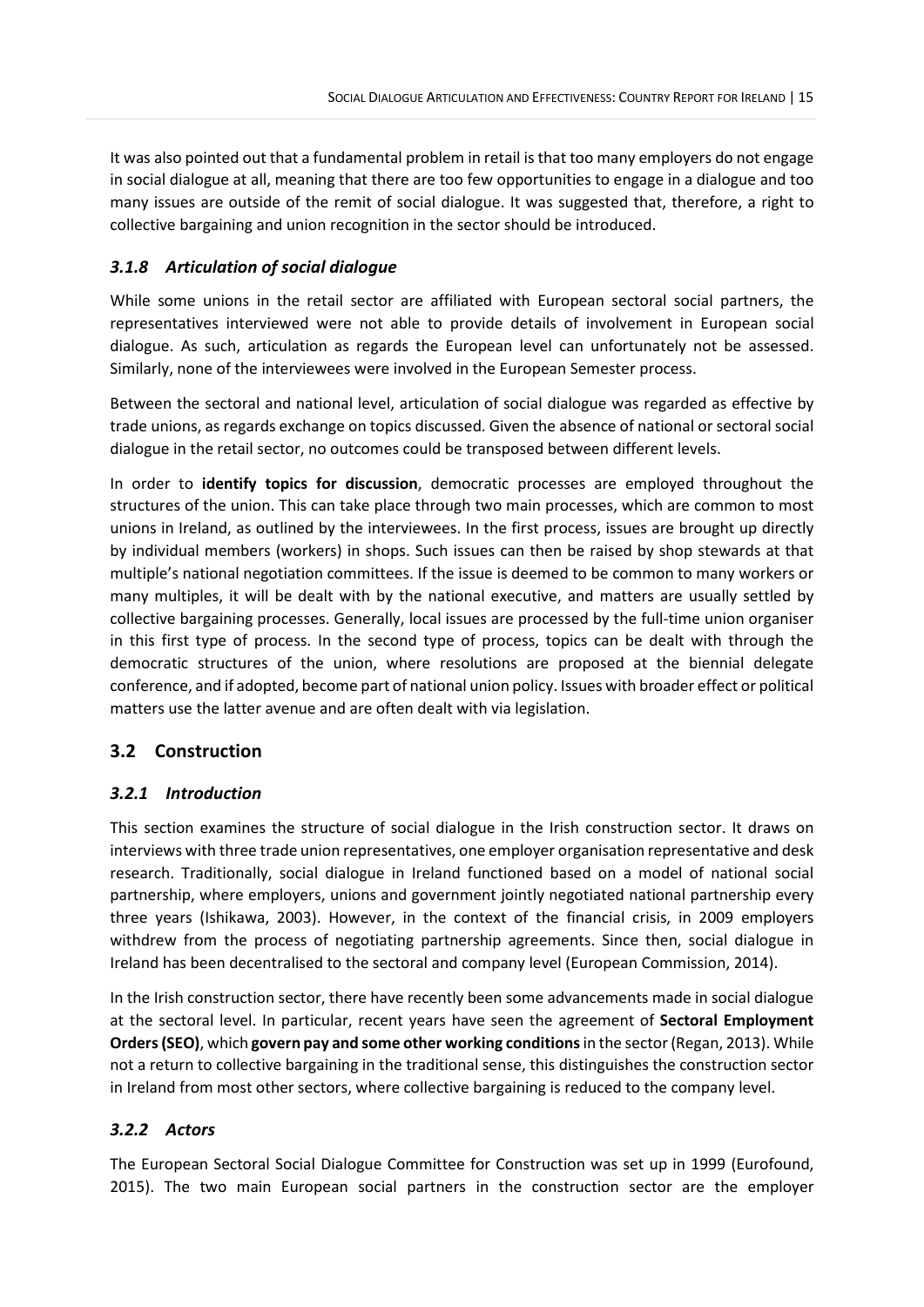organisations, namely, European Construction Industry Federation (FIEC) and European Builders Confederation (EBC), and the trade union, namely European Federation of Building and Woodworkers (EFBWW). At European level, Irish actors were regularly involved in discussions, typically meeting several times a year.

In Ireland, a number of trade unions are involved in the construction sector. These include the Services Industrial Professional and Technical Union (SIPTU), the Operative Plasters and Allied Trades Society of Ireland (OPATSI), the Building and Allied Trades Union (BATU), the Union of Construction, Allied Trades and Technicians and the Connect Trade Union. These trade unions are affiliated with the Irish Trade Union Congress (ICTU). Moreover, SIPTU is also affiliated with EFBWW (Eurofound, 2015), while CONNECT is a member of the European Alliance for Apprenticeships.

The central employer organisation in the Irish construction sector is the Construction Industry Federation (CIF) and it is affiliated to FIEC at the European level (Eurofound, 2015).

# <span id="page-19-0"></span>*3.2.3 Topics*

At European level, both unions and employers reported that they were regularly involved and able to raise issues of concern to them. There are a variety of construction committees at EU level, which examine a range of topics including **employment matters, legislation, wages, conditions of employment and skills**. A particular issue discussed at European level was **social dumping**, where workers move into a different EU state and are not able to access the same level of pay and benefits. Furthermore, the use of European Works Councils is frequently discussed. The representative from the CONNECT union highlighted that apprenticeships are an important issue to discuss at European level, as there are opportunities to discuss the level and quality of training and to benchmark the Irish performance against that of other countries. Apprenticeships were discussed both at the European Alliance for Apprenticeships and in meetings with ETUC.

At national level, both representatives of employer and employee organisations highlighted that topics are decided on with as much member involvement as possible. In trade unions, issues are typically raised first by members at the company level when talking to union organisers. Issues are then passed on to sector committees and discussed at either the sectoral or national level, depending on how many workers are concerned by the issue in question. On the employers' side within the CIF, issues also generally come from members. At times, the CIF may also by itself identify issues that are coming down the track and bring them up for discussion. There are many internal groups and committees aimed at discussion and consultation for this purpose.

EESDA research identified three topics as relevant and frequently discussed in social dialogue committees at the European level: (i) skills, training and employability, (ii) health and safety, well-being at work and (iii) working conditions (working time regulation, type of contracts). Representatives from both the trade union and the employer side agreed that all three topics are relevant for construction workers. **Health and safety** is a particularly important issue in construction sector due to the **risk of accidents and even fatalities at work**. In a very transient industry such as construction, working conditions are also of concern. The topic of skills and training is becoming ever more relevant as social partners aim to **attract workers – particularly young workers** – to the industry.

Another issue raised by union representatives was addressing the tendency towards looser definitions of employment status and particularly bogus self-employment, where a worker can only get a job if he or she is willing to take it on a self-employed basis. Furthermore, pay is an essential topic of discussion.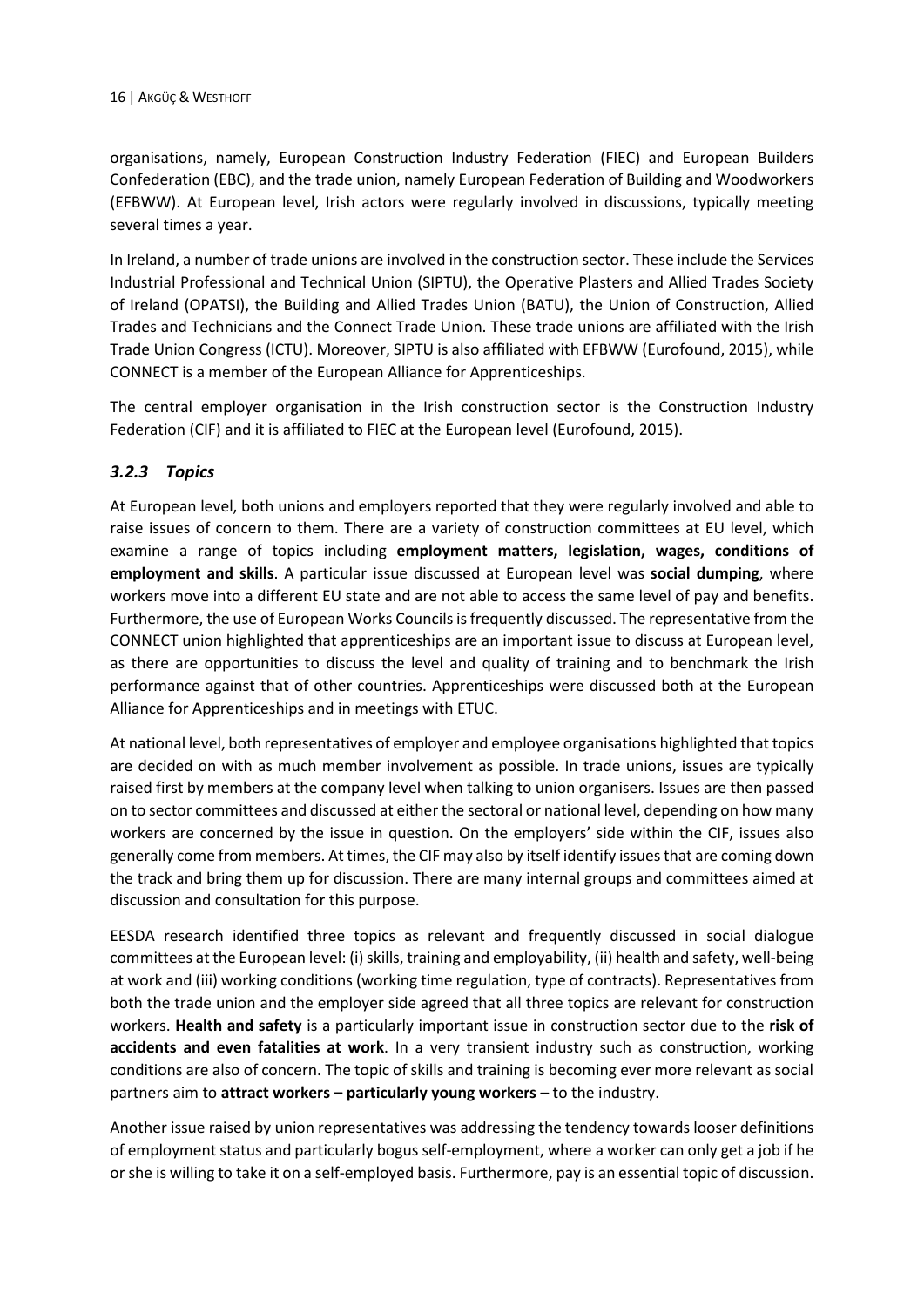Beyond the issue of pay as such, pensions and sick pay are an essential topic, particularly in a hazardous industry such as construction.

#### <span id="page-20-0"></span>*3.2.4 Social dialogue outcomes*

At the European level, no binding or non-binding outcomes from social dialogue were recalled by respondents. However, it was pointed out that on the issue of social dumping, European legislation is currently in the process of being approved, the **result of a bottom-up process** with national unions raising this issue.

Up **until 2013**, a key characteristic of the construction sector was a **Registered Employment Agreement (REA)**, which set out legally binding terms and conditions for certain grades in the sector after employers and unions had come to an agreement on a wide range of pay and working conditions that would function as a legally binding standard for the whole industry. This system, which resulted in high collective bargaining coverage in the sector, was struck down by the Irish Supreme Court in 2013 (Eurofound, 2015).

In the construction sector in Ireland, the agreement on the **Sectoral Employment Order** is the primary outcome of social dialogue. The SEO gives workers **minimum legal rates of pay** for the categories they cover and are binding. The next SEO (SI 244 2019) came into effect on  $1<sup>st</sup>$  October 2019, a two-year agreement aimed at bringing more stability into the industry. SEO contains a definition of the sector, the workers involved in it and there are two phases of pay rise for 2019 and 2020, which becomes a statutory instrument that is signed by the Minister. These are negotiated by way of employers and unions both presenting their case to the Labour Court, which then issues an order on the terms and conditions of employment for construction. Usually, employers and unions will meet in a series of fortnightly formal meetings about 3-4 months prior to this process in order to find common ground to then present to the Labour Court. On the trade union side, continuous meetings take place within the Construction Congress Industrial Committee, which meets at least once a month and includes all unions in the construction sector. Employers and unions meet on the **National Joint Industrial Council (NIJC)**, which includes SIPTU, ICTU, BATU, OPATSI, UNITE and CONNECT, as well as staff and members from the CIF on the employer side. Usually, a facilitator from the Workplace Relations Commission is present in order to chair the meeting and set the agenda after prior discussion with the relevant stakeholders involved. The NJIC discusses issues going on in the industry with regard to industrial relations and those that could become relevant in the future. After the Labour Court has issued the SEO, there is also political involvement, as the SEO has to be signed off by the Minister and then signed into legislation.

Generally, representatives agreed that **collective agreements** are important. Trade union representatives emphasised that, where employers are cooperative, collective agreements are the best way of reaching agreements, while legislation may be required in other cases in order to ensure minimum rights of workers and minimum obligations of employers. The CIF representative stated that legislation is seen as the most important outcome on the employer side, as it is applicable to everyone when it comes out, not just to members. For collective agreements that only apply to some members, a competitive disadvantage for those members may ensue.

*"We have the agreement that was achieved through social dialogue, but we need some sort of arrangement in relation to being able to monitor and enforce that agreement. All the agreements in the world are great, but unless there is a way of*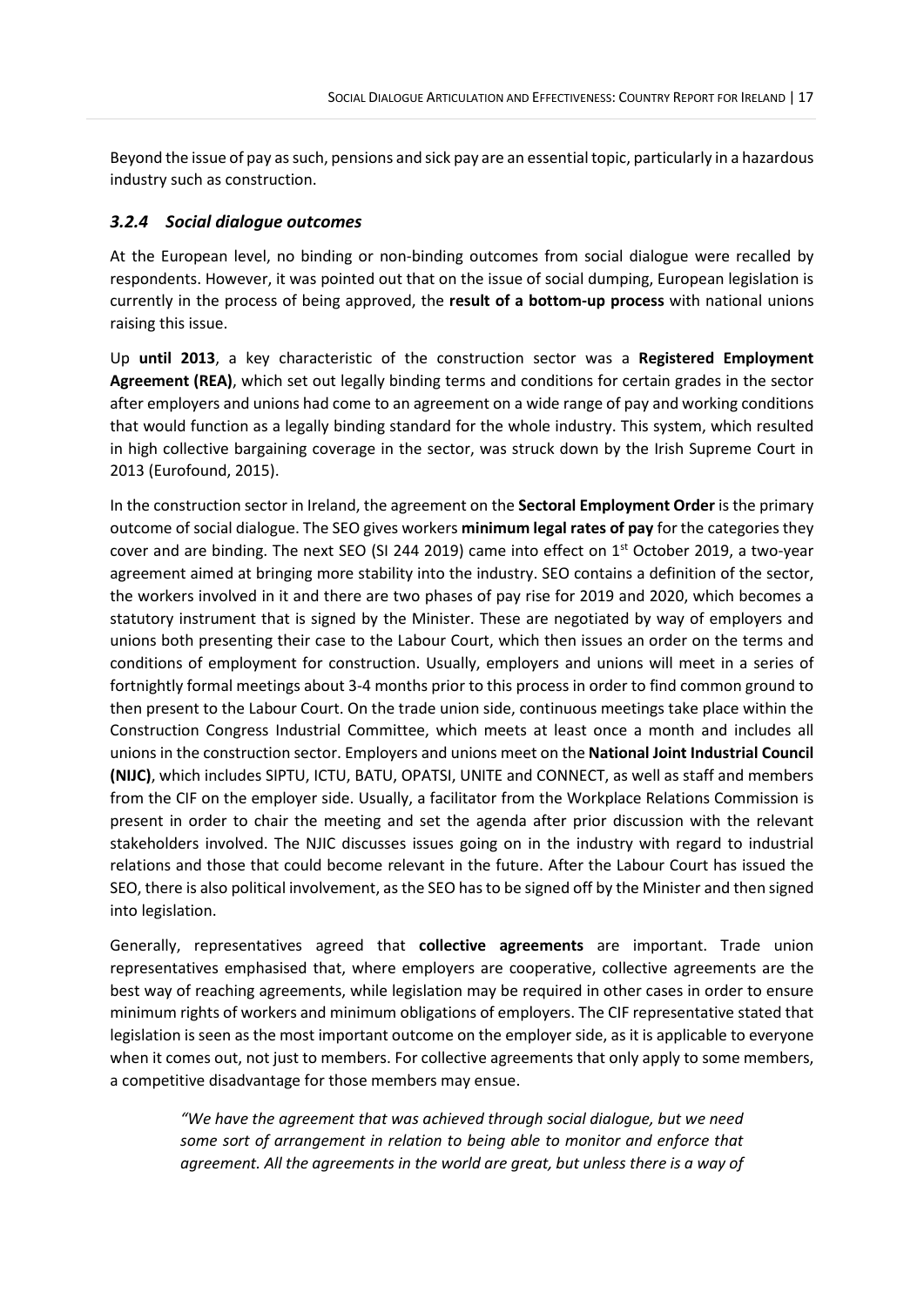*enforcing them or putting pressure on an employer, it is just going to sit there." (Representative of trade union from construction sector)*

#### <span id="page-21-0"></span>*3.2.5 Actors' interaction*

The respondents agreed that it was essential to work together with a range of actors in order to secure good outcomes. Among the unions, **cooperation** typically took place through the ICTU and was generally judged to be working well. However, it was also highlighted that some **expansionist unions take a competitive rivalry approach**. This is **not as pronounced in the construction sector** as each of the five trade unions represent different grades meaning there is less competition for members.

In construction, representatives also work together with actors from the electrical and mechanical contracting sector, as well as parliamentarians to push through new legislative measures or when it comes to disputes, where the Workplace Relations Commission is the key body. The training body, Solas, is a key partner when it comes to **apprenticeships**.

**Good collaboration** between unions and employers was seen as **key to effective social dialogue**. Overall, the cooperation was judged to be working well on both sides. While there can be disagreement on issues such as pay, there is generally a consensus found. It should be noted, however, that one union representative also stated that there are some employers that are too fundamentally opposed to collective bargaining to engage with, such as some multinational or national companies.

In addition, there are several other boards where social partners are consulted. The CIF and trade unions participate in the LEEF in national discussions with government on everything that has to do with the general state of the economy and employment. The **Construction Sector Group** involves government departments, other stakeholders, trade union and employer representatives. This is a formal government-led group that addresses a lot of the topical issues in industrial relations in the construction sector. The **Construction Safety Partnership Advisory Committee** exists to drive a health and safety agenda, to which several other bodies are also dedicated. Most of these groupings would sit every six to eight weeks, though the NIJC may meet more often, if necessary. It was stated that there is **more involvement now compared to previous years** as the economy has improved and the size of the construction sector has grown again.

Respondents also agreed that **informal ties can be helpful** as they can be used to probe for answers to problems and seek solutions. If there is a shared interest and connection, people will be more comfortable and more willing to explore alternative solutions. In addition, informal ties can help to set the agenda for discussions in the first place, and can play a role in lobbying efforts. In general, it was judged that there are **constructive relationships between social partners** in the constructions sector. While there may be some situations where alternative forms of dispute resolution have to be found, this is not generally the case.

# <span id="page-21-1"></span>*3.2.6 Perceived effectiveness of social dialogue*

In general, the assessment of social dialogue in construction was very positive. Respondents on both the trade union and the employer side agreed that the process was generally quite effective and engaged a lot of relevant actors well. It succeeds at **achieving industrial peace** and in rare cases where there are disputes that cannot be solved constructively, there are mechanisms for resolution. It was pointed out that the new SEO has much higher coverage than the previous one, also covering agencies and subcontractors, which was regarded as a big improvement.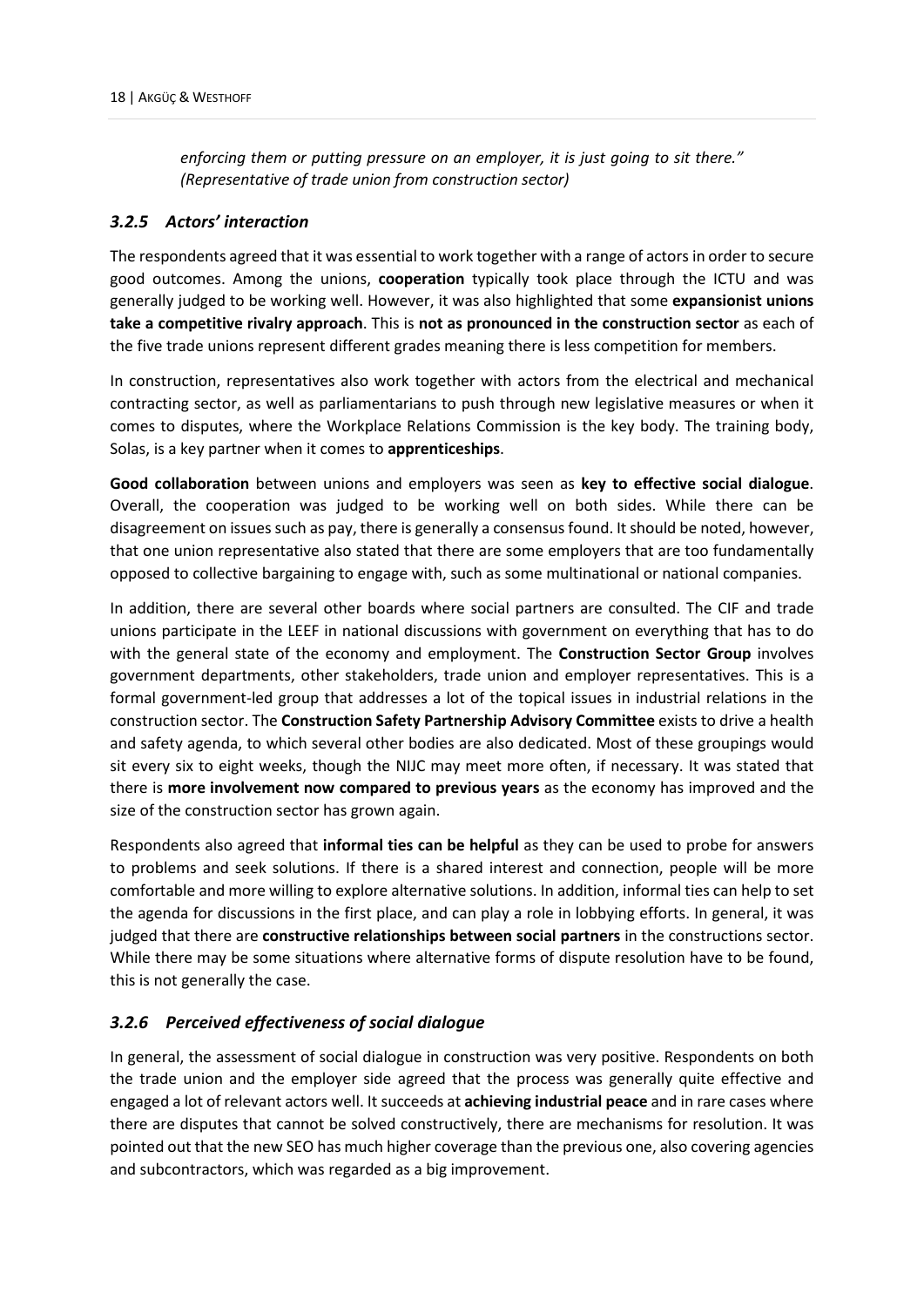However, it was also pointed out that compared to how the process used to work, **social partners are less involved than previously**. With registered employment agreements, unions and the CIF would agree on an agreement together that was subsequently ratified by the Labour Court, whereas now they present their views to the court and the decision is then taken out of their hand. However, **social dialogue can function to set expectations and understand the perspective of others**.

*"While there is no scale for effectiveness, I think it can prove effective; however, that doesn't mean that because there is dialogue trade unions always get what they want, it is a two-way process, with employers equally making demands." (Representative of trade union from construction sector)*

Trade unions also use some other strategies, mainly recruitment, **dispute resolution and industrial action**. For the employer organisation, **lobbying** government is their other main course of action. Overall, collective issues will be usually dealt with between employers and unions as social dialogue is quite strong, and alternative strategies will not be used as often as they may be in other sectors.

#### <span id="page-22-0"></span>*3.2.7 Suggestions for improvements*

In general, the assessment of social dialogue structures was quite positive and no radical changes were suggested. One aspect mentioned was that those that are currently not part of social dialogue should be able to engage with the process. The trade union representatives also suggested that it would be good to reintroduce registered employment agreements, as these cover areas that the SEO cannot cover, such as travelling time, breaks and other terms and conditions.

Moreover, trade unions pointed out that while the general SEO agreement process is quite good, it is essential to **better disseminate information** on the agreements and **ensure enforcement**. They argue that workers should know about their rights so that they are able to inform unions when these are not being upheld; currently, there is not sufficient monitoring of implementation. To this end, an official entity to ensure compliance specifically for the construction sector, which is very large, should be introduced according to trade union representatives.

*"The process is fine, until you get down to making sure that it is actually implemented on the ground to the members and the workers themselves. Unless we chase it up as union officials, and unless we can convince those who aren't in membership to come into membership to get it enforced, it just doesn't happen. No employer is just going to do it because they are being told to do it. At the ground level, we still have to go to sites.* 

*…where there are migrant workers, who we know are not getting the rates, but nobody will talk or highlight that this is the case. Over in the corner, they are being watched by their 'master' and they are afraid of being sent home. Implementing and enforcing the order (SEO) is where work still needs to be done. Obtaining information can be difficult, unless we can prove non-compliance, there's little that can be done.*

*…The only group now that can obtain information are labour inspectors; they are already overworked and looking after every sector in the economy. We need somebody assigned to look at compliance in construction alone as it is such a big industry.*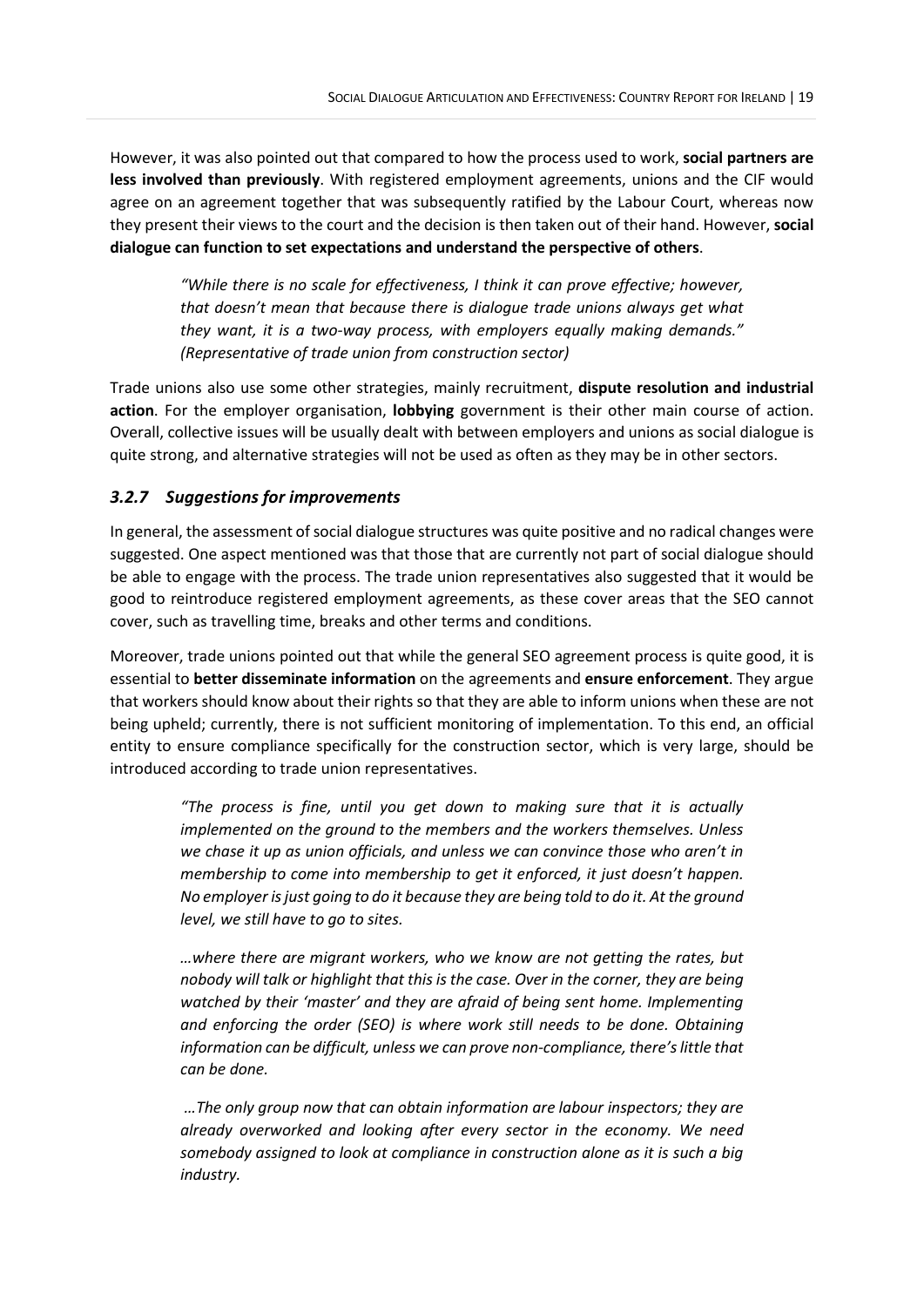*…All the checks are getting weaker and weaker as you get down the line. This is why it continues to be important to visit the sites and talk to the actual worker on the site." (Representative of trade union from construction sector)*

On the employer side, perception of social dialogue was generally very positive. It was pointed out that it is important to set realistic expectations about potential changes given the nature of the construction sector and the economic cycle. It was hoped that trade unions can have a more economically focused (and less ideological) point of view, in a way that that does adequately consider the state of the economy and the sector.

#### <span id="page-23-0"></span>*3.2.8 Articulation of social dialogue*

At the European level, sectoral trade unions generally felt that they were able to articulate their concerns well. Issues of concerns to Irish trade unions were brought up in committees at the European level, and subsequently addressed, such as social dumping. It was felt that this was an effective bottom-up approach. However, almost none of the interviewees from construction sector was involved in the European Semester process.

At national level, within the trade unions topics can be articulated from the local level up to the sectoral and even national level through the structures of the union. Issues are typically raised first by members at the company level when talking to union organisers. Issues are then passed on to sector committees and discussed at either the sectoral or national level, depending on how many workers are concerned by the issue in question. Within the CIF, issues generally come from members and are brought up to the national executive. There are many internal groups and committees that have the purpose of identifying issues of concern. It may also sometimes be the case that the CIF identifies issues that are coming down the track and bring them up for discussion.

#### <span id="page-23-1"></span>**3.3 Education**

#### <span id="page-23-2"></span>*3.3.1 Introduction*

This section analyses the structure of social dialogue in Ireland within the e**ducation sector, looking specifically at teachers**. It draws on interviews with three trade union representatives, one (former) government representative and desk research. Following the collapse of the system of social partnership in Ireland in 2009, described in the previous section, the organisation of collective bargaining in teaching has been conducted in a similar manner as that in nursing (see Section 3.4 for nursing sector). That is, national-level social dialogue in the public sector, and national-level negotiations on agreements that govern issues such as pay and working conditions, apply to public sector workers in teaching. The result of such negotiations are **multi-sectoral partnership agreements**, the most recent of which has been concluded for 2018-2020.

However, no such equivalent structure exists for private sector workers in teaching, who have to rely on company level bargaining, if anything. This implies that the coverage by collective bargaining agreements will tend to be much lower for teachers in private schools, and genuine collective bargaining cannot really be observed (Eurofound, 2011b).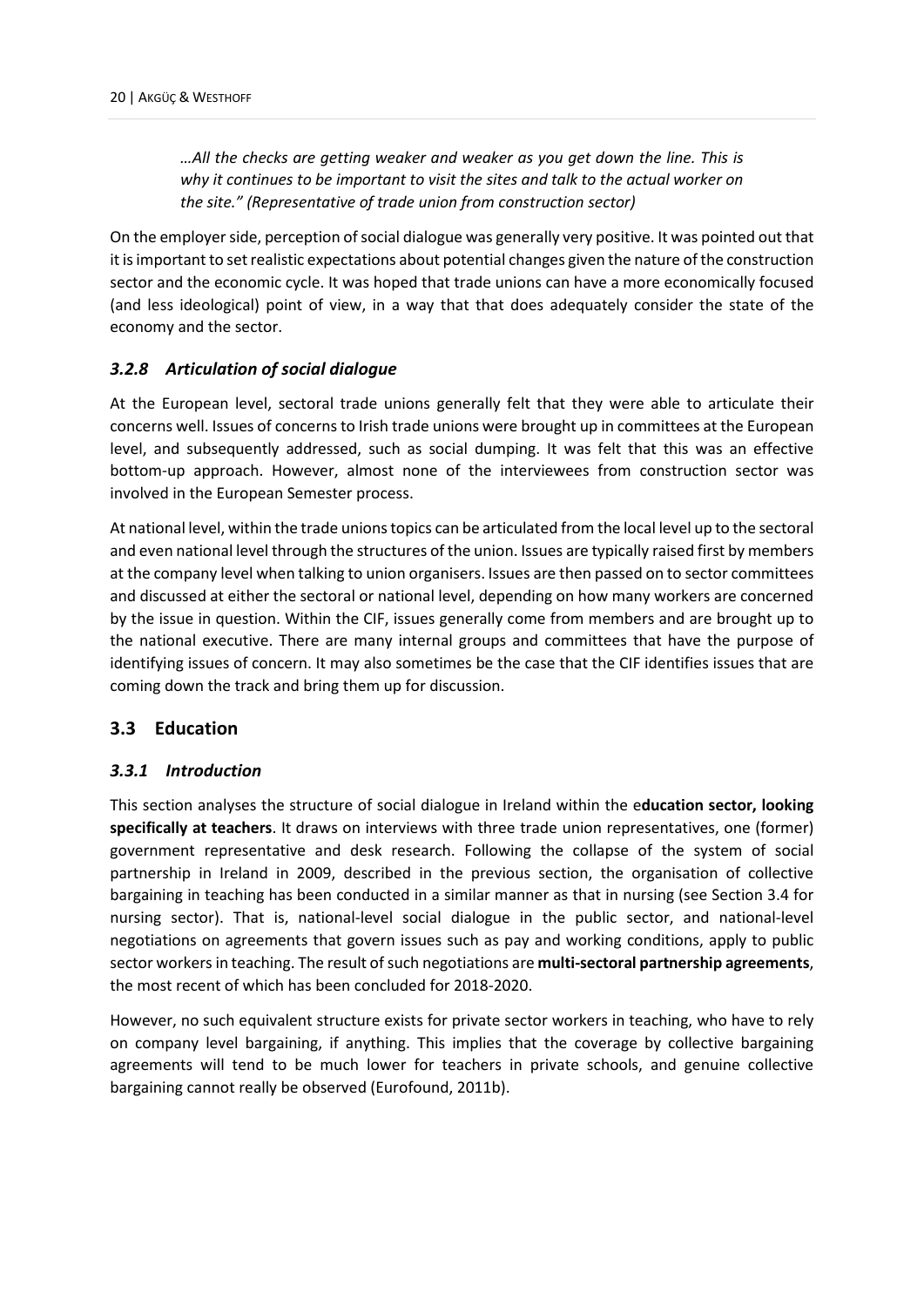# <span id="page-24-0"></span>*3.3.2 Actors*

There are a variety of significant actors in the Irish social dialogue in education that are actively involved at the European, national and sectoral level. [8](#page-24-2)

At the European level, the European Social Dialogue Committee for Education was established in 2010. European social dialogue in education includes a variety of actors, such as the European Trade Union Committee for Education (ETUCE), the European Federation of Public Service Unions (EPSU), the European Confederation of Independent Trade Unions (CESI) and the European Federation of Education Employers (EFEE).

Within the education sector in Ireland, there are a variety of trade unions that are involved in collective bargaining and consultation. The Association of Secondary Teachers Ireland (ASTI) has approximately 18,000 members. The Irish Federation of University Teachers (IFUT) represents approximately 2,000 teachers at university level. Additionally, the Teachers' Union of Ireland (TUI) represent approximately 16,000 teachers ranging from primary to third level in the education service. The Irish National Teachers' Organisation (INTO) is the largest union representing exclusively primary school teachers in Ireland, with 45,000 members in both the Republic of Ireland and Northern Ireland. Moreover, some teachers are represented through more general unions, in particular the Services Industrial Professional and Technical Union (SIPTU), with about 4,000 members in this sector representing either further or higher education (mostly in the university and IT sectors), and the retail and administrative workers' union (MANDATE), that has approximately 6,000 members working in education. All of these national unions are affiliated with the Irish Congress of Trade Unions (ICTU), the national trade union of confederations in Ireland, through which they participate in national level social dialogue. Moreover, ASTI, IFUT, INTO and TUI are members of the European Trade Union Committee for Education (ETUCE).

Equally, there are a range of employer representatives in the education sector in Ireland, who are involved in negotiations with trade unions and government departments. These include the Association of Community and Comprehensive Schools (ACCS), the Catholic Primary Schools Management Association (CPSMA), the network of equality-based primary and secondary level schools in Ireland (Educate Together), the network of Irish-medium schools (*Gaelscoileanna*), the Irish Vocational Education Association (IVEA), the Joint Managerial Body for Voluntary Secondary Schools (JMB) and the National Association of Boards of Management in Education (NABSME). These associations are involved in consultations and some are also involved in collective bargaining. The IVEA is also affiliated with the European Federation of Education Employers (EFEE).

Negotiation with the government is key in teaching as a large proportion of education is provided in the **public sector**. Here, the Department of Public Expenditure and Reform is the key entity in the conclusion of national agreements, while the Department of Education is more involved in implementation.

# <span id="page-24-1"></span>*3.3.3 Topics*

All trade union representatives emphasised that **topics for negotiation are determined** through a democratic, **bottom-up process** in this sector. A key process is the determination of subjects to be discussed during the negotiation of public sector partnership agreements. Efforts are made to **identify** 

<span id="page-24-2"></span><sup>8</sup> The information in this section is taken from Eurofound (2011b).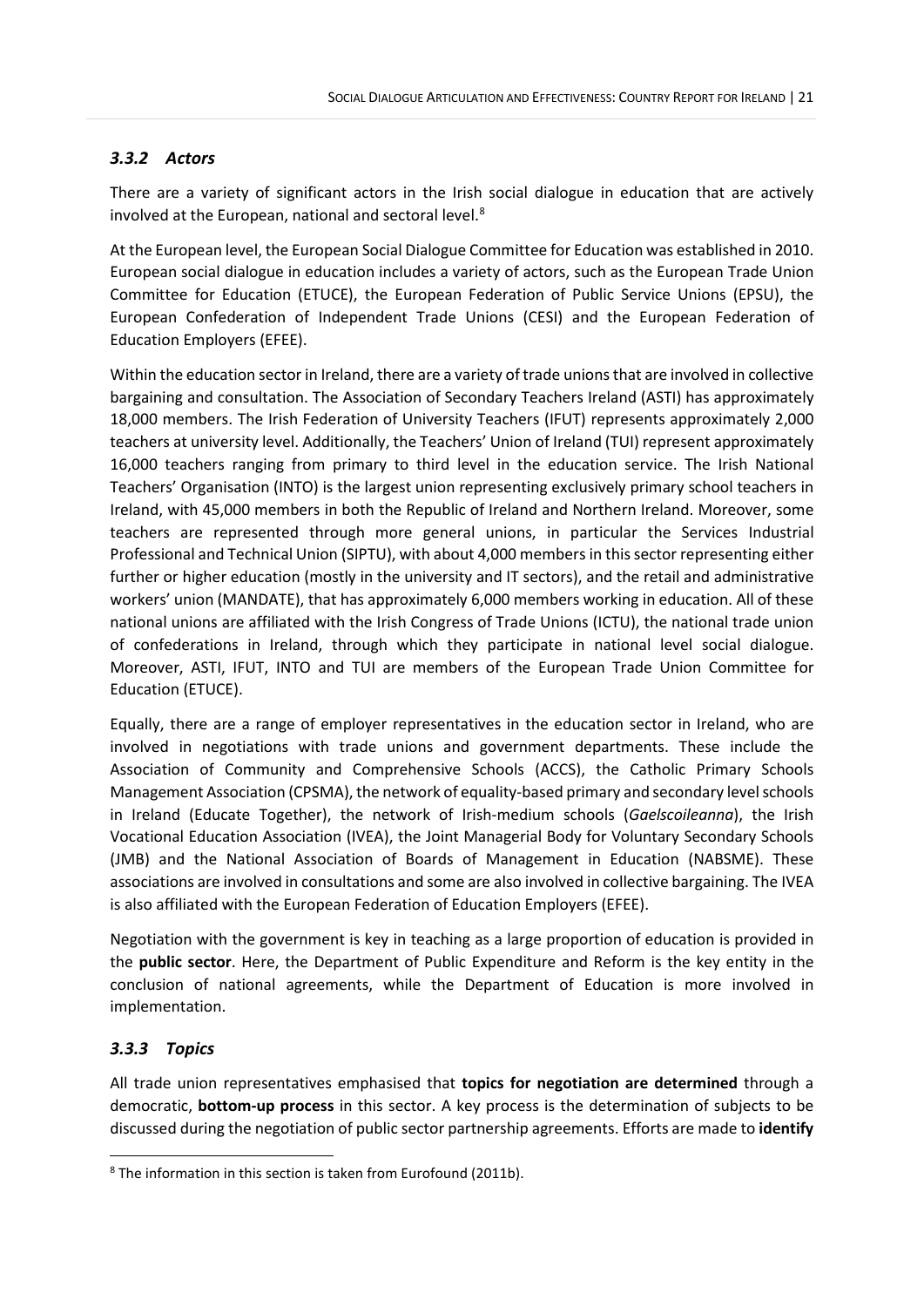**subjects at local levels**, and these are then fed through to the sectoral and national structures. A process of dialogue and debate is used to identify the most relevant issues for all members, formalised through motions at conference. Once priorities are identified at the national level, they are put on a list of negotiations for the public sector committee of the ICTU. If other issues come up outside of the period of negotiation of public sector partnership agreements, they can similarly be brought up from the local level to the national structures, if they cannot be solved otherwise or if they apply more broadly.

Earlier EESDA research has identified several topics that are the most frequently discussed at the European social dialogue committees: (i) skills, training and employability, (ii) health and safety, wellbeing at work, and (iii) working conditions (working time regulation, type of contracts). Trade union representatives agreed that all these issues were central concerns for teaching, though some emphasised the **importance of working conditions** for trade unions in particular, given the postrecession context. Teaching as a stressful profession is affecting the work-life balance and well-being of teachers, which means that better working conditions are central. **Working time** for teachers in public sector was also **increased by 2-5 hours per week**, even though it still remains within the legal framework. In addition, many issues that are of relevance to trade unions were identified as a **legacy of the recession**, such as **pay restoration and improvement, job security**, including the **issue of temporary contracts**, and **outsourcing** within the Irish public sector. Furthermore, for education unions the topics of social justice, investment in education as part of the social contract and the rise of the far right and populism are also of relevance.

#### <span id="page-25-0"></span>*3.3.4 Social dialogue outcomes*

As regards European level social dialogue, no binding outcomes were recalled by trade union representatives, apart from earlier ones in the area of employment law. However, European social dialogue can have other outcomes that affect national outcomes. In particular, the importance of the **Europe 2020 agenda for education** was highlighted. It can be used in dialogue with the Department of Education at national level to **inform education policy decisions**, and evaluation models used by unions are informed by European social dialogue on education and training. In this way, European social dialogue can have an influence on national policymaking by influencing the topics addressed (**transposition from the European to the national level**).

At the national level, the central outcomes of social dialogue are the multi-sectoral public sector partnership agreements, which are concluded every three years and determine pay and working conditions for a large proportion of teachers. In general, trade union representatives argued that agreements are essential, as they ensure that all involved buy into the agenda through communications and dialogue. In addition, agreements can be reached as a result of negotiations specific to issues in the education sector. One result that was pointed out as particularly **successful social dialogue outcome was the right to a permanent contract**. This refers to the precarious work issue, when previously a teacher needed to work for four years before being awarded a permanent contract. Thanks to the social dialogue process, this has been reduced to two years.

**Legislation** as an outcome of social dialogue was also regarded as significant by all trade union representatives, especially if it is brought about by tripartite structures of negotiation. It was stated that in the public sector, legislation may be the most effective tool, and employers feel that they must adhere to legislation more than to collective agreements.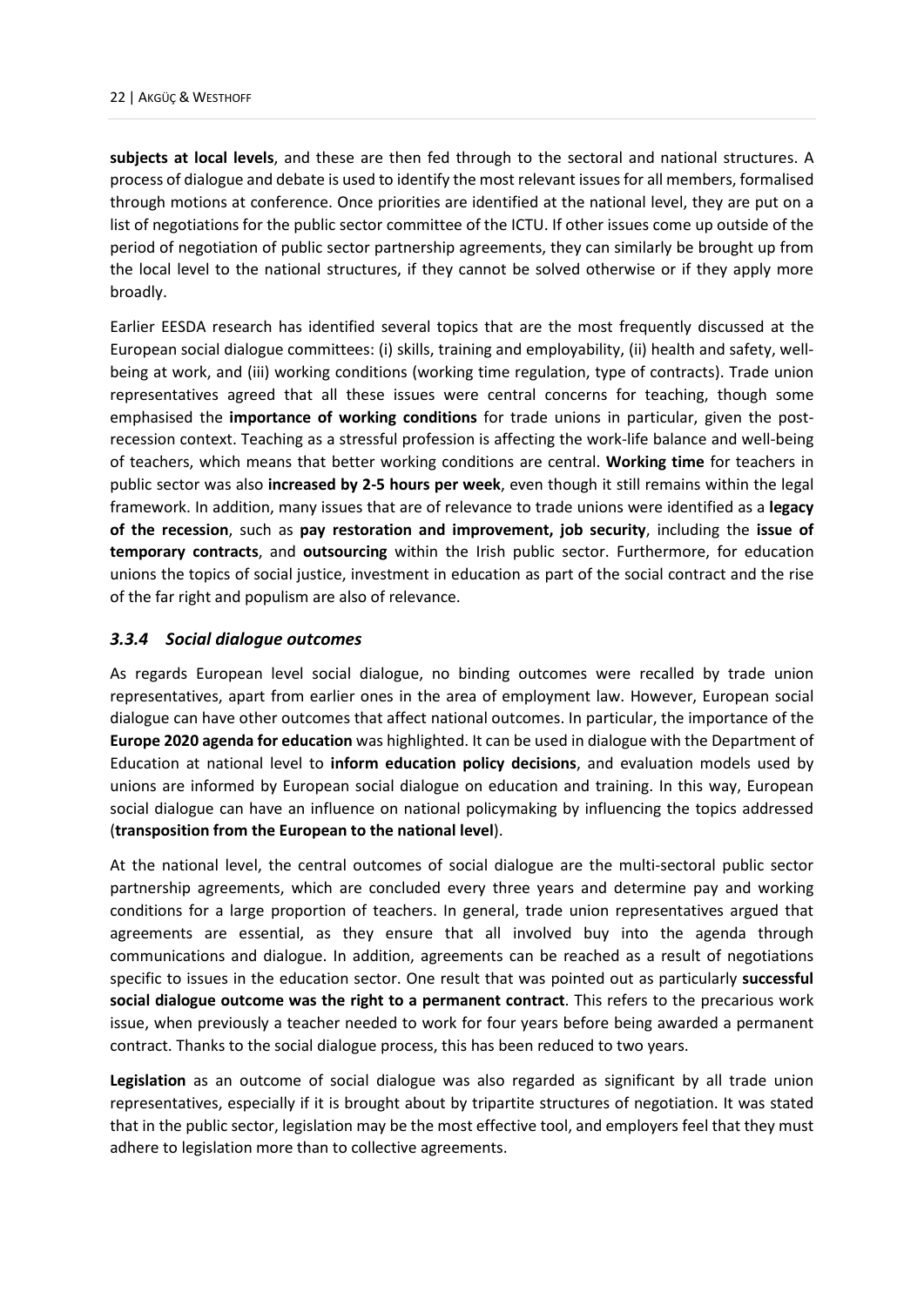# <span id="page-26-0"></span>*3.3.5 Actors' interaction*

All respondents emphasised the importance of **collaboration and exchange** in order to come to an agreement in social dialogue in education. On the union side, it was stated that cooperation is desirable and should be further strengthened, the ICTU public services committee being a key channel in this regard. However, it was also stated that there can be an **element of rivalry between the unions** in education and that policy positions do not always line up. This can result in a reduced effectiveness of social dialogue in the education sector.

Some trade unions, such as ASTI, also emphasised regular collaboration and meetings with actors on the European and international level, including **dialogue with other bodies** such as the OECD. This engagement was highly valued as a means of exchanging views.

At national level, the primary forum for interaction is during the negotiation of public sector agreements. Trade unions are still very much involved in the model of social partnership in education – while it has formally broken down, it was emphasised that a **culture of social partnership** remains in the sector, with all major stakeholders consistently present in negotiations, including trade unions, employers, government and voluntary organisations. There were differing views within the trade unions on the nature of such interaction though. While some observed that a longstanding culture of partnership means that social dialogue could be productive, others stated that employer engagement was not strong and interactions tended to be confrontational.

The public sector partnership agreements, which hold for a number of years, cover a number of areas such as pay and also include mechanisms for dispute resolution or interpretation matters, usually using an oversight body which has nominees from both the unions and the employer/government side as well as an independent chair from the Workplace Relations Commission or the Labour Court. **Oversight bodies** exist on both the national and the sectoral level in education.

Moreover, there exist bodies of tripartite consultation in education in Ireland (Eurofound, 2011b). These include the **Education Sector Performance Verification Group**, which assesses progress made in delivering on the change and modernisation agenda set out for the sector, and the **Teacher Arbitration Board**, which is tasked with conciliation and arbitration.

Interaction with government agencies is key for social dialogue in Ireland, both as part of the partnership agreement negotiations and beyond this. The Department of Education and the Department of Finance are key partners in this regard, as well as the associated statutory bodies on whose governing councils unions are represented. While it was acknowledged that discussions can be difficult, eventually a way forward is found. Having a seat at the table and **access to local representatives in government is crucial** in order to be able to voice issues. Education partners are often present in the Irish parliament to present evidence and make submissions.

At the same time, since the recession, the local level is gaining in importance. Unions increasingly **work with local organisations** to try and improve their involvement at community level. However, industrial relations mechanisms do not take place at this level.

All representatives agreed that **informal ties** are crucial to any negotiation, as they are essential in building trust through networks. Informal ties make it easier to help figure out where the other side is willing to compromise. As stakeholder coalitions become more complex, the role of informal ties is becoming ever more critical.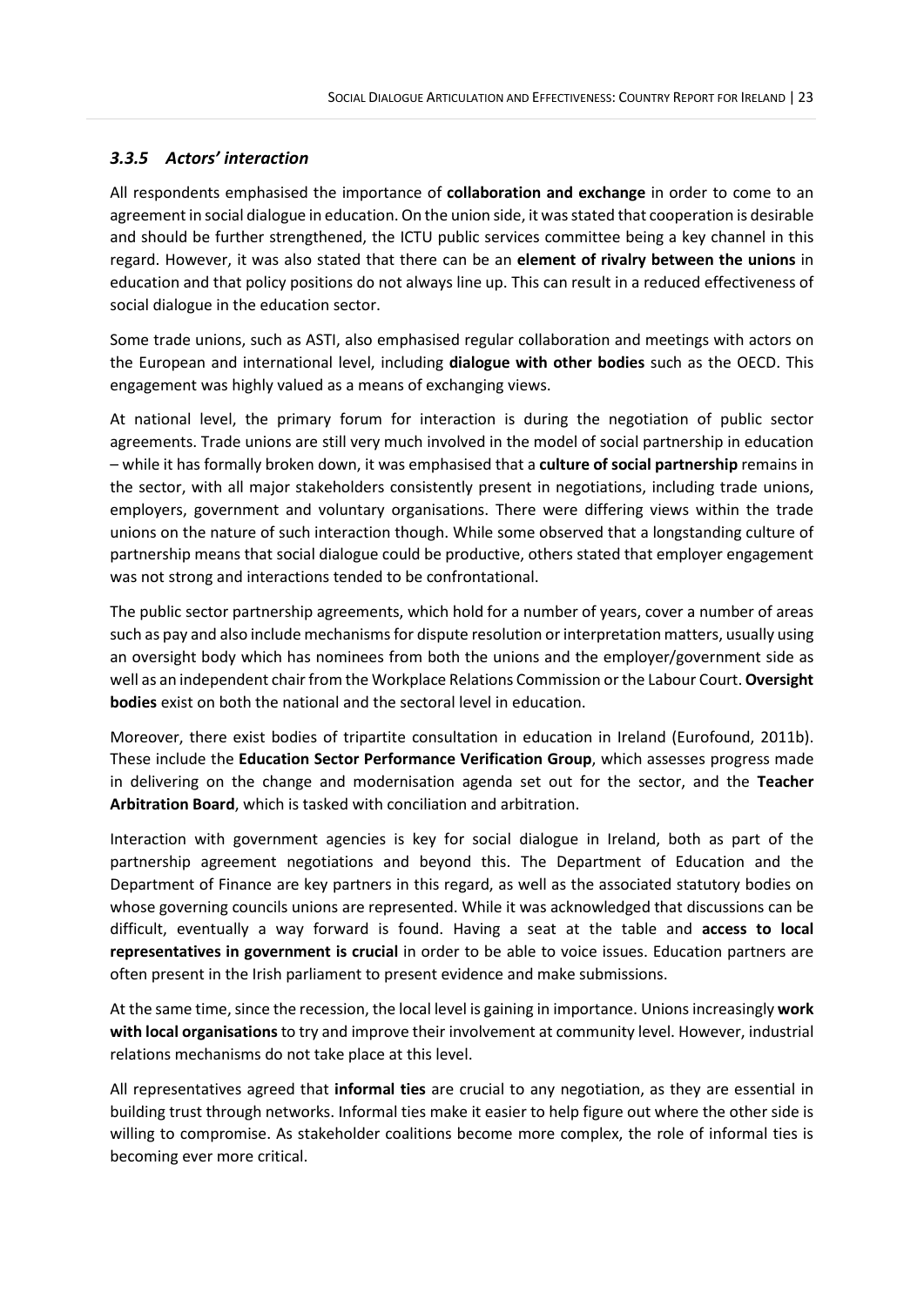#### <span id="page-27-0"></span>*3.3.6 Perceived effectiveness of social dialogue*

At European level, sectoral dialogue was perceived quite positively, with trade unions generally having the impression that others at the table were interested in their position. However, it was also recognised that there is not necessarily a general awareness in Ireland of the potential benefits of European social dialogue. The nature of social dialogue in Ireland means that generally output from the European level can be used to form policy ideas through the frameworks and research provided; however, this requires interest and engagement from the national level. If used well, taking the **broad parameters of European policy and shaping them for the Irish context can be very effective**.

Trade union and government representatives disagreed in their assessment of effectiveness of social dialogue in the education sector in Ireland. Representatives from government and some unions thought that structures in education were very effective and remained critical, continuing to work in a similar way to the former system of social partnership. The complex Irish education system – involving a mix of structures and funds – was regarded to be managed well in this regard.

*"The institutions of the State like the Workplace Relations Commission and good labour law, and a lot of the European rights like working time form a really important structure within which you can have social dialogue and reach some sort of agreement." (Representative from government – education sector)* 

However, another view from the trade union side was that social dialogue in Ireland had significantly decreased in quantity and quality since the recession due to entrenchment on both sides and a lack of trust and sense of partnership. It was stated by the latter interviewee that the government departments involved (Ministry of Education and Ministry of Finance, Public Expenditure and Reform) were seeing social partnership rather negatively and were reluctant to engage, in his opinion.

*"It tends to be very confrontational from my knowledge. Once again, bargaining partners: the word partners is not used in Irish industrial relations in the public service since the recession. It tends to be very much the government negotiators coming in with a list of demands and the union side through ICTU coming in with a list of counter demands, it's confrontational. I wouldn't say that it is even fruitful at this stage, it got very negative during the recession." (Representative of a trade union from education sector)* 

It was acknowledged by trade unions that other means such as **lobbying efforts, information campaigns and industrial actions** were sometimes necessary to put their points across. However, industrial action was identified as the least preferred option. It was argued that industrial action and strikes cannot cover broad issues in the way that social dialogue can, though it may be effective if there is a breakdown in the national level engagement. Moreover, teachers are not always committed to industrial action and prefer cooperative means of engagement.

#### <span id="page-27-1"></span>*3.3.7 Suggestions for improvements*

Trade union representatives agreed that there should be a stronger platform for social dialogue in Ireland, and potentially a return to social partnership. Moreover, sectors that are left out of dialogue on the national level currently should be brought back in. It was suggested that **a right to collective bargaining should be enshrined in legislation**.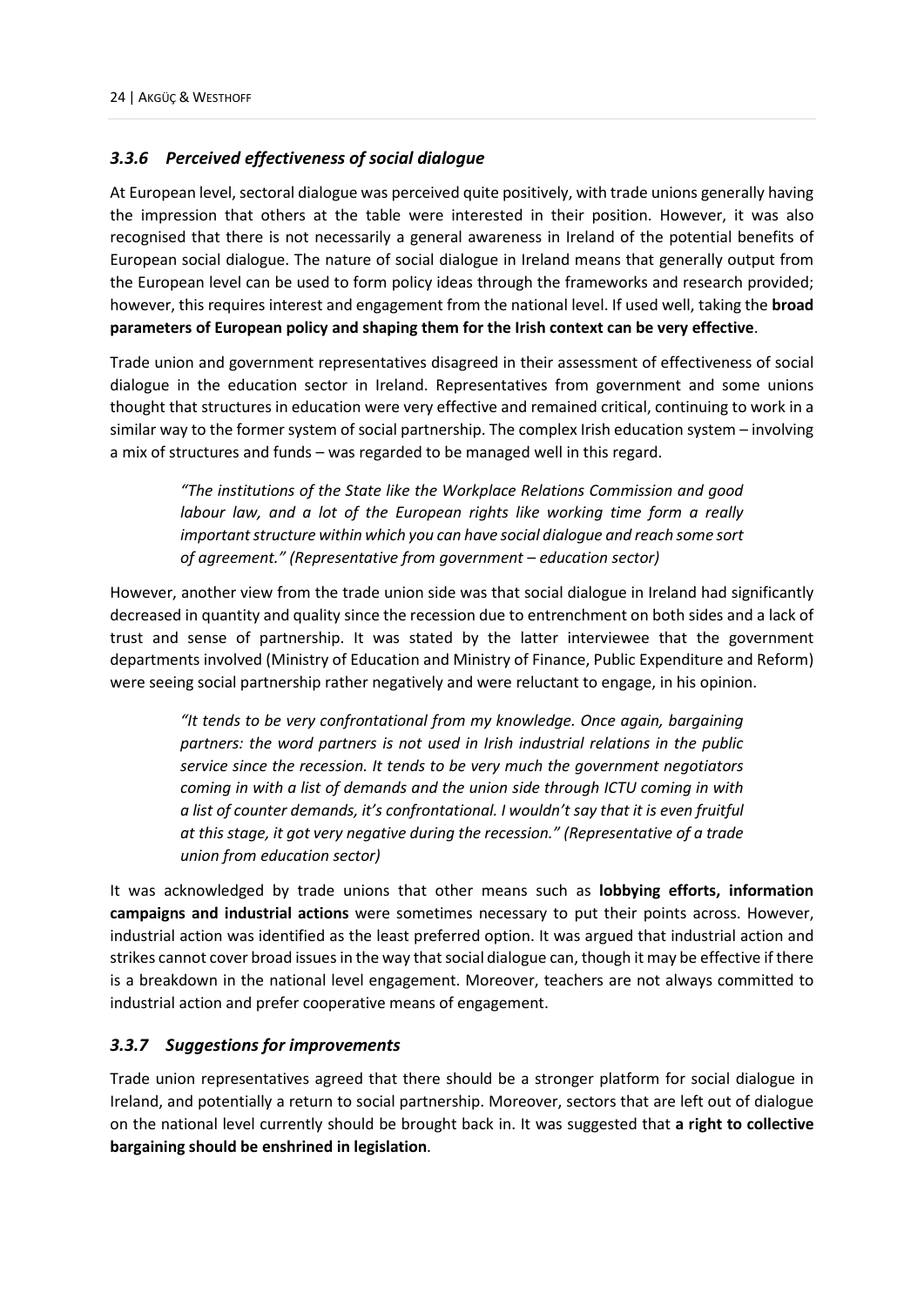Moreover, it was emphasised that the Department of Education could increase awareness of European social dialogue structures, for instance by hosting an annual seminar on the Europe 2020 agenda. This could allow stakeholders to come together and assess their plans collectively.

Finally, some trade unions suggested that government should devolve power to employers in the public sector; currently, the centralised system means that employers cannot negotiate on financial issues, such as pay. Currently, the situation is being regarded as micro-management by the Department of Finance, so that a lot of areas cannot be progressed. Relatedly, the Department of Education was argued to have too little power to negotiate currently, rendering engagement meaningless.

# <span id="page-28-0"></span>*3.3.8 Articulation of social dialogue*

As regards articulation in connection with the European level, trade unions involved in European structures stated that there had been several instances where they had specifically articulated topics of interest to them, such as the integration of migrant children into education structures, at the European level. There was a feeling that there had been a substantial level of interest from European partners, and European dialogue was working well on the basis of such exchange.

Equally, outcomes from European social dialogue can influence national level outcomes, though not formally. Rather, policy items such as the Europe 2020 agenda can inform trade union policy and subsequently dialogue with the government in education. This can be a very effective way of **shaping policy in the Irish context**.

At national level within the trade unions, there was argued to be a strong connection between the local, sectoral and national level. Topics for discussion are decided on democratically and commonly through a bottom-up process of deliberation. Equally, once topics have been negotiated at the national level, feedback is given to the local level and the draft agreement is decided on through a members' ballot.

# <span id="page-28-1"></span>**3.4 Health care**

# <span id="page-28-2"></span>*3.4.1 Introduction*

In this section, social dialogue in the Irish **health care sector, with a focus on nurses**, is examined. This section draws on interviews with four trade union representatives in nursing as well as desk research. As laid out in the previous section, following the recent economic and financial crisis of 2009, the system of social partnership in Ireland broke down as the confederation of employers, IBEC, withdrew from collective bargaining (Culpepper and Regan, 2014). However, despite the breakdown of national social dialogue in the private sector, national level social dialogue persisted in the public sector, where negotiations between the government (as employer) and trade unions representing public sector workers govern a variety of aspects, including pay and other working conditions (Regan, 2013). These **inter-sectoral agreements**, the most recent of which is the **2018-2020 Public Sector Agreement**, [9](#page-28-3) **cover all Irish public sector workers, including nurses** working in the health sector.

Collective bargaining at national level is a process of multi-employer bargaining, with the **Health Service Executive (HSE)** as the employer representing the public health care sector (Eurofound, 2011a). Furthermore, there is the **Health Service Joint Labour Council** that conducts social dialogue

<span id="page-28-3"></span><sup>&</sup>lt;sup>9</sup> More information on the agreement can be foun[d here.](https://www.gov.ie/en/publication/432f22-public-service-stability-agreement-2018-2020/)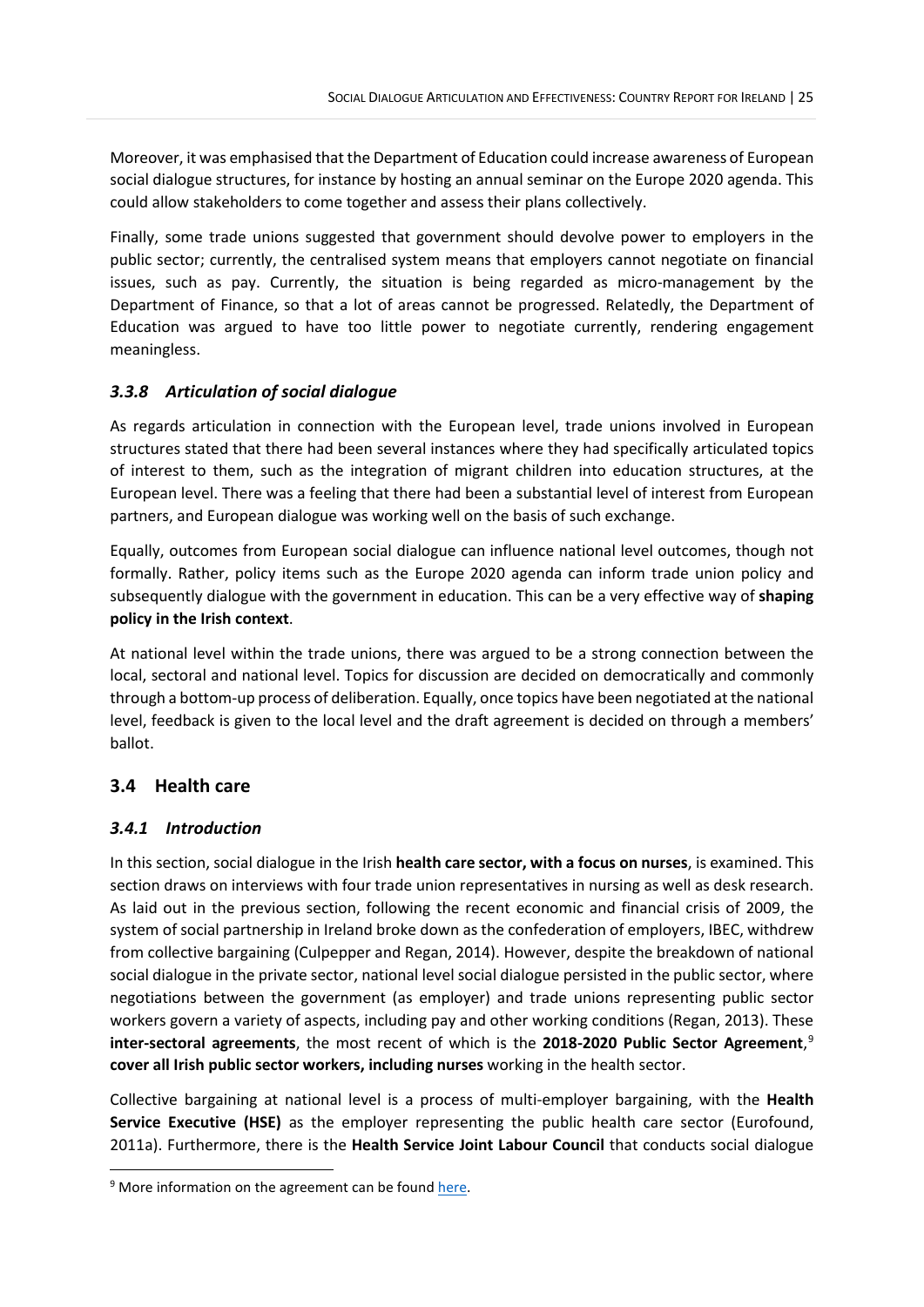on issues specific to the healthcare sector, which the HSE and nurses are represented on (Eurofound, 2011a).

In contrast, given the withdrawal of employers from collective bargaining, there is **only limited company-level collective bargaining in private healthcare**, while others elect to copy the agreements reached through multi-employer bargaining (Eurofound, 2011a). This implies that while all nurses in the public sector are covered by collective bargaining agreements, this is not the case for those employed in the private sector.

#### <span id="page-29-0"></span>*3.4.2 Actors*

At European level, the sectoral trade union body for the organisation of public services is the European Federation of Public Service Unions (EPSU), which embraces the public segment of the hospital sector; the equivalent body on the employer side, the hospital and wider healthcare sector is part of the European Hospital and Healthcare Employers' Organization (HOSPEEM) (Eurofound 2009).

There exists a range of significant actors in social dialogue in nursing in Ireland.<sup>[10](#page-29-2)</sup> As stated in the introduction, for public healthcare in Ireland, there is **one main employer body in the public healthcare sector since 2005, the Health Service Executive (HSE)**. The HSE has full operational responsibility for running Ireland's public hospital and healthcare services and is **involved in collective bargaining as well as bipartite and tripartite social dialogue**.

In addition, there are some **private entities** providing healthcare in Ireland, which includes private hospitals and private nursing homes. There is **no official employer body on the sectoral level for nursing in the private sector**. However, the Irish confederation of employers, IBEC, has a number of health service employers in its membership, and frequently works in partnership with the HSE.

On the employee representation side, there are a number of significant trade unions representing nurses. The main union for nurses is the **Irish Nurses and Midwives Organisation**, which has around 40,000 members in the healthcare sector. Furthermore, the **Psychiatric Nurses Association** represents psychiatric nurses only and has 6,500 members. Both of these unions **participate in collective bargaining at both the sector and the company level**, as well as in bipartite and tripartite social dialogue. In addition, the **Services, Industrial, Professional, Technical Union (SIPTU)** is a general union whose organisational domain span a range of sectors including healthcare. Its Health Services Branch represents a range of employees in healthcare, among them around 20,000 nurses. The **Irish Municipal Public and Civil Trade Union (FORSA)** is a mainly public sector union that represents some care workers and nurses. Both SIPTU and FORSA participate in cross-sectoral, sectoral and company level collective bargaining, as well as in bipartite and tripartite social dialogue.

Finally, there are **statutory and regulatory bodies**, such as the **Nurses and Midwives Board of Ireland**, which is the regulatory body for nursing and midwifery charged with protecting public standards.

# <span id="page-29-1"></span>*3.4.3 Topics*

The trade union stakeholders interviewed emphasised that issues are generally identified and discussed in a very **bottom-up, democratic fashion**. There is a conscious effort to come together at a **local level** and collect views and criticisms from members. Local associations will usually also attempt to exchange views with other associations. If issues cannot be solved through local level dialogue or

<span id="page-29-2"></span> $10$  The sectoral background information here is largely borrowed from Eurofound (2011a).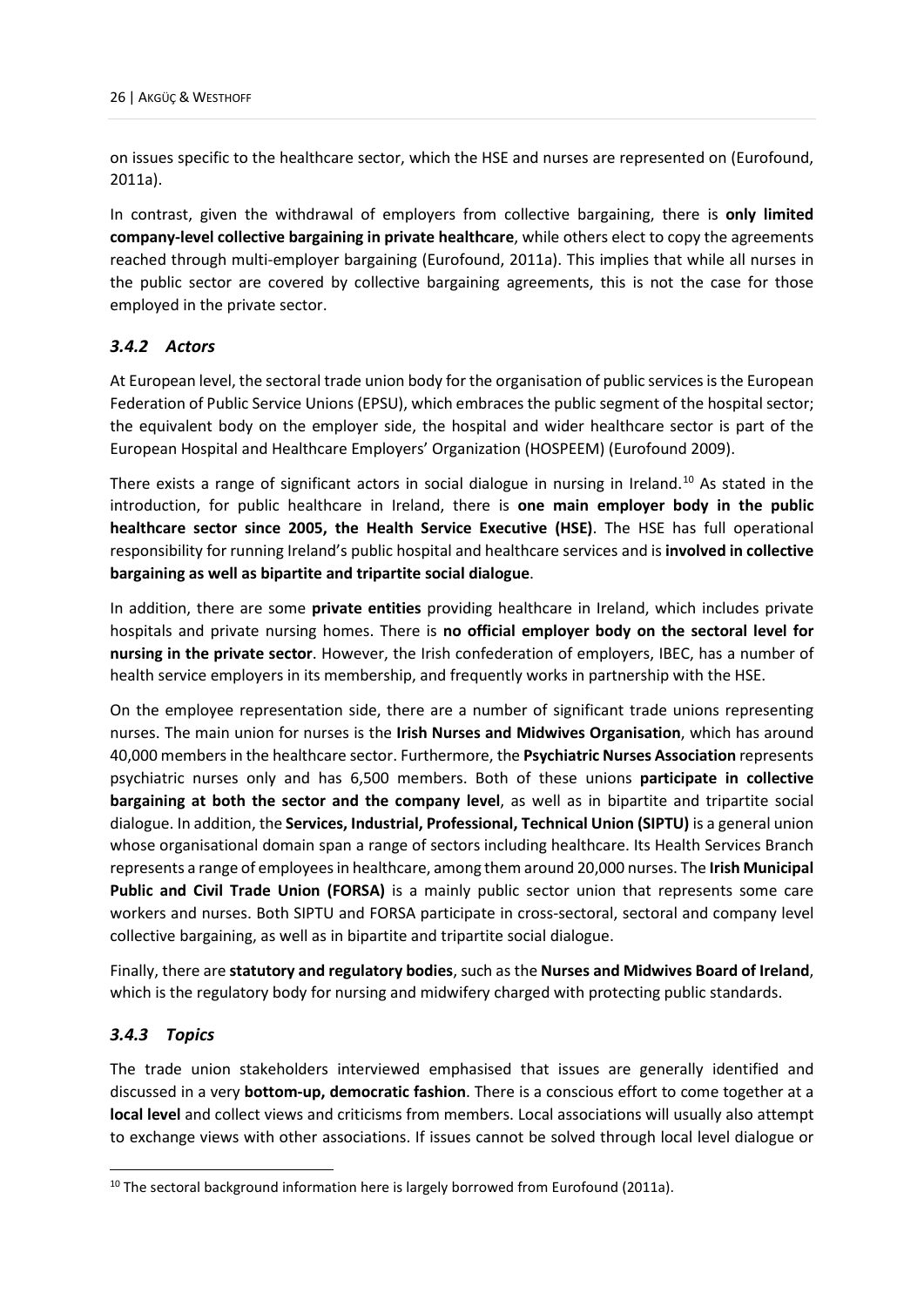are of broader national concern, then the local association will raise the issue with the general union. Sometimes, this can be done by **bringing motions at the conference of the union** concerned, or at that of the ICTU in order to facilitate a discussion. It may also occur that union leadership has a specific interest in certain topics, for instance, because there have been changes in relevant legislation or because there are structural or funding issues, so that these issues are put on the agenda.

In some cases, there will be issues that only apply in specific cases, such as for public health nurses in particular. When this happened, the issue may be addressed in specific subcommittees before being looked at by the union's executive council and subsequently the national stage.

In the earlier phase of EESDA research, the issues identified to be particularly relevant and frequently discussed in social dialogue committees at the European level were (i) skills, training and employability, (ii) health and safety, well-being at work and (iii) working conditions (working time regulation, type of contracts etc.). Trade union representatives from health care sector generally agreed that all three of these are essential issues addressed in social dialogue.

Sectoral stakeholders also pointed out **other sector-specific issues** that they regarded to be particularly pertinent within the nursing profession. First, **pay is an issue** that is much debated within Irish social dialogue for nursing at the moment, as many nurses identify themselves as underpaid and there is a strong push for higher pay. Second, there are increasing **health and safety concerns**, particularly as related to worsening working conditions and increasing working hours caused by staff shortages, which can lead to increased risks for accidents or other incidents at work. The worsening working conditions and limited rest time also lead to **absenteeism or sick leaves**, which have become major issues. Third, **training** is essential for nurses, but such training is not always rewarded financially, which can be an issue. Finally, nursing is a female-dominated profession, and **gender inequality** is an important issue, both in terms of many female nurses perceiving their work to be undervalued and in terms of male-dominated management on the employer side.

#### <span id="page-30-0"></span>*3.4.4 Social dialogue outcomes*

In Ireland, in contrast to most sectors, there are Public Sector Agreements as the main relevant outcomes at the national level from social dialogue in public sector nursing. These agreements may be copied by certain private sector providers, though they have no obligation to do so. In addition, there is collective bargaining both at the sectoral level and the company level.

Employee representatives in nursing tend to agree that **collective agreements are the most beneficial outcome** from social dialogue. It was argued that collectivism can have a huge impact and is most beneficial to trade unions because it shows that there is **a trade union premium**. Moreover, having both sides buy into an agreement is better than imposing it, and as such, collective agreements were thought to be the most powerful way of seeing change in the workplace.

As regards **legislation**, it was acknowledged that it can be **an essential tool to ensure basic rights**, and one representative argued that it should be preferred because legislation is the most likely form of outcome to have a long term impact. However, others stated that legislation is not always successfully enacted and enforced, particularly when there is no buy-in from the employer side, and legislation does not always go far enough to ensure fairness, rather it only ensures basic provisions.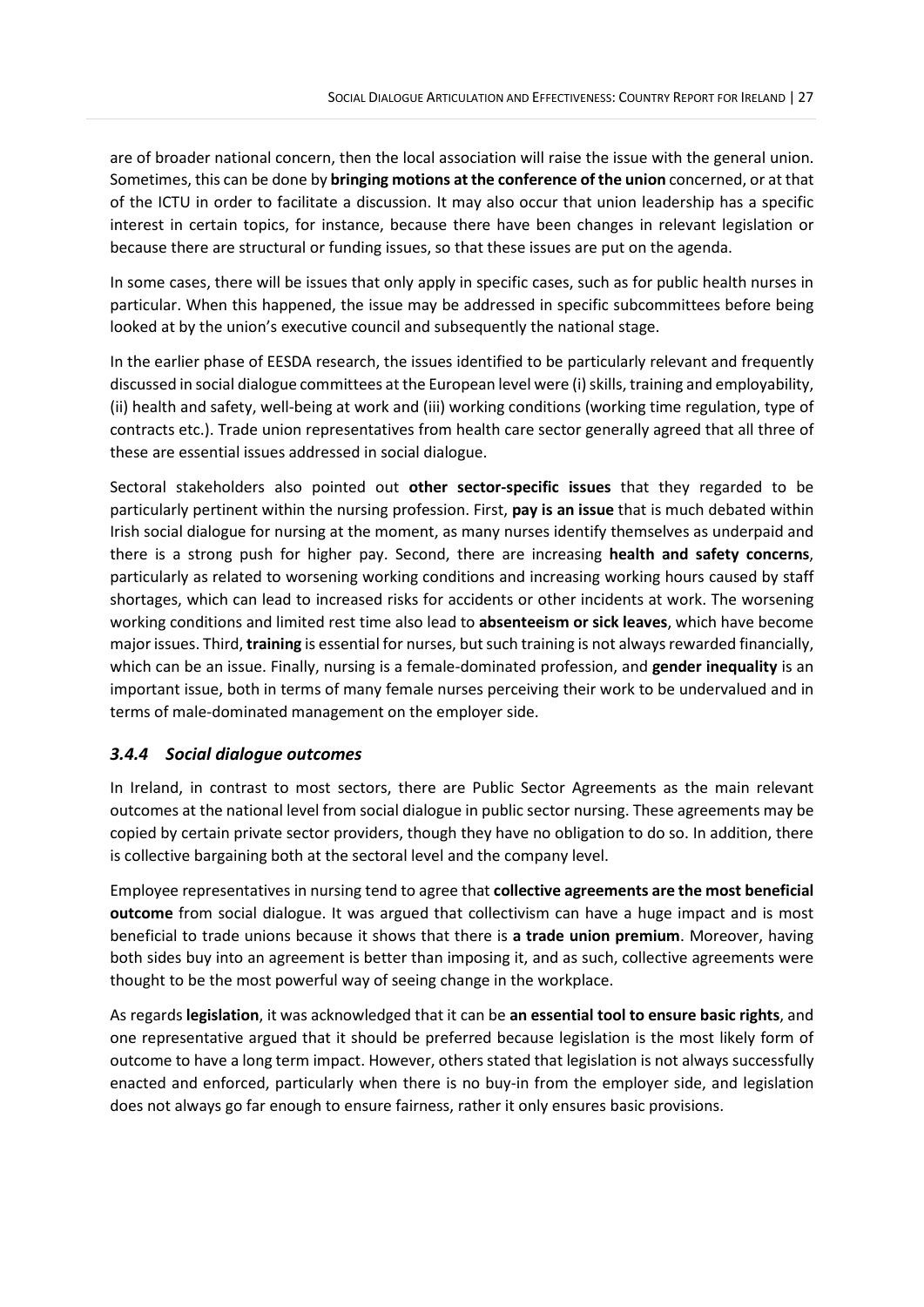#### <span id="page-31-0"></span>*3.4.5 Actors' interaction*

In the nursing sector in Ireland, there are **interactions between actors at various levels**. First, trade union representatives emphasised that they attempt to collaborate among themselves. Most trade unions in the health sector are affiliated with the ICTU and work with each other in this context. Overall, this cooperation between unions was judged to work well.

Moreover, various stakeholder organisations are working together in Irish social dialogue in nursing, including the relevant unions, government agencies and departments, the HSE and representatives of private health care. Social dialogue can take place at **local, sectoral or national level**, and trade unions and the HSE will usually be taking part at various levels. At local level, there are negotiations taking place with representatives from the company level on issues that are not covered by other agreements, or where existing agreements do not cover the workforce (i.e. in the private health care sector).

At the national level, **Public Service Agreements** and the **Public Sector Pay Commission** cover all of the public sector and nurses participate in these through several unions. The Public Sector Agreement determine essential issues such as pay and set the parameters for discussion with government departments and employers.

In addition, there is the **National Joint Council** for the health services, which is the **official forum for industrial relations at national level**. Here, several unions, the HSE and independent hospitals take part in negotiations that cover all grades of workers in the health sector. The National Joint Council is where industrial relations discussion on issues specific to healthcare and not covered by the multisectoral agreements takes place. The stakeholders generally meet regularly in plenary, but there are also breakout sessions particularly directed at issues that affect nurses. In general, however, issues addressed are major and health-service wide. In addition to the National Joint Council, there are also meetings of a system of hospital groups, which are usually used to implement practicalities of higher level agreements.

Trade unions also attempt to engage directly with government departments such as the Department of Health and the Department of Public Expenditure and Reform. These are key for the healthcare sector in Ireland as they are determining levels of **funding**. However, meeting will usually not take place as regularly and rather be determined on a needs basis. Some interviewees observed that in recent years interest from the Department of Health in a collaborative approach has increased.

All stakeholders acknowledged that **collaboration and negotiation are key in social dialogue**. However, it was also acknowledged that depending on the type of discussion and the type of stakeholders involved, discussions can be difficult and rigid. In recent years, discussions have been perceived as **more combative** than previously, which may be related to discussions on more contentious issues related to funding, such as pay and staff shortages.

The respondents agreed that **informal ties can be key to effective social dialogue**, as these types of relationships can create better working relationships and open up discussions in less threatening ways. In particular, informal ties may be becoming more important due to the issues that need to be discussed related to funding. However, it was also mentioned that informal ties, especially with the employer side, can be limited, and that informal ties should not detract from having a clear stance on important issues. Naturally, informal ties cannot influence formalised processes for agenda setting within the union, but they can matter for **lobbying and political support**.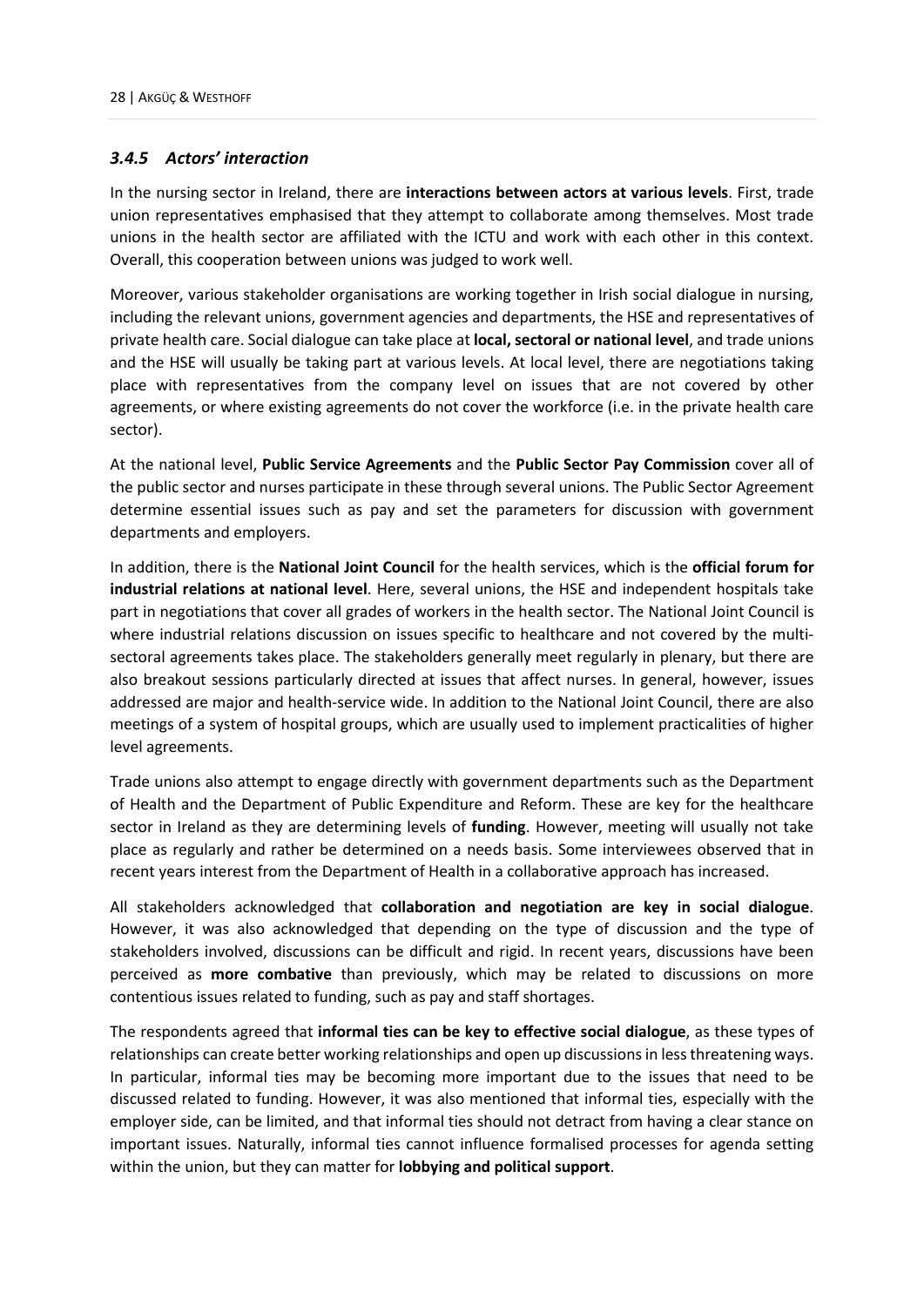*"…informal ties are imperative, because you can build up a working relationship and the atmosphere can be less hostile… if you give information, you get information. If you can talk on a natural level, you achieve more, because you are open to listening. Informal chats are brilliant! Lobbying for something specific has a bigger impact if you can have informal chats, because it gives opportunities to open up the discussion in a non-threatening way." (Representative of a trade union from healthcare sector)*

#### <span id="page-32-0"></span>*3.4.6 Perceived effectiveness of social dialogue*

When asked about how they judge the effectiveness of social dialogue in Ireland, the assessment by trade union representatives was overall quite positive. In particular, it was argued that the national level dialogue in health was generally effective, since a lot of workers were affected by it and the public service agreement that is in place was seen as the result of a **healthy social dialogue**, especially when compared to the situation in Ireland in other sectors that are not covered by public sector social dialogue. Other means of social dialogue that were not on a statutory footing, such as the hospital group, were seen as less effective, though it was noted that there are ongoing discussions on how this institution could be reformed.

Despite the overall positive assessment, there were also **some criticisms**. Some trade unionists emphasised that the recession certainly had a negative impact on the progress of the health sector and that the old social partnership agreement system was better for the health sector overall. Some representatives of trade unions asserted that, in the current system, agreements are more dependent on who is in power politically than they used to be. Moreover, the process of dealing with the public sector and government department was described as frustratingly slow by some interviewees, as well as the fact that there are restrictions to the public service agreements, which can limit the aspects that can be addressed through social dialogue.

The trade unions also emphasised that there are **limits to what social dialogue can achieve**, and that in some cases other types of initiatives need to be considered, in particular certain **industrial actions such as work to rule or strikes**. This was seen as an undesirable form of reaching consensus compared to cooperation, but it was nevertheless considered necessary in some cases. Industrial action can be contentious in the public sector as public opinion will not be sympathetic, and, therefore, communication should always be used to achieve things, if possible.

*"… We needed to ballot our members for strike and industrial action and we achieved more by doing that than we did through months and months of social dialogue. So I think as a union our strength is always in our ability to conduct a dispute when social dialogue does not deliver." (Representative of a trade union from healthcare sector)*

#### <span id="page-32-1"></span>*3.4.7 Suggestions for improvements*

In general, the assessment of social dialogue in nursing was positive and there were no calls for major overhauls to the whole system, though some trade union representative argued that the previous system of social partnership had been preferable. One aspect that was pointed out was that **the system had become rather politicised** and that the influence of the reigning political party on outcomes of collective bargaining should be reduced. For instance, the Department of Expenditure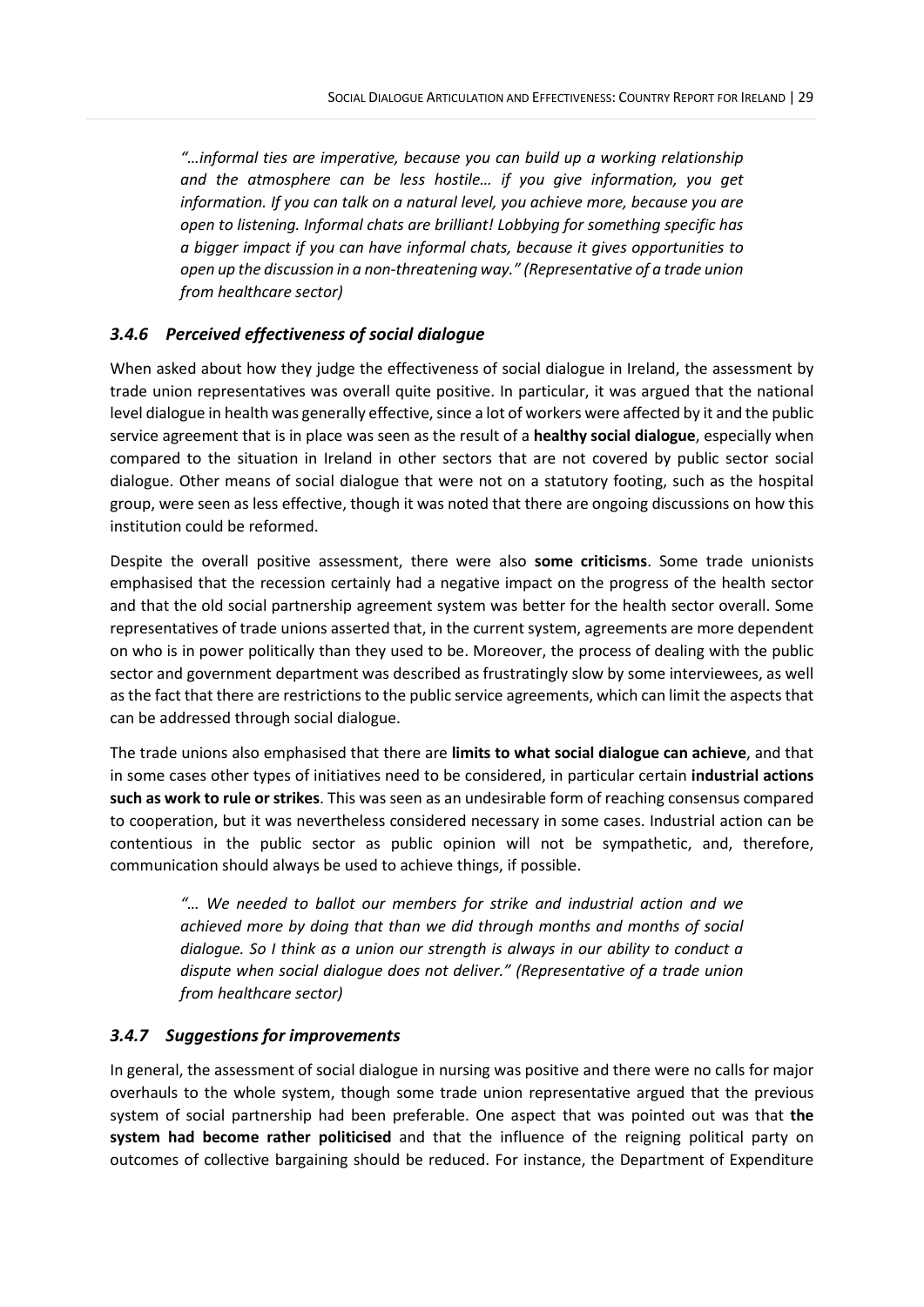and Public Finance, now subsumed within the Department of Finance, has a veto right on all spending decisions for all department. This was seen as not conducive to progressive social dialogue.

Another aspect mentioned was that it would be desirable to have **more coordination between different types of workers** in the health sector in order to **increase bargaining power of workers and develop greater cohesion in policy positions**. For instance, it was suggested that there should be boards or committees within unions that bring together representatives from different professions.

*"On an ongoing basis you need a healthy social dialogue so you need a mixture of being able to conduct an effective dispute, but also have the maturity to be able to develop social dialogue." (Representative of a trade union from health sector)*

Finally, the issue of **training for union representatives** was also brought up. It was expressed that if union representatives do not receive time off from work to attend training to make social dialogue more effective, this undermines their ability to participate in collective bargaining and thus the quality of the system.

#### <span id="page-33-0"></span>*3.4.8 Articulation of social dialogue*

Unfortunately, while Irish trade unions in nursing do take part in social dialogue at the European level, the representatives interviewed were not involved in this process. Therefore, the articulation of social dialogue in nursing as regards the European level cannot be assessed.

As recounted by the trade union representatives, **bottom-up articulation** appears to be relatively common in social dialogue in nursing. There are opportunities to raise issues at company level and when these cannot be addressed at lower levels they will be brought up first to the sectoral union and, if necessary, to the ICTU to be addressed at national level. Trade union representatives placed a lot of importance on collecting views from all members and determining the agenda in a formal and democratic fashion. While some issues are directly brought up by union or ICTU leadership, this appears to be more rarely the case.

On the other hand, engagement with the national level can also occur at the invitation of higher-level organisations. For instance, it was noted that the Department of Health can invite union representatives for discussions on important issues on the agenda.

#### <span id="page-33-1"></span>**4. Discussion and concluding remarks**

This report provides a case study for Ireland focusing on the stakeholders' experience and views in the articulation of social dialogue at the national level, the interactions with the European-level social dialogue structures and qualitative evaluation of the effectiveness of social dialogue in general. The report is organised in a way to cover these issues both at the cross-sectoral level as well as sectoral level, focusing on specific occupations in four key sectors: commerce (or retail), construction, education and health. The research methodology mainly consists of desk research and semi-structured interviews with national stakeholders in Ireland.

Irish industrial relations have been characterised as belonging to the Anglo-Saxon model, with generally low levels of worker participation and voluntarist labour relations. However, starting in 1987, reforms have been introduced in the framework of industrial relations and thus social dialogue has mostly operated (and rather successfully so) under the tripartite system of social partnerships, which included a wide range of actors such as trade unions, employers' organisations, government as well as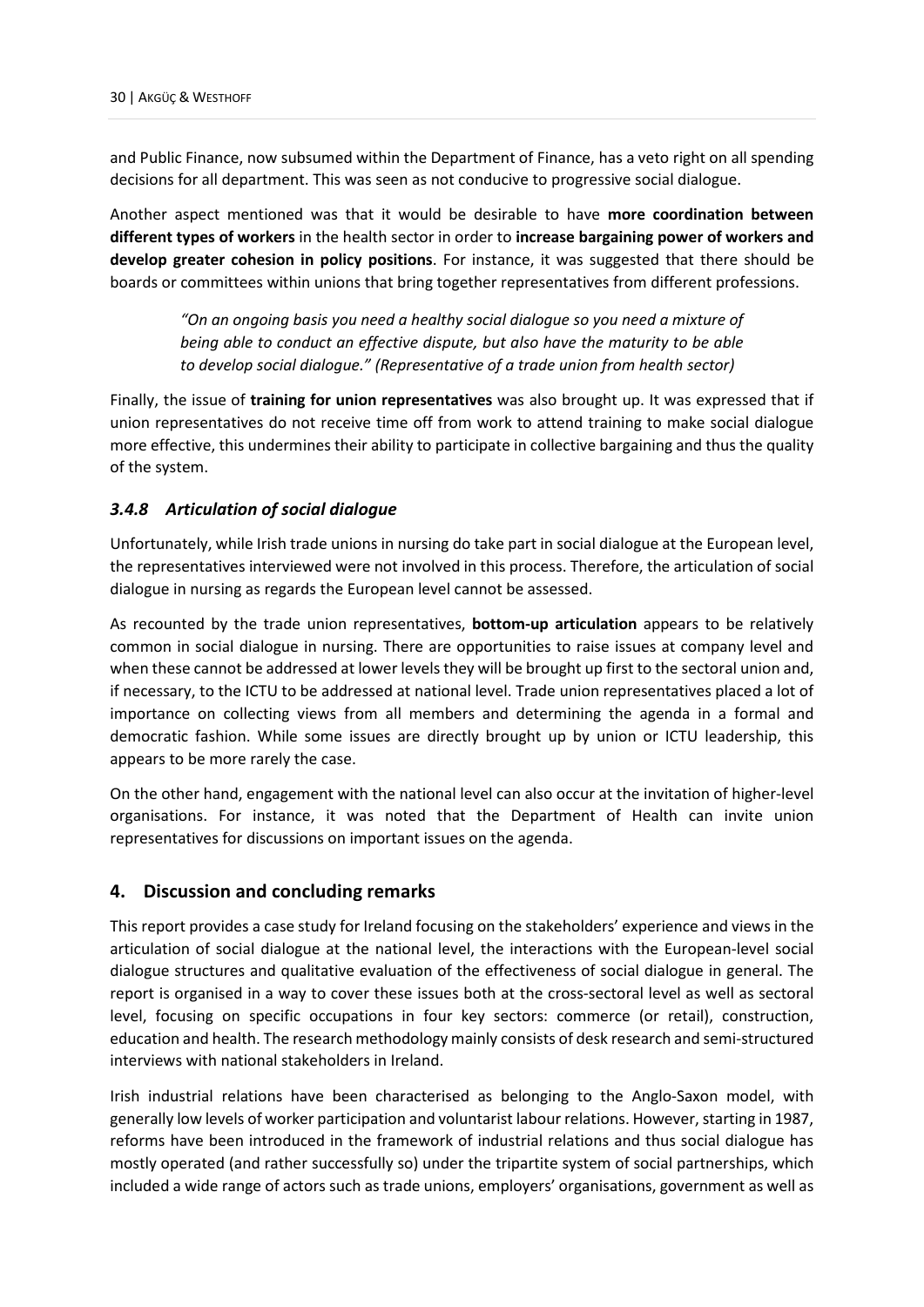members of civil society. This system has literally collapsed during the financial crisis of 2008-2009, which hit the Irish economy severely, and resulted in a process of decentralisation back to sectoral and company-levels. However, more recently some avenues for social dialogue have been opened particularly in the public sector (e.g. public sector agreements in education or healthcare) as well as, in some cases, in private sector (e.g. sectoral employment orders in construction sector).

In terms of priorities of issues, the research and analysis suggest that in addition to the topics such as employability, health and safety, well-being and working conditions identified by EESDA research as the most frequently discussed during the meetings of the European social dialogue committees, housing, pensions, ageing, skills and fair transition are also mentioned as important issues by interviewees both from cross-sectoral and sectoral perspectives.

As regards the interaction between national and European level social dialogue, while the details of the involvement of Irish social partners at the European social dialogue were often not provided, we found that there was a general positive interest by social partners in the latter in terms of attending meetings in Brussels and discussing certain issues at a more international environment with other European counterparts. The intensity of the engagement with European social partners and participation in European social dialogue structures depend on the organisation type (e.g. trade union or employers' organisation) as well as on the sector of activity. Nevertheless, it was found that an important element of the European social dialogue relates to its agenda-setting function in the national social dialogue. Moreover, since the Irish industrial relations is mostly based on a voluntary system with not much enforcement of the social dialogue outcomes or binding outcomes generally, the most effective outcome of European social dialogue could be considered to be its legislative function, when there is such an outcome (i.e. top-down transposition). However, even then, depending on the sector, while the transposition of the social dialogue outcomes from European to national level was generally deemed fine, in some sectors interviewed stakeholders considered Ireland to have more advanced regulation than at the European level. Last but not least, and as another channel of interaction between the European and national level, our research found that the involvement of Irish social partners in the European Semester process was rather limited, if not non-existent.

In terms of effectiveness of Irish social dialogue, trade union representatives argued that the effectiveness has decreased dramatically compared to the period of social partnership, even though there was some revival of an effective social dialogue in some sectors. Employers' organisations have more positive perception of the effectiveness of social dialogue in Ireland and are generally satisfied with the transformation of the previous partnership system.

The findings of sectoral case studies suggest diversity of experiences in these sectors and different perceptions of effectiveness of social dialogue depending on the type of actor (e.g. trade union or employer organisation representative). In the commerce (retail) sector, it is found that social dialogue is rather fragmented and decentralised to the most local level possible, i.e. company-based collective bargaining, given the structure of the sector, with almost no representation at the employer level, making the social dialogue challenging for trade unions. Closely related to this is the issue of union recognition by some employers in this sector. Among the main priorities (mostly of trade unions) are poor working conditions, low pay and earnings and precarious contracts.

Social dialogue in construction sector is mainly characterised by the Sectoral Employment Orders, which determine the pay and working conditions in the sector. Among the priorities of the stakeholders are working conditions, health and safety and labour mobility (e.g. posting of workers).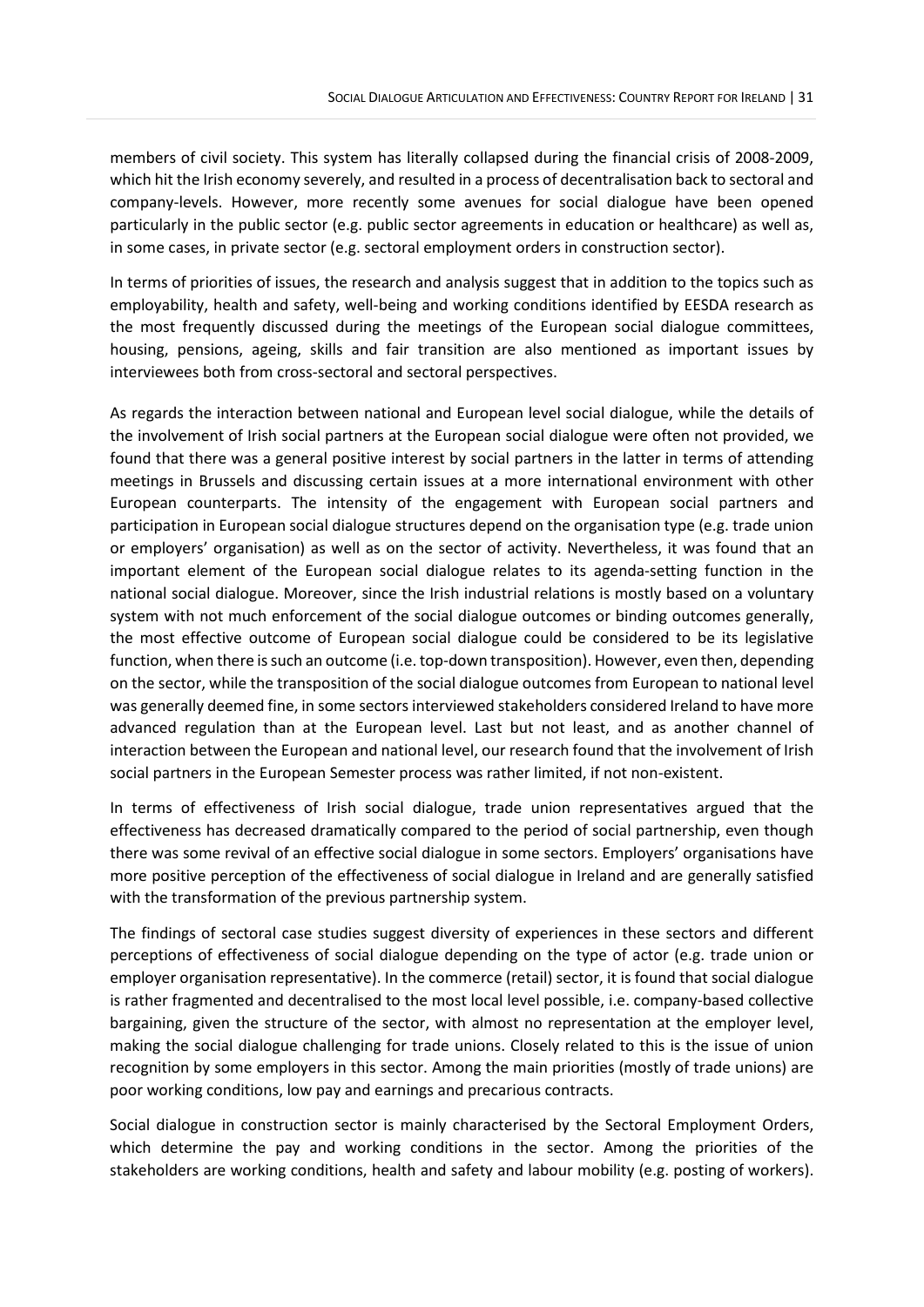Effectiveness is generally considered positively, even though interviewed stakeholders emphasise the importance of compliance with regulations and enforcement on the site level.

Social dialogue in education and healthcare, which are in majority part of public sector, is mostly organised under the multi-sectoral partnership agreements, where pay and working conditions are negotiated with relevant parties. In the private education and healthcare, there is only limited company-level collective bargaining. In these sectors, the main challenge for social partners relates to financial issues, since they are generally determined by the ministries and government, mostly in a top-down manner. Nevertheless, most of the interviewed stakeholders consider the social dialogue effectiveness in these sectors as positive, where one can argue that the legacy of the previous social partnership era is somewhat present in these sectors. The priorities relate again to pay and working conditions, lifelong learning and skills as well as contracts. There appears to be a mitigated attitude about the effectiveness of the social dialogue particularly in healthcare sector.

Almost all stakeholders from different sectors emphasised the importance of informal ties and how they could help creating an environment of trust, where social dialogue can take place. Social partners also use a variety of industrial relations tools ranging from formal negotiations and information campaigns to lobbying and industrial action. Depending on the topic and sector, they choose to use the relevant tool(s) towards achieving their goals and make social dialogue effective.

All in all, Ireland provides an interesting case study to research the articulation and effectiveness of social dialogue, given its history and developments with the recent economic crisis. Moreover, Irish industrial relations will clearly remain an important one after the Brexit in the European context, since the country will be the main one representing the Anglo-Saxon industrial relations regime in Europe.